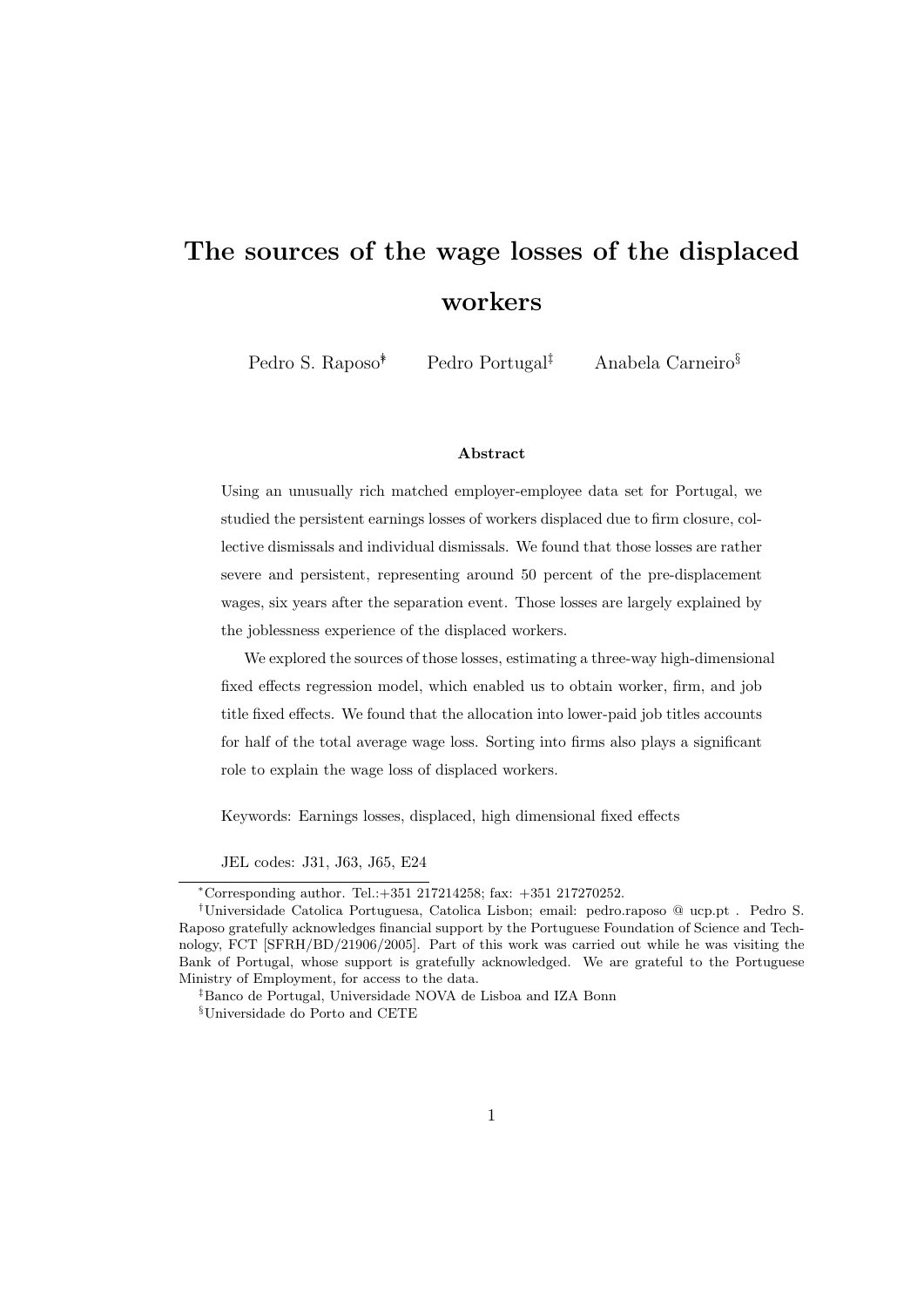# 1 Introduction

Every year, thousands of workers all over the world are affected by the negative consequences of displacement (Kuhn (2002)). Worker displacement is the subject of an extensive and growing literature. The costs of job loss in terms of unemployment, future employment and earnings-change have been the most studied aspects of job displacement. Displaced workers are defined in this chapter as all workers who separate from a dying, or shrinking firm in a given year.

During the 1980s a number of empirical studies appeared analyzing workers' postdisplacement wages in the U.S. [(see, for instance, Podgursky and Swaim (1987), Kruse (1988), Addison and Portugal (1989), Kletzer (1989)].<sup>1</sup> Basically, these studies provide a snapshot view of short-term earnings losses, defined as the difference between pre- and post-displacement earnings of displaced workers.

However, this type of analysis, focusing solely on workers who have been displaced, is likely to underestimate the magnitude of wage losses, since it does not account for the earnings growth that would have occurred in the absence of job loss. A simple comparison of pre- with post-separation earnings for displaced workers is insufficient. The seminal paper by Jacobson et al. (1993) introduced a different approach to the study of worker displacement and earnings losses. These authors compare the earnings changes of displaced workers over a long-term period with the earnings changes that would have occurred if the displaced had not lost their jobs. Since this latter outcome variable is not observable, a comparison group of non-displaced workers is used. The emphasis in worker displacement research has shifted from short-term wage losses to long-term dynamics. In fact, in recent years the existence of suitable longitudinal data sets in the U.S. and Europe matching workers and firms enable the comparison of wage patterns for displaced and identical non-displaced workers.

Few of these studies, however, attempted to appropriately decompose the earnings gap between displaced and non-displaced workers into its main determinants. Understanding the causes of these reductions might shed some light on potential policy

<sup>&</sup>lt;sup>1</sup>See Hamermesh (1989) for an enlightening discussion of this literature.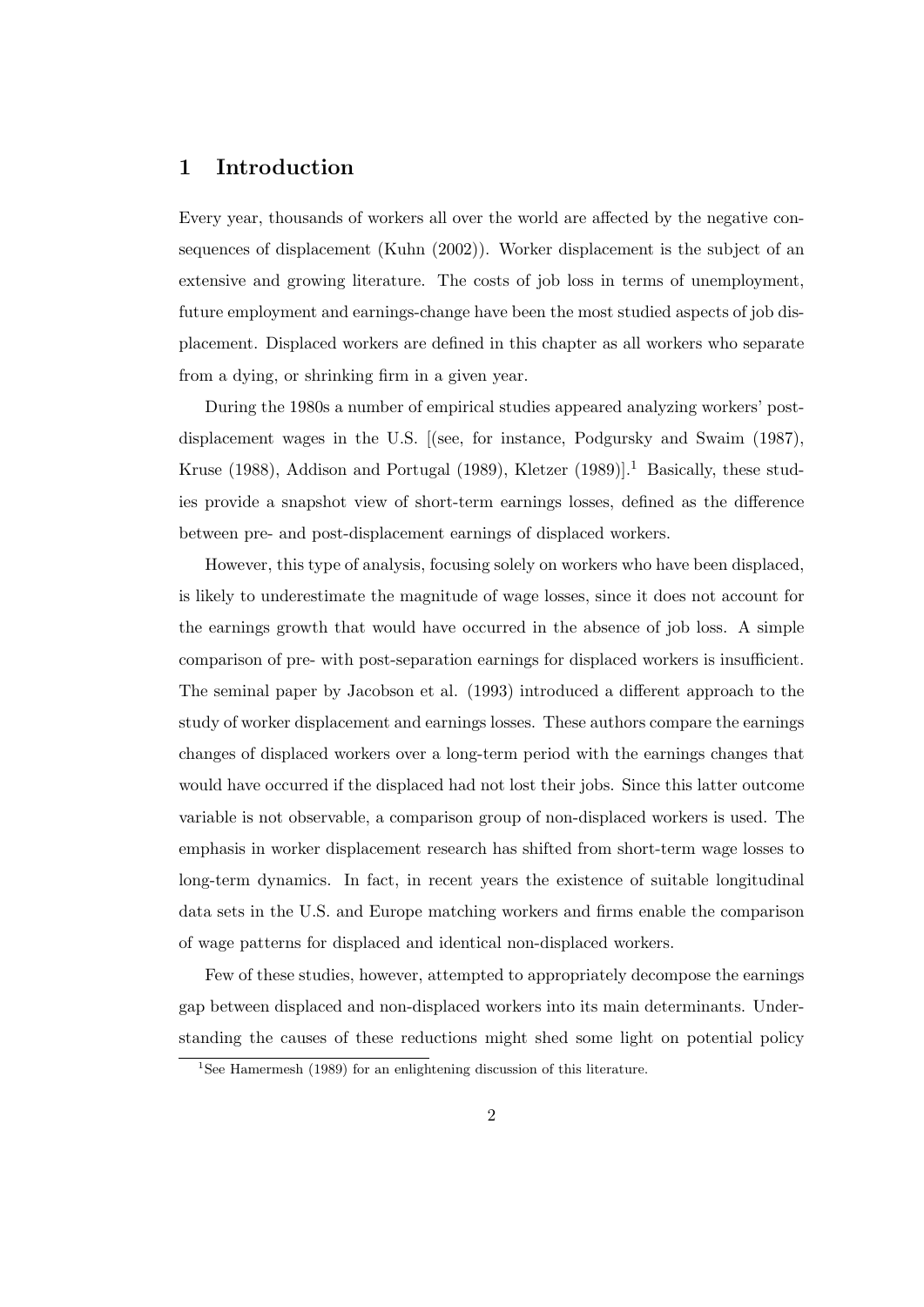options to ease the burden of adjustment on these workers.

Hence, the main goal in this study is to measure the earnings losses of displaced workers resulting from firm closure, collective or individual dismissals having in mind that as in Jacobson et al. (1993) joblessness and wage rate decline play an important role. Furthermore, monthly wage losses are decomposed into different components related to worker, firm, and job title characteristics (both observed and unobserved). Taking into account job characteristics is crucial to obtain reliable estimates of the earnings losses following displacement, since earlier empirical work has shown that industry, firm, and match characteristics are an important determinants of earnings (see, for example, Podgursky and Swaim (1987), Addison and Portugal (1989), Carrington (1993), Neal (1995)).

Joblessness can depreciate general, sector and firm specific human capital and, compared to a similar worker who was not displaced, it prevents the accumulation of human capital through on-the-job training. It is worth noting that human capital has a decisive role during the early phase of the unemployment spell. It can be argued that larger human capital endowments are associated with greater job opportunities and higher opportunity costs of unemployment that necessarily erode with the progression of the unemployment spell. A number of explanations can be suggested here. Human capital depreciation, unobserved individual heterogeneity correlated with the measures of human capital, or stigmatization by employers would lead to a fading human capital effect on the transition rate out of unemployment. Mroz and Savage (2006) find that young workers that experience involuntary unemployment invest more in the short run in their human capital in order to mitigate any adverse effects coming from unemployment. Nevertheless, they are not able to fully recover from these adverse effects.

Several papers have studied the sources of the growth of wages in light of the human capital theory (Dustmann and Meghir  $(2005)$ , Gathmann and Schönberg  $(2010)$ ) and Amann and Klein (2012)). The contribution of human capital to the wage growth has been decomposed in several components, the contribution of the acquisition of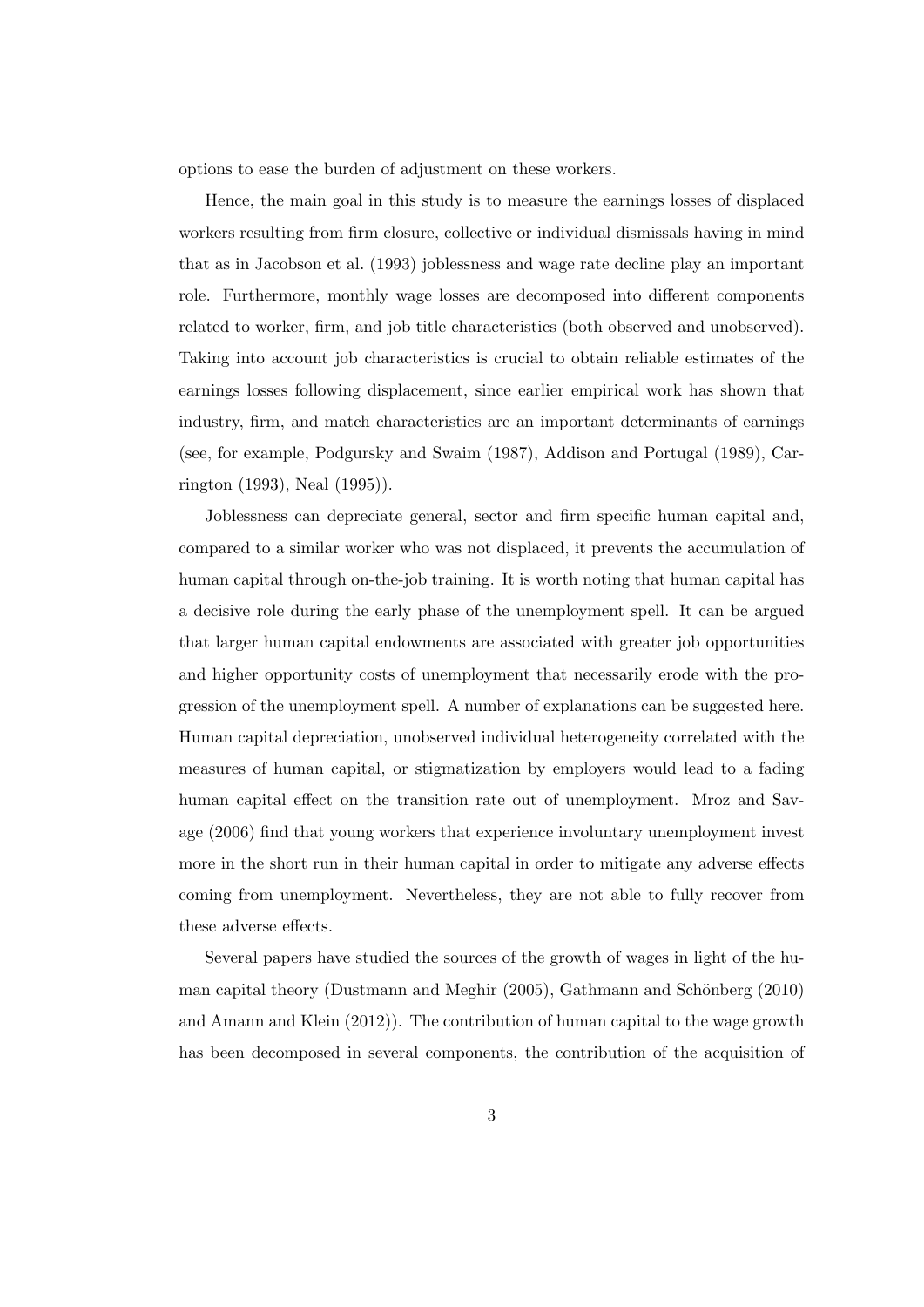general, firm and job (or task) -specific human capital. In this chapter we explore these components to desintangle the wage loss that workers experience after displacement.

Regarding the wage rate decline, from a theoretical point of view, it is to be expected that reemployment wages of displaced workers will be lower than those of workers who remain employed. As mentioned by Fallick (1996), there are at least four reasons that can explain this pattern. First is the loss of human capital specific to the firm or industry. To the extent that these skills are non-transferable, their contribution to worker's productivity is permanently lost when a job loss occurs. Second, payments by seniority in order to provide incentives not to shirk may delay higher earnings to the latter part of the career. In this case, a permanent separation reduces lifetime earnings. Third, there is the loss of a high quality job match between the worker and the firm.<sup>2</sup> In fact, some authors find that standard estimates of the return to job-specific training are biased upward by job match and individual unobserved heterogeneity.<sup>3</sup> A long job tenure may signal a high quality match between the firm and the worker and/or a high ability worker, because more able workers and workers in good jobs are less likely to separate. Along this line of research, Addison and Portugal (1989) and Kletzer (1989) showed that tenure in the pre-displacement job is positively associated with post-displacement earnings, reflecting heterogeneity in worker ability and the transferability of skills. Fourth, to the extent that the firm's and/or industry characteristics also play a role in the process of wage determination, a displaced worker may lose some wage premium that he was previously receiving, such as insider rents, union premiums, or efficiency wage differentials.

Thus, beyond worker and firm characteristics, a third important dimension of wage formation is considered in this study - job title heterogeneity. Job title heterogeneity may influence wage rates for a number of reasons. First, it is well known that tasks

<sup>2</sup>However, displacement might increase earnings. For instance, if displacement dissolves a bad job match which was not perceived as such by the employee.

<sup>3</sup>See, among others, the studies of Abraham and Farber (1987, 1988), Altonji and Shakotko (1987), Topel (1991) and Dustmann and Meghir (2005).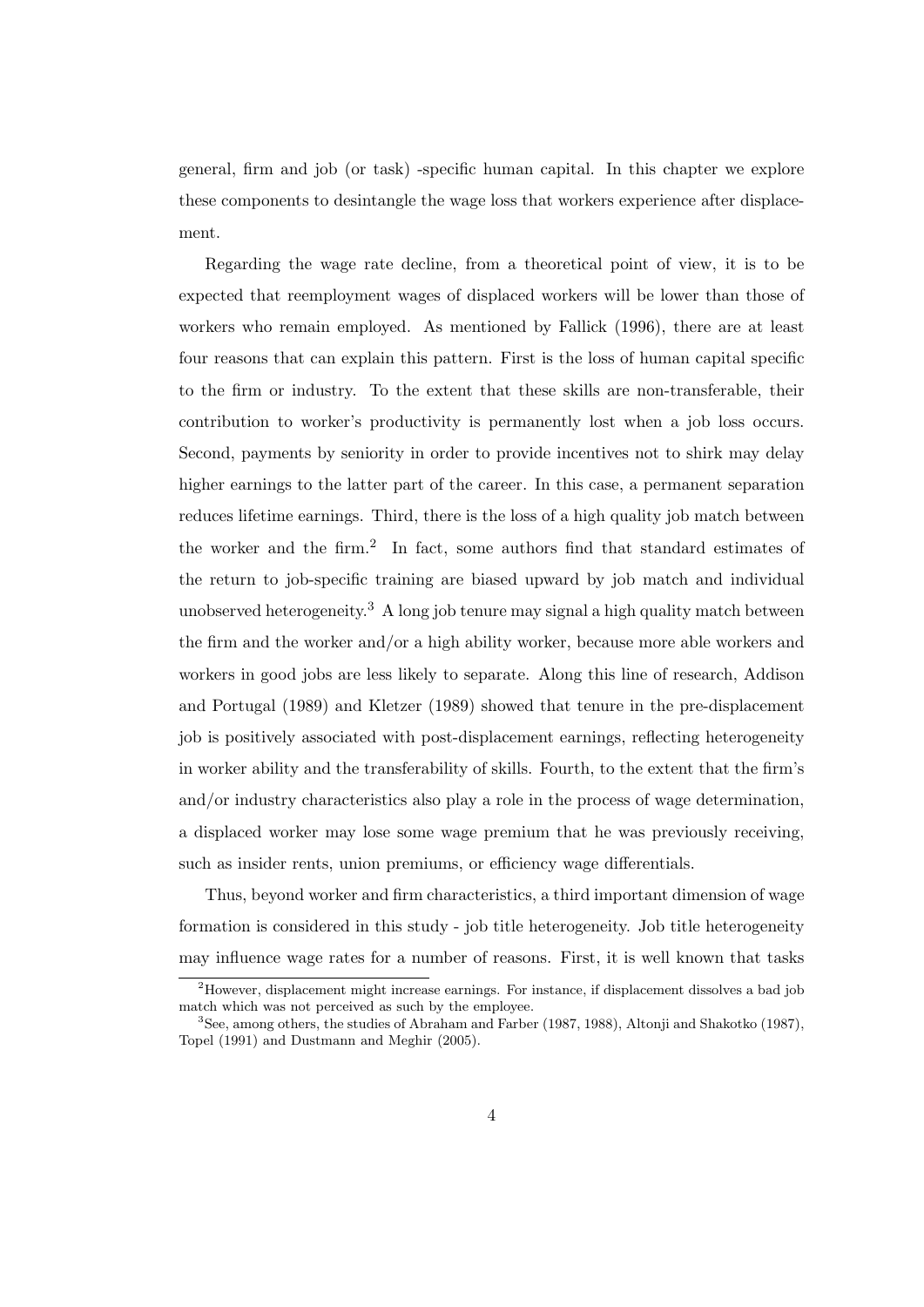that involve risks of death or serious accident are better paid than less risky tasks. One should therefore expect significant compensating differentials for occupations such as deep sea divers or bullfighters. Second, jobs that need to be executed under difficult or stressful conditions are also expected to be better remunerated than jobs that take place under pleasant conditions. For example, one should observe higher wages for individuals working on offshore oil platforms or in mines. Third, the complexity of some tasks may require intense special training and/or unusual skills. This is the reason why, for example, brain surgeons or jet fighter pilots have higher earnings. Fourth, some occupations are known to be chronically overcrowded, whereas others are thought to be in excess demand. For instance, for decades it has been argued that there is an oversupply of teachers and an undersupply of nurses. Fifth, by their nature some jobs put the workers in a position where they can inflict serious losses on their employers and/or the society. In such cases, the trade unions are powerful enough to extract significant rents in the form of higher wages. Industrial action by commercial airline pilots, flight controllers, train motormen, or more generally, by workers that are part of the natural monopolies workforce, often leads to a substantial wage premium. Sixth, entry barriers to some occupations, such as those ruled by worker associations (for example, closed shop occupations, medical associations, lawyers' associations, etc.) also enhance the labor income of their members. Seventh, the kind of technology being used may favor the organization of labor through unionization of the workplace, allowing unions to push for higher wages. Production activities that imply the concentration of a large number of workers in a single plant (say, the auto industry or ship building) facilitate industrial action, and thus, better worker conditions.

Potential losses of displaced worker can be related to the firm and job-title that they held before and after displacement. The heterogeneity among firms wage policies is very large and accounts for more than one third of the wage total variation (Torres et al. (2012)). Different wage policies are favored by the existence of industry rents (due to unionization or incentive pay premiums) or the operation of wage efficiency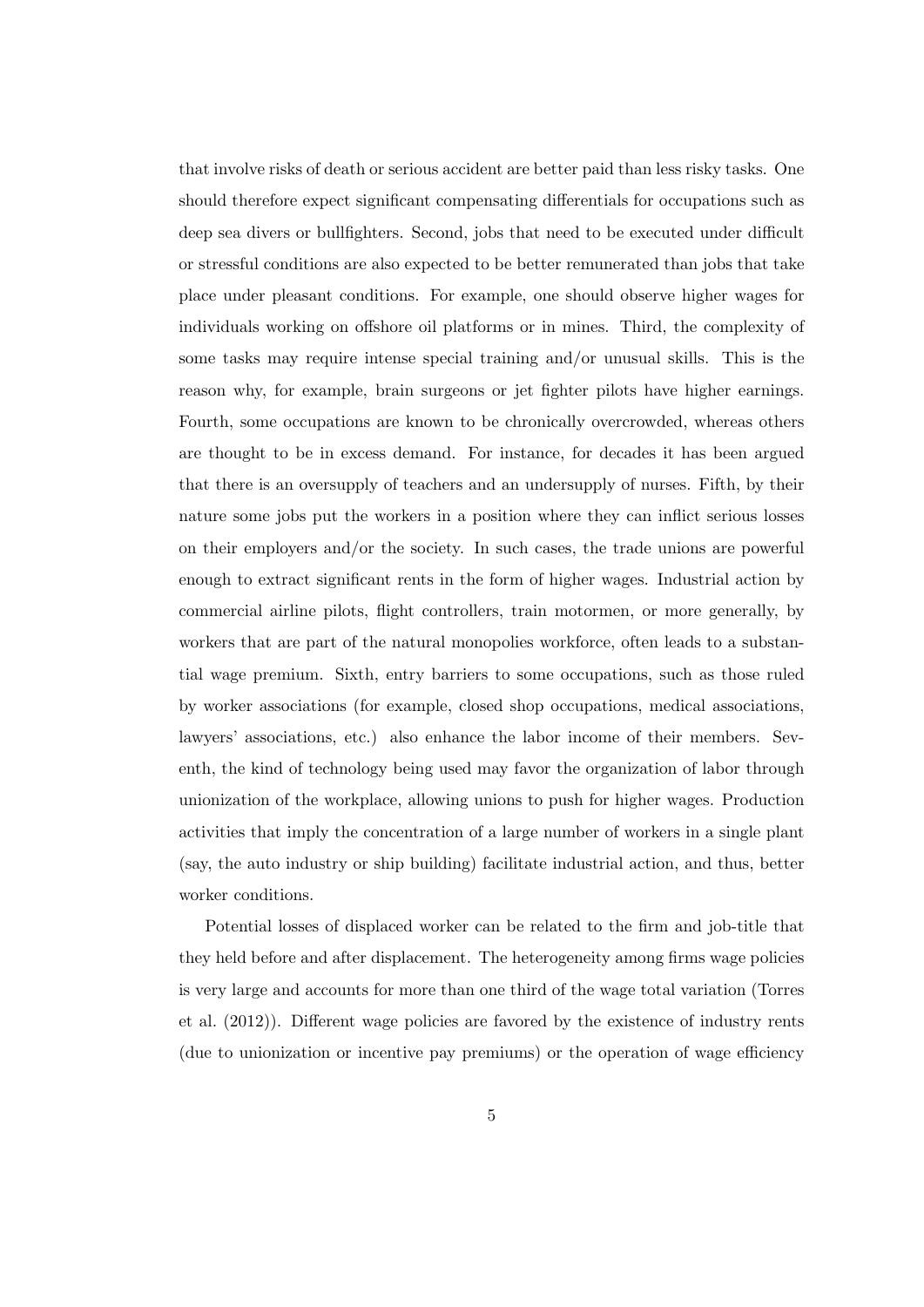policies. In such an environment, the worker may benefit from engaging in job search to locate the firms with more suitable (more generous) wage offers. Good matches will be made and survive. Bad matches will be resisted and undone. However, with the occurrence of a displacement event, successful job searchers may loose their "job shopping" investment.

The role of job-title heterogeneity explaining total variation is also significant (around 50 percent). Job-titles summarize the general and specific skills of the worker, in particular those that are industry and occupation specific. Given the way those job titles were identified, they may also reflect the bargaining power of the workers. Because job-titles contain the skill requirements of the position held by the worker, it will also retain the hierarchical standing of the workers. Again, with the event of a displacement, a human capital will be destroyed, largely associated with the loss of his pre-displacement job-title. This was previously measured by looking at the effect of industry and occupation mobility. Our study adds to the existing literature by addressing directly this source of wage loss by looking at job-title fixed effects.

To properly incorporate these plethora of wage determinants a wage equation with three high-dimensional fixed effects - worker, firm, and job title - will be estimated using a nationally representative matched employer-employee data set - Quadros de Pessoal. The universal coverage of the employed population in the private sector in Portugal combined with the appropriate tools creates the optimal conditions for this exercise.

Two main objectives drive the investigation. The first is to investigate the monthly earnings losses by following Jacobson et al. (1993) (JLS) methodology, including transitions to zeros whenever the individuals are out of work. The second objective is to extend the Jacobson et al. (1993) (JLS) methodology by incorporating firm and job title fixed effects in the monthly wage equation (excluding transitions to zeros), allowing us to estimate the monthly wage losses of displaced workers. We decompose the monthly wage losses into their main sources using the methodology developed in Gelbach (2010). Basically, we use the fixed effects to explain part of the wage loss.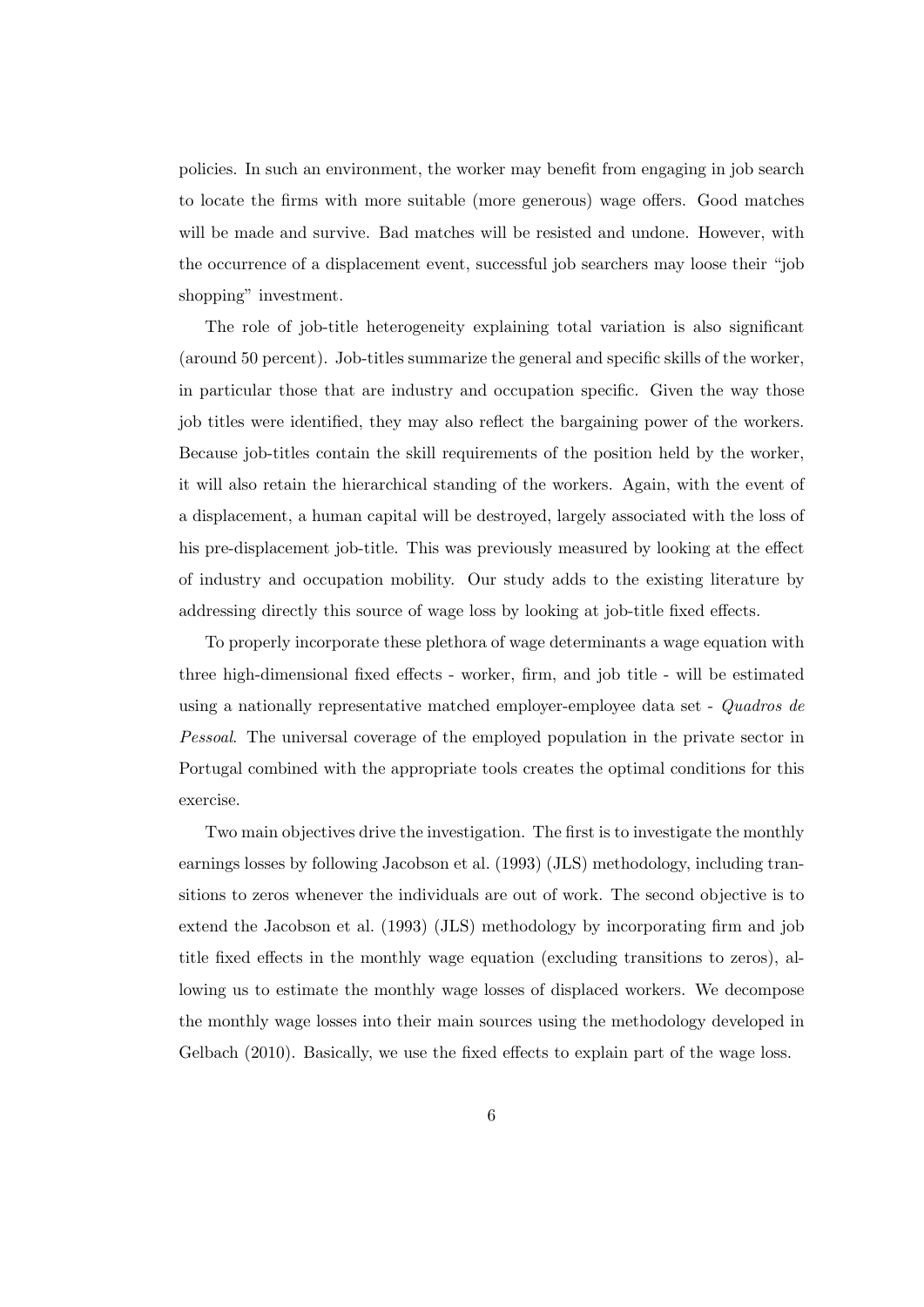The structure of the remainder of the chapter is as follows. In Section 2 a brief review of the literature is given. Section 3 summarizes the institutional wage setting in Portugal. Section 4 describes the data and the sample construction. The empirical strategy is presented in Section 5 and Section 6 reports the results. Section 7 concludes.

# 2 Earlier literature on earnings losses of displaced workers

As mentioned before, there is an extensive empirical literature on the earnings impact of worker displacement.<sup>4</sup> For a variety of surveys and methodologies the studies for the U.S. have established that displaced American workers usually experience short spells of unemployment, but substantial and persistent reductions in earnings - on the order of 8 to 25 percent for prime-aged workers, in comparison with their non-displaced counterparts (Couch and Placzek (2010)) lasting over 15-20 years (von Wachter (2010)). This literature also establishes two stylized facts - high-tenure workers and industry switchers suffer the greatest earnings losses (see, for example, Kletzer (1989), Jacobson et al. (1993), Carrington (1993), Neal (1995) and Stevens  $(1997)$ .

Ruhm (1991) and Stevens (1997) use the Panel Study of Income Dynamics (PSID) and find that in the 1970s and early 1980s, the post-displacement earnings of displaced workers dropped between 7 and 13 percent.

Jacobson et al. (1993) use administrative earnings records from the Unemployment Insurance (UI) system of Pennsylvania for the period 1974-86. Their sample includes workers aged between 20 and 49 who reported positive earnings in the first quarter of the sample's period, were continuously employed during the first six years in a firm with at least 50 employees, and reported positive earnings at least once thereafter. Workers are considered to be displaced whenever their firm faces a drop

<sup>4</sup>See Fallick (1996) and Kletzer (1998) for surveys.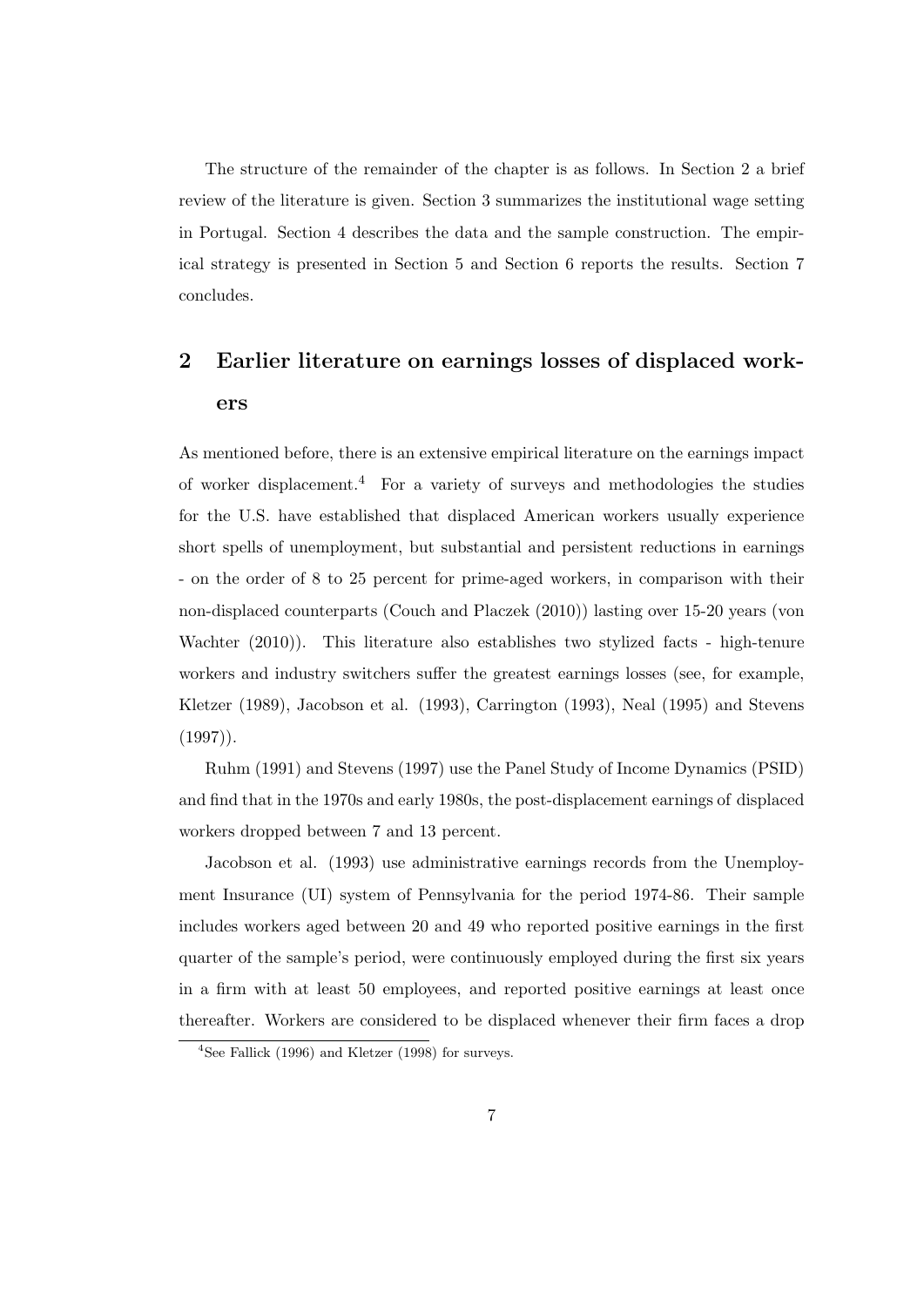in employment of at least 30% in the year before displacement. They found that hightenure displaced workers suffer long-term earnings losses averaging 25 percent per year six years after displacement. These losses start to appear approximately three years before separation and are substantial even for workers reemployed in similar firms.

Couch and Placzek (2010) have cast some doubts on the magnitude of the estimates obtained by Jacobson et al. (1993). They argue that the results should be interpreted with some caution, as in the late 1970s and early 1980s U.S. industry suffered a significant restructuring that had a considerable impact on the state of Pennsylvania in particular. Using data for the state of Connecticut for the 1993-2004 period, their estimates are roughly half those found for Pennsylvania. They also found that long-term earnings losses are greater among unemployment insurance (UI) recipients, which seems to explain the difference in the earnings losses estimates across the two samples, as the data for Pennsylvania report a high incidence of UI receipt when compared with the Connecticut data.

The studies by Schoeni and Dardia (2003) and von Wachter et al. (2009) for California, and by Kodrzycki (2007) for Massachusets based on data for the 1990s, show that the magnitude and persistence of the losses are fairly consistent across different states of the U.S.

Using data from the Displaced Workers Survey (DWS) for different time periods, Farber (1993, 1997, 2005) finds that displaced American workers lose around 8 to 12 percent in comparison with their non-displaced counterparts. Using also DWS data for workers who lost their jobs in the recent recession of 2007-2009, Farber (2011) reports an estimate of 11 percent, i.e., full-time job losers who find new full-time jobs earned 11 percent less, on average, at their new jobs than they would have had they not been displaced.

Regarding losses by worker characteristics such as gender, age, and education, some conclusions seem to emerge in the most recent studies for the U.S. Using data from the DWS for 1981 to 2003, Farber (2005) finds that while in the 1980s more educated displaced workers experienced smaller earnings decreases in comparison with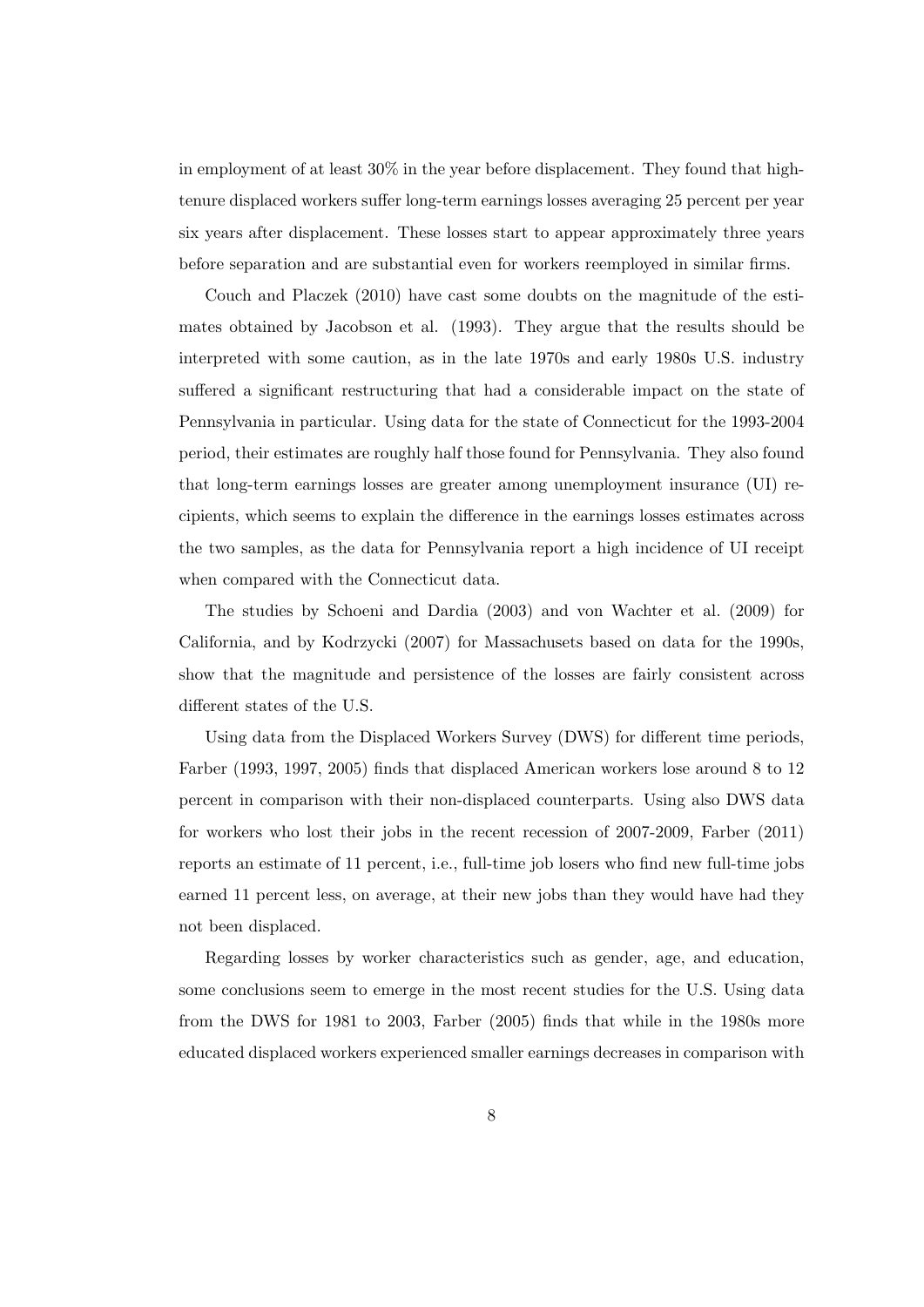their less-educated nondisplaced counterparts, the situation seems to be reversed in the early 2000s. Regarding gender or race, no significant differences were found. von Wachter et al. (2009) also found that in California, in the 1990s, workers with a college degree had smaller earnings losses than workers without a high school degree, who, on the other hand, performed better than workers with some college or a high-school degree.

Chan and Stevens (2001) use the Health and Retirement Surveys (HRS) and find that older displaced workers suffer greater losses in earnings than those found for prime-aged workers when using DWS or PSID data. Kletzer and Fairlie (2003) use the National Longitudinal Survey of Youths (NLSY) to analyze the earnings losses of young workers, aged between 14 to 36 years, in the period from 1979 to 1993. They find that younger workers have similar long-term earnings losses in comparison with individuals having greater labor market experience.

For Europe the empirical evidence is less clear-cut. Some studies have concluded for the existence of large earnings losses (Bender et al. (2002) and Lefranc (2003)), while others have concluded for the existence of reduced earnings losses (Burda and Mertens (2001), Lehmann et al. (2005) and Hijzen et al. (2010)). On one point, however, these studies seem to be in agreement. A displaced worker who experiences a period of non-employment suffers a large penalty in earnings (Gregory and Jukes (2001), Bender et al. (2002) and Abbring et al. (2002)).

Burda and Mertens (2001) provide estimates for Germany using data from both the German Socioeconomic Panel (GSOEP) and the Social Insurance File (IAB) covering the 1985-94 period. They found a modest wage decline upon reemployment (about 3.6% in the year following displacement). They also concluded that large wage losses are associated with changes of industry, but not of firm.

Couch (2001) also used the GSOEP from 1988 to 1996 in order to examine the effects of displacement due to plant closure on annual earnings and unemployment duration. He reported an estimated loss of around 13.5% in the displacement year and a loss of 6.5% two years later.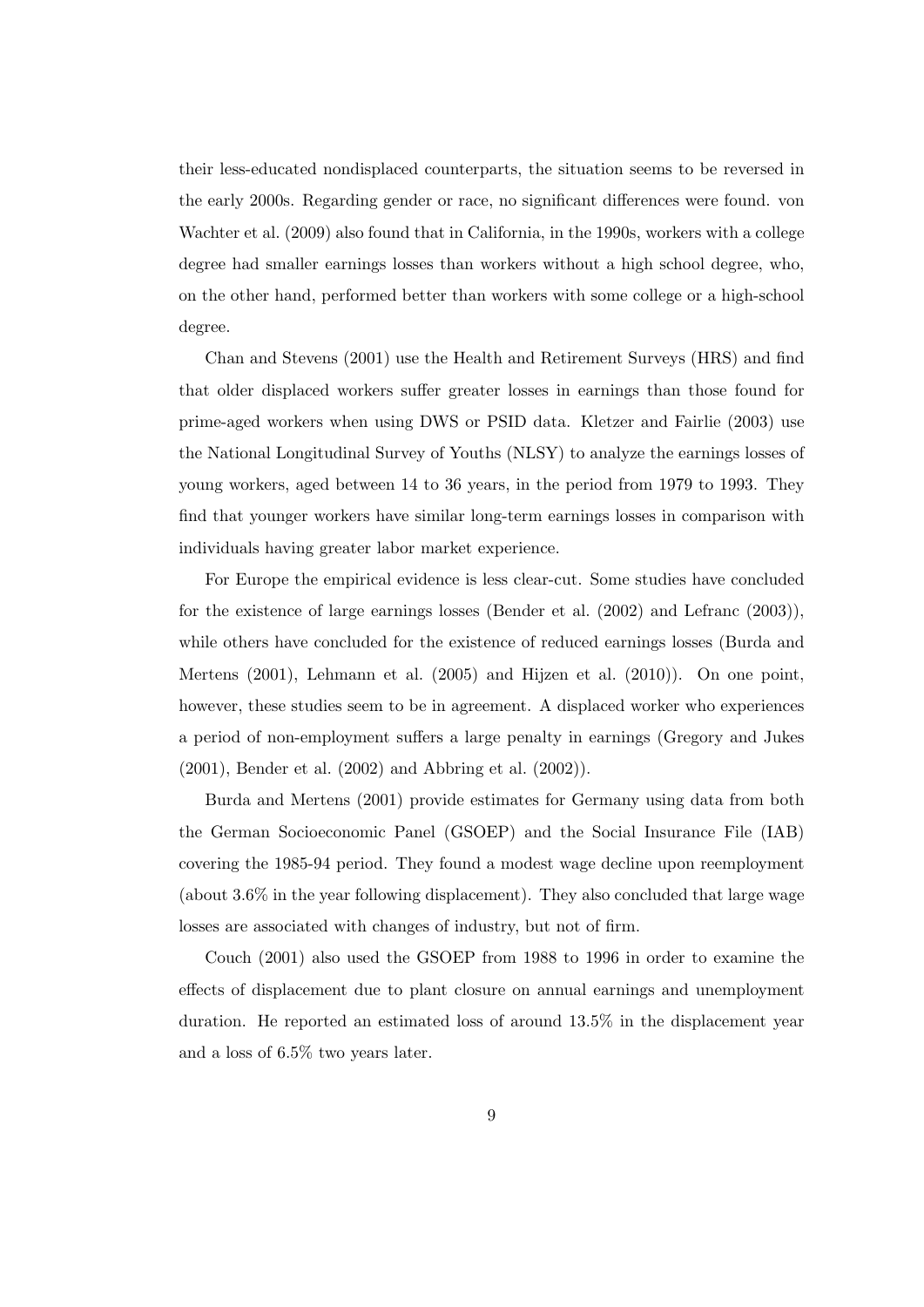Lefranc (2003) analyzed the sources of wage losses of displaced workers in France and the U.S. using micro-data from labor force surveys. He showed that while the magnitude of the wage losses are very similar in the two countries (around 10 to 15 percent), the sources of wage adjustment differ considerably. In the U.S., earnings losses stem mostly from the loss of search rents on the displacement job, while in France, most of the earnings losses result from the loss of accumulated firm-specific human capital.

Using labor force survey data from Estonia covering the period from 1989 to 1999, Lehmann et al. (2005) find that the main cost of displacement is the cumulative income loss measured as the difference between wages and out-of-work benefits, which is large for the minority of workers who experience long-term non-employment.

Hijzen et al. (2010) used a matched employer-employee data set for the U.K. to estimate the income loss of displaced workers from firm closure and mass layoffs. They showed that workers whose firm closes down lose 18-35 percent per year of their income, while workers who exit a firm that suffers a mass layoff lose 14-25 percent. In contrast to JLS, they found that income losses are driven mainly by non-employment spells rather than by wage losses.

Dustmann and Meghir (2005) study the sources of wage growth of young German workers estimating the returns to experience, sector tenure and firm specific tenure, identifying respectively the contribution of general, sector and firm specific human capital. Displaced workers due to firm closure are used to control for selection due to unobserved heterogeneity. Better types of workers find a job quickly and therefore, there is a potential problem of endogeneity. Dustmann and Meghir (2005) use a control function as Heckman and Robb (1985) using age as an instrument in the entire sample of new jobs and including the residual terms for endogeneity and selection correction in the wage function. They find that unskilled workers benefit from being attached to a particular firm while skilled workers benefit from the acquisition of transferable skills.<sup>5</sup>

<sup>&</sup>lt;sup>5</sup> Jacobson et al. (1993) explain on page 696 that the selectivity bias can be substantially reduced by restricting the attention to workers who separate from firms that closed down.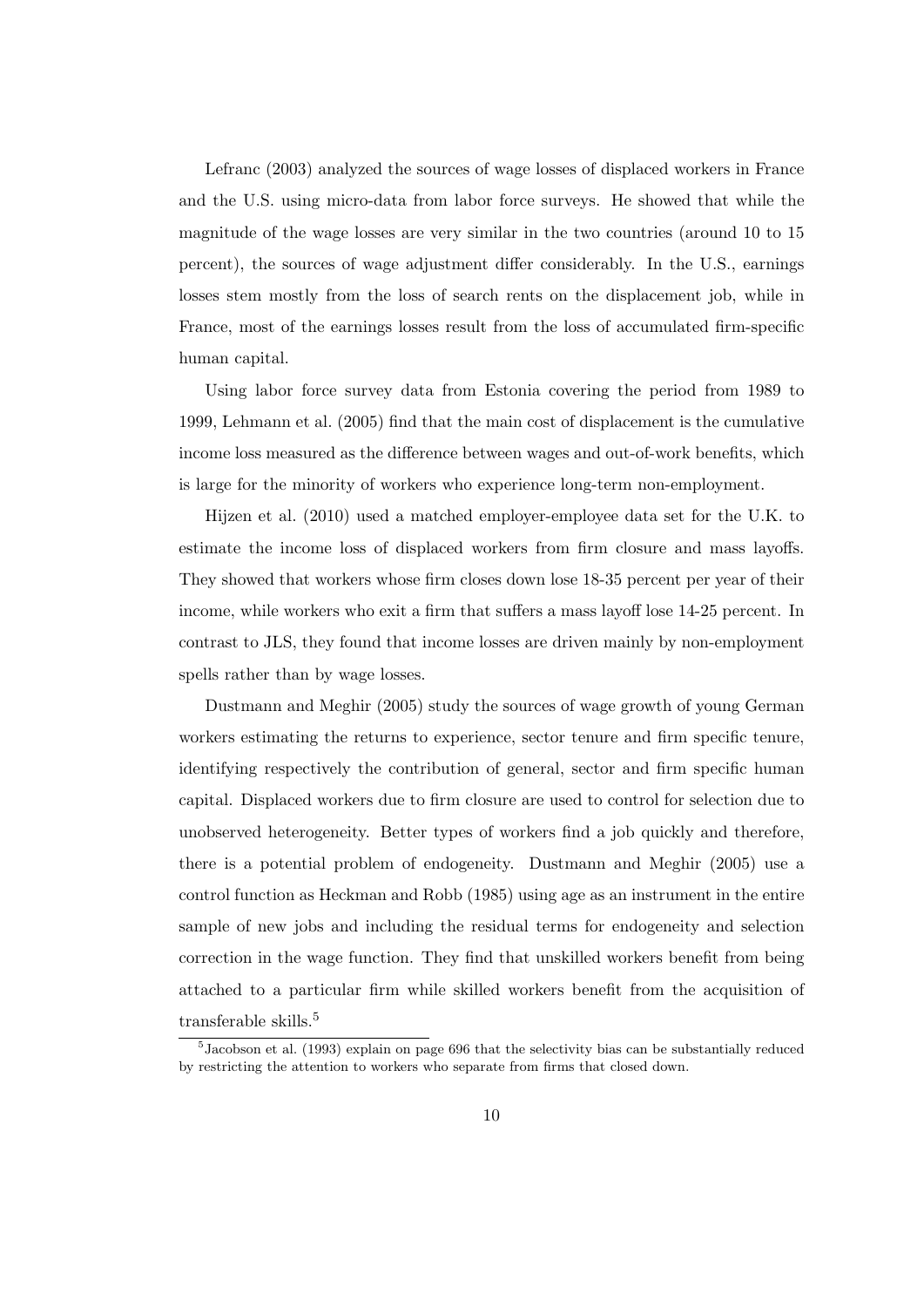Amann and Klein (2012) analyze the contribution of the acquisition of general skills and firm-specific skills to the wage growth. The returns to firm tenure might be biased because tenure is endogenous to wages. Therefore, they also use a control function estimator but instead of age they use with-in job variation in tenure as the instrument. They extend the Altonji and Shakotko (1987) by adding the interaction term between the endogenous variable and the first-stage residual. This allows them to find that longer lasting matches are characterized by high wage growth in the first five years and higher wages on average.

Gathmann and Schönberg  $(2010)$  use data on tasks performed in occupations from Germany to analyze skill transfers between occupations. Using a measure of the skill distance between occupations they are able to summarize the similarity of occupations in terms of different tasks (analytical, manual and interactive tasks). They find that individuals move to occupations that are at a short distance in terms of skill requirements. This distance decreases with the actual worker experience. The task-specific human capital explains up to 52% of overall wage growth over the career. Wage losses of displaced workers will be 10 percentage points larger for workers reemployed in a very distant occupation, that is, as a bank or insurance clerk, than for workers who can find employment in an occupation with similar skill requirements, for example, as a warehouse keeper.

## 3 Wage setting in Portugal

Portugal is considered to have a regulated labor market, with minimum wages, strong employment protection, and collective bargaining widely applied (OECD (2001) and Cardoso (2006)). In the 1990s Portugal was characterized by low unemployment rates, approximately 3-4 percentage points below the EU-15 average. In 1994, the minimum legal monthly wage was 246 euros, representing around 37% of the median total monthly earnings of full-time employees (Eurostat).<sup>6</sup>

 $6$ Minimum wage is updated every year by government proposal, taking into account inflation and GDP growth as well as the social partners' expectations.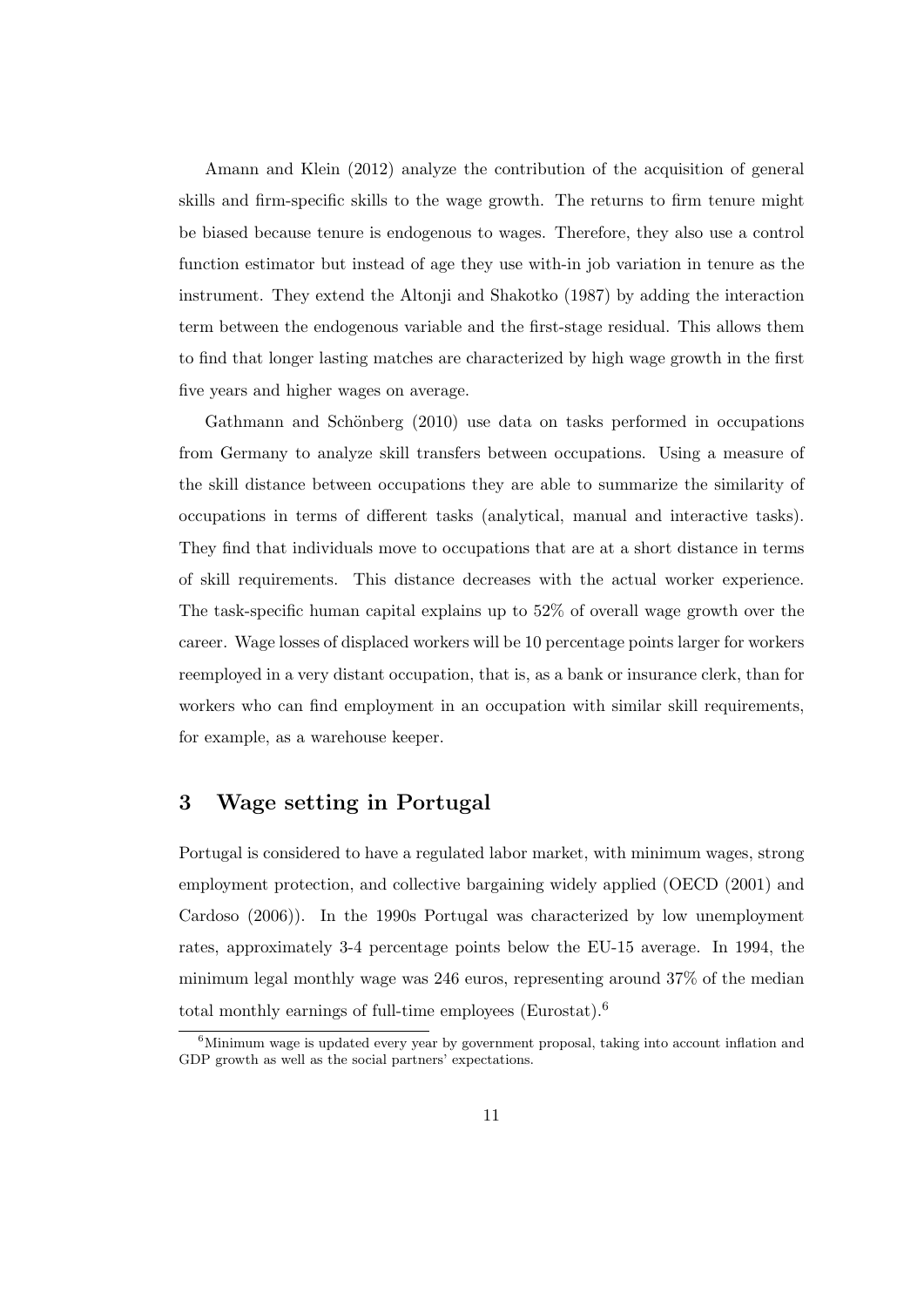The Portuguese Constitution provides the juridical principles of collective bargaining, and grants unions the right to negotiate. The effects of the agreements are formally recognized and considered valid sources of labor law.

Concerning the bargaining mechanisms, a distinction should be made between the conventional regime and the mandatory regime. Conventional bargaining results from direct negotiation between employers' and workers' representatives. A mandatory regime, on the other hand, does not result from direct bargaining between these two, but is instead dictated by the Ministry of Labor. The Ministry can extend an existing collective agreement to other workers initially not covered by it or it can create a new one if it is not viable to extend the application of an existing document. A mandatory regime is applied when workers are not covered by unions, when one of the parties involved refuses to negotiate, or bargaining is obstructed in any other way.

Beyond the existence of compulsive extension mechanisms, voluntary extensions are also possible, when one economic partner (workers' representative or employer) decides to subscribe to an agreement that it had initially not signed. Therefore, the impact of collective bargaining goes far beyond union membership and the distinction between union and non-union workers or firms becomes largely meaningless.

Collective negotiations are conducted at the industry, or occasionally, at the occupation level. Firm-level negotiation, which for a time was a common practice in large public enterprises, has lost importance. The law does not establish mechanisms of coordination between agreements reached in different negotiations; however, preference is given to vertical over horizontal agreements, and the principle of the most favorable condition to the worker generally applies.

Since most collective agreements are industry-wide, covering companies with very different sizes and economic conditions, their contents tend to be general, setting minimum working conditions, in particular the base monthly wage for each category of worker, overtime pay, and the normal duration of work.<sup>7</sup> Moreover, only a narrow set of topics is updated annually, and therefore the content of collective agreements

 $7$ See Hartog et al. (2002) for the effects of bargaining regimes.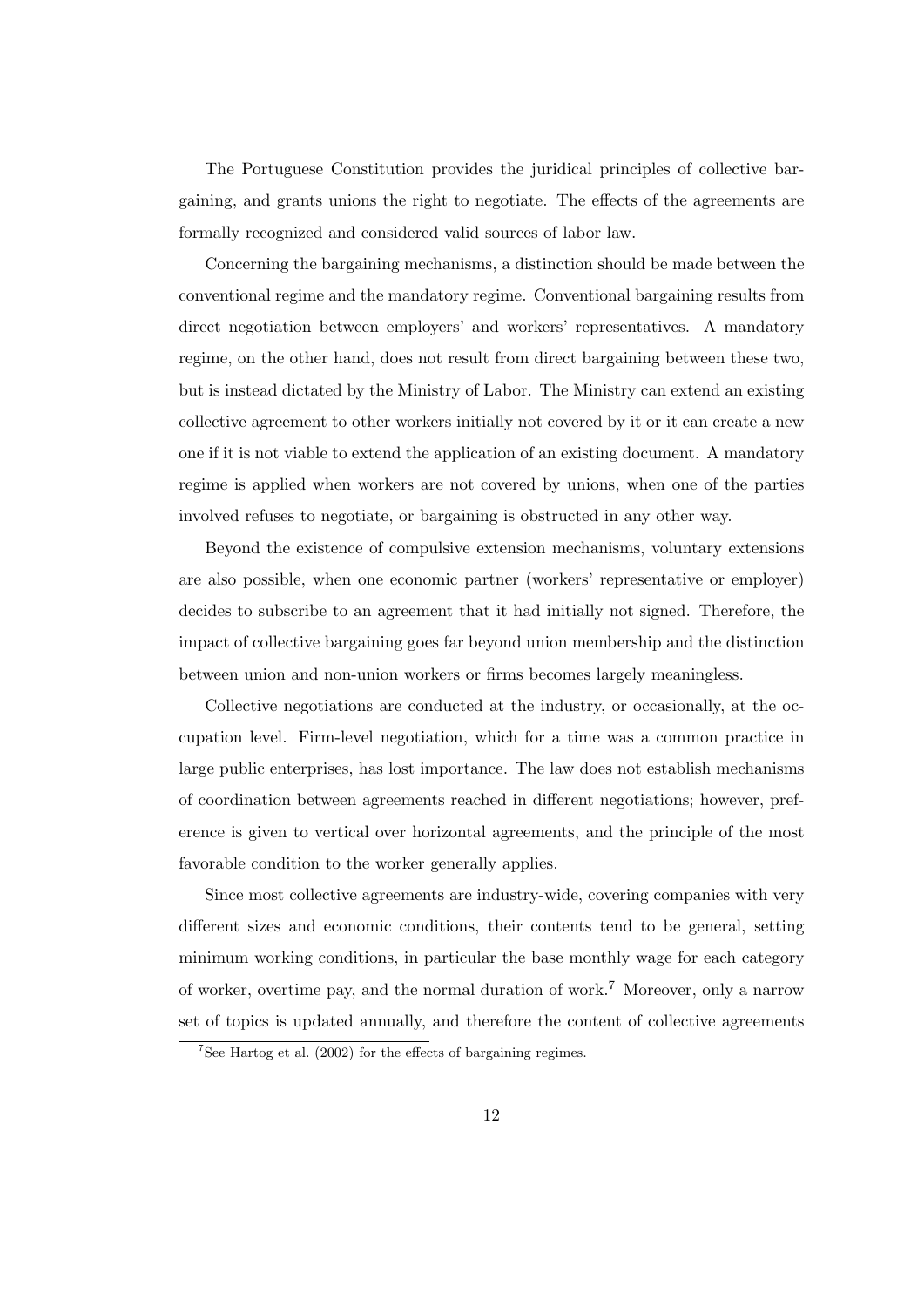is often pointed out as being too immobile and containing little innovation.

Whatever the wage floor agreed upon for each category of worker at the collective bargaining table, firms are free to pay higher wages, and they often deviate from that benchmark, adjusting to firm-specific conditions. Cardoso and Portugal (2005) call this the "wage cushion", the difference between the contractual part of the wage and the actual wage. They estimate that in 1999 actual wages exceeded the level of bargained wages by 20-50%.

## 4 The Data

#### 4.1 Quadros de Pessoal data set

It is well established that the nature of the data sets implies the use of different identification strategies and may lead to distinct results. Survey data usually contain more detailed information on observable worker and firm characteristics than administrative data. However, administrative data sets typically cover a long time span, are larger, allow one to follow workers and firms over the years, and just as survey data it enables the use of a control group of non-displaced workers. The use of administrative data in comparison with retrospective survey data reduces recall and reporting errors (Calderwood and Lessof (2009)). Administrative data also usually provide more accurate identification of the timing and nature of the separation arising from firm closure or collective dismissals.

In this study, a longitudinal matched employer-employee data set, called Quadros de Pessoal  $(QP - "Lists of Personal")$  is used for the 1997-2008 period. The data are gathered annually by the Portuguese Ministry of Employment, based on an inquiry that every establishment with at least one wage-earner is obliged by law to fill in.<sup>8</sup> Reported data cover the firm, the establishment, and each of its workers.<sup>9</sup> Currently QP gathers information for more than 300,000 firms and about 3 million workers. Given the mandatory nature of the survey plus the fact that these data cover all

 ${}^{8}\rm{From}$  1994 onwards the information refers to the month of October of each year.

 $9$ See Cardoso(2006) for more details.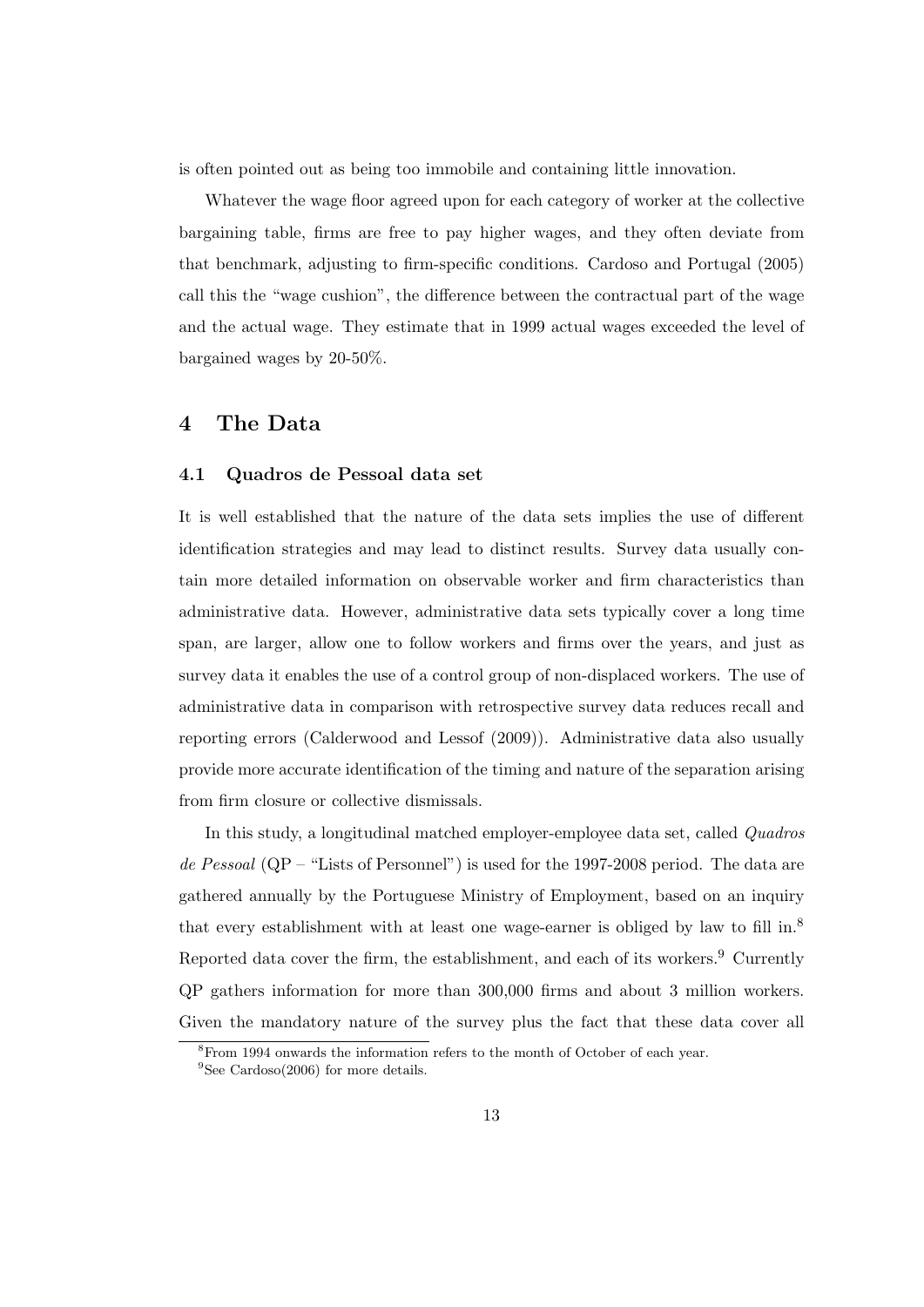wage earners in the private sector in Portugal, problems commonly associated with panel data sets, such as panel attrition, are considerably reduced.

Reported data on the worker side include gender, age, schooling, and detailed information on monthly earnings - base wages, regular payments (e.g., seniority), irregular benefits (profits distribution and premiums), overtime payments, and hours of work (normal and overtime). The information on earnings is reported by the employer, which is known to be subject to less measurement error than worker-provided earnings data. All earnings variables were deflated using the Consumer Price Index (with base-year 2008). The notion of job title comes simply from the identification of distinct occupational categories within each collective wage agreement. In Quadros de Pessoal each worker in each year is assigned to the conflation of its professional category and corresponding collective agreement. In each year there are about 300 collective agreements which define wage floors for on average 100 occupational categories. The firm data include detailed information on region, industry, ownership type, and size.

It is worth noting that workers also have an identification number based on a (scrambling) transformation of his/her social security number, which allows us to follow them over the years and to match workers and their firms.

### 4.2 Sample Construction

The samples used in this study are selected as in Jacobson et al. (1993) and Couch and Placzek (2010). Thus, we considered displacements due to firm closure, collective dismissals and individual dismissals. In the next section, we explain how firm closures and collective dismissals were identified. To be included in the sample a worker must report positive earnings in the year that immediately precedes the displacement event (reference year is  $D_0$ ) and must be continuously employed with the same employer during the first three years (screening period).<sup>10</sup> This means that workers are selected

<sup>&</sup>lt;sup>10</sup>In order to guarantee that the worker was employed with the same employer three years before separation, we control for worker's admission year in the firm. In the year prior to displacement the worker must have at least two years of tenure with the employer.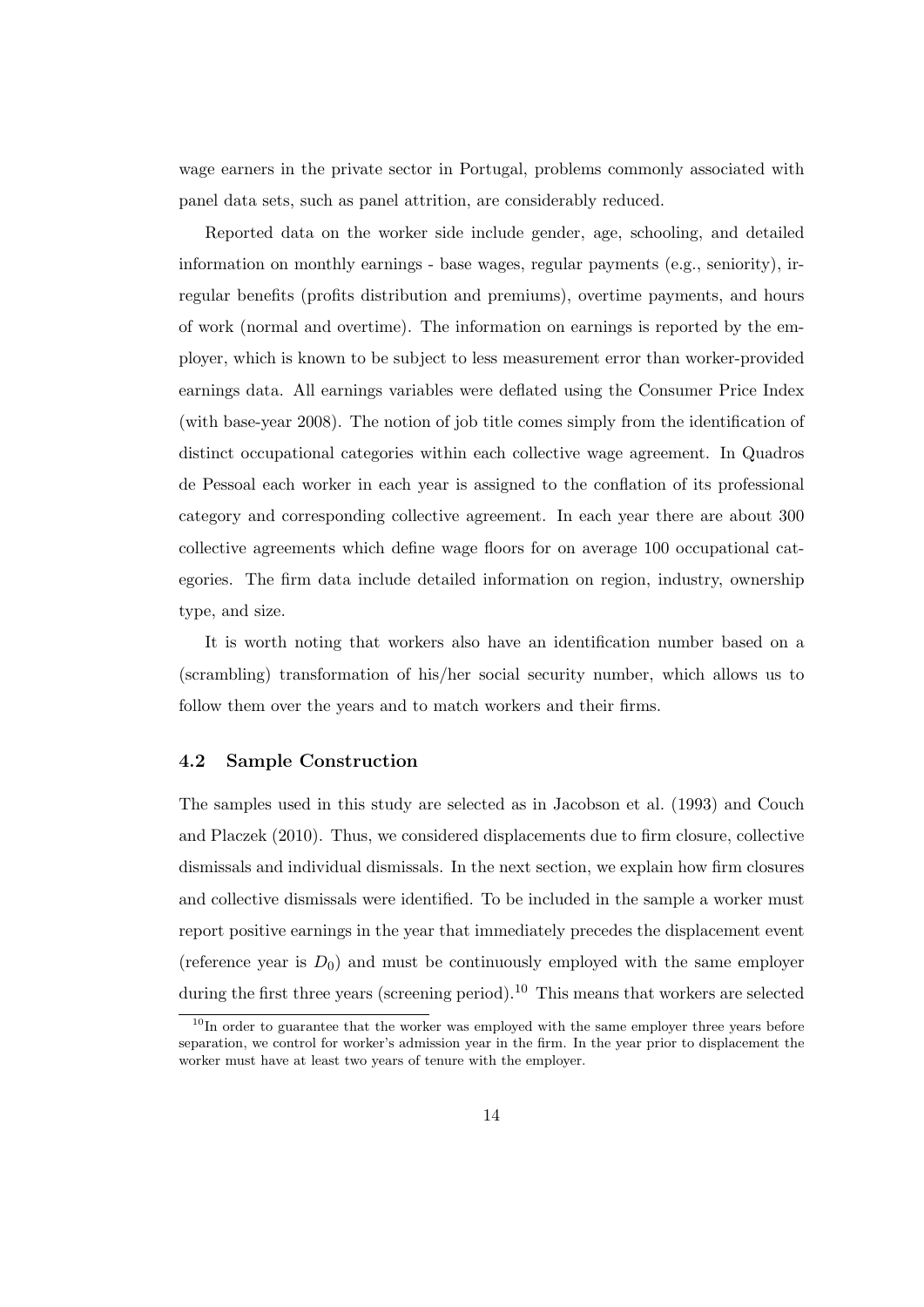into the sample with at least three years of tenure by the time of the reference year. Furthermore, a worker must report positive earnings at least once thereafter, and have known information on their age, gender and education. The sample was restricted to full-time wage earners in the private non-farm sector aged between 20 and 49 years during the final year of the screening period and that were employed in a firm with at least 20 employees (these exclusions reduced the sample size by  $21\%$ ).<sup>11</sup>

To construct the estimation sample, we proceed as follows. We separate the sample into a control and a treatment group for each possible year of displacement (all years between 2002 and 2006). For example, the 2002 treatment group comprises individuals who were working in 2002 and experienced a displacement event between years 2002 and 2003 (the firm closed down between November 2002 and September  $2003$ .<sup>12</sup> The 2002 control group is the one with those who did not experience any separation between October 2002 and September 2003.

For estimation purposes we define a measure of time relative to the displacement event  $(D_0)$ . For example, we define  $D_0$  in 2002 for the 2002 displaced group,  $D_0$  in 2003 for the 2003 displaced group, and so on. The data set combines five cohorts (2002-2006) ranging from D<sub>-6</sub> up to D<sub>6</sub>.<sup>13</sup>

As mentioned above, the sample includes all displaced individuals who are employed in the year of the displacement  $D_0$  and at least two periods before displacement  $(D_{-2})$  and who are present in the QP registers in at least one year of the postdisplacement period. Table 1 reports the number of displacement events in each year. 11,399 displaced due to firm closure and 31,542 displaced due to collective dismissals meet these conditions.

After excluding those observations with missing values in the explanatory variables

<sup>&</sup>lt;sup>11</sup>It should be noted that of the total number of displaced workers due to firm closure,  $19\%$ ,  $18\%$ , 17%, 15% left the firm respectively four, three, two and one year prior to the firm closing down. Thus, it is not possible to observe a clear change in the pattern of early leavers. They might have left for different reasons, e.g. quit or retirement and therefore it was important not to include them in the analysis.

<sup>&</sup>lt;sup>12</sup>Thus, a worker should be identified as displaced in year t if (s) he was employed in year t-1 and experienced a separation between year t-1 and t.

 $13$ It should be noticed that worker files are not available for the year 2001.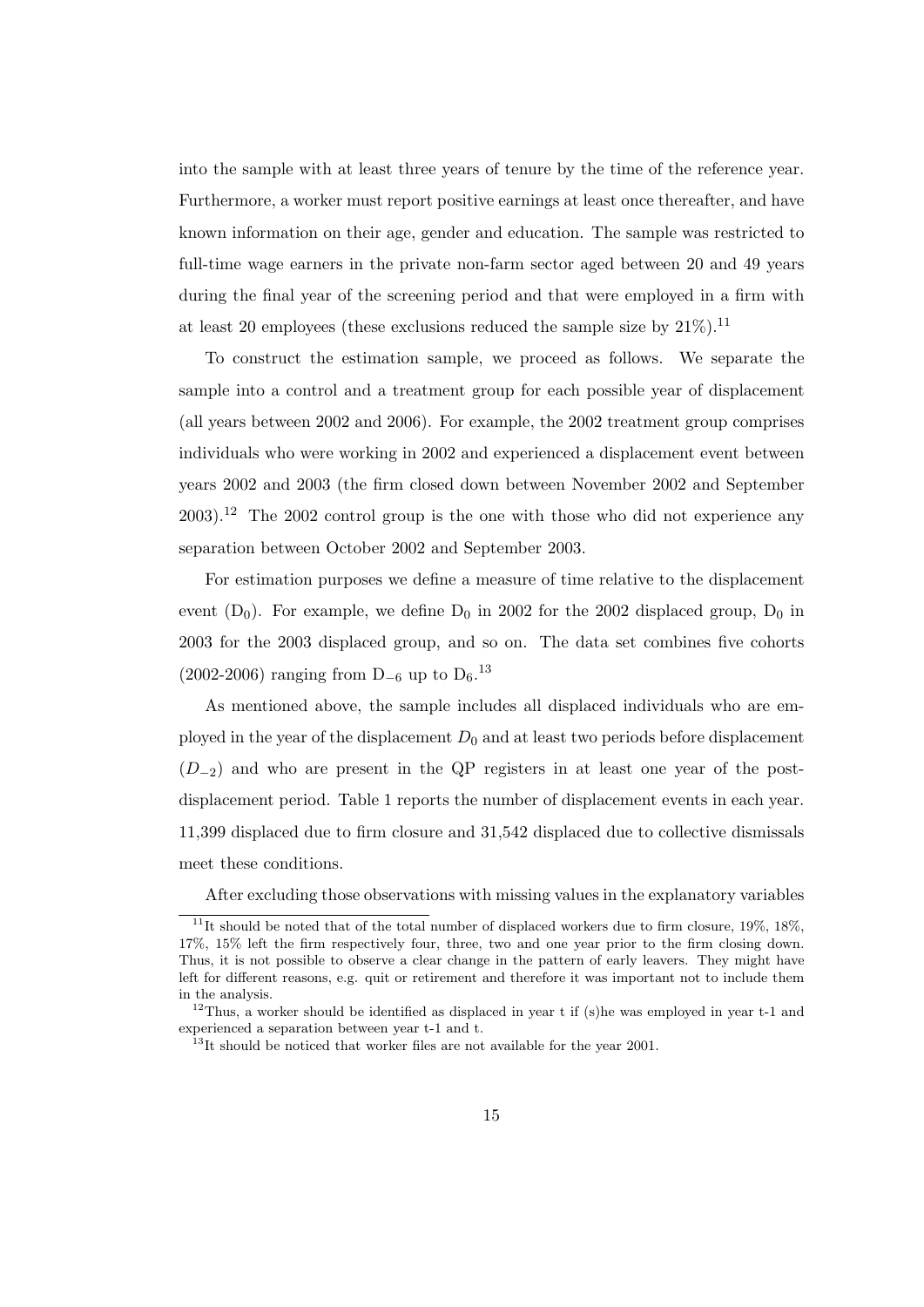|       | Firm    | Collective | Individual |
|-------|---------|------------|------------|
| Year  | closure | dismissals | dismissals |
| 2002  | 2591    | 9755       | 7552       |
| 2003  | 2121    | 6593       | 5448       |
| 2004  | 2008    | 5368       | 4638       |
| 2005  | 3100    | 6250       | 3806       |
| 2006  | 1579    | 3576       | 3084       |
| Total | 11,399  | 31,542     | 24,528     |

Table 1: Displacement events in the reference period, 2002-2006

Notes: This table reports the number of displacement spells per year resulting from firm closure, collective dismissals and individual dismissals, that meet the conditions. The sample includes all displaced individuals who are employed in the year of the displacement  $D_0$  and at least two periods before displacement (D−2) and who are in reemployment in at least one year before the end of the sample period.

#### Table 2: Sample composition, 1997-2008

## Displaced Firm Collective Individual Year Non-displaced closure dismissal dismissal 1997 222576 7379 20503 15508 1998 242560 7764 21812 17069 1999 274808 9249 25566 20056 2000 308367 9547 26000 20485 2002 308006 11312 31455 24524 2003 247774 7621 21864 18027 2004 241190 7374 20039 16722 2005 242018 7576 20373 16675 2006 235030 6903 18734 16420 2007 226502 8012 22489 17613 2008 262536 8810 24432 18794 Total 2,811,367 91,547 253,267 201,893

Notes: This table reports the sample composition in terms of non-displaced and displaced workers resulting from firm closure, collective dismissals and individual dismissals, by year.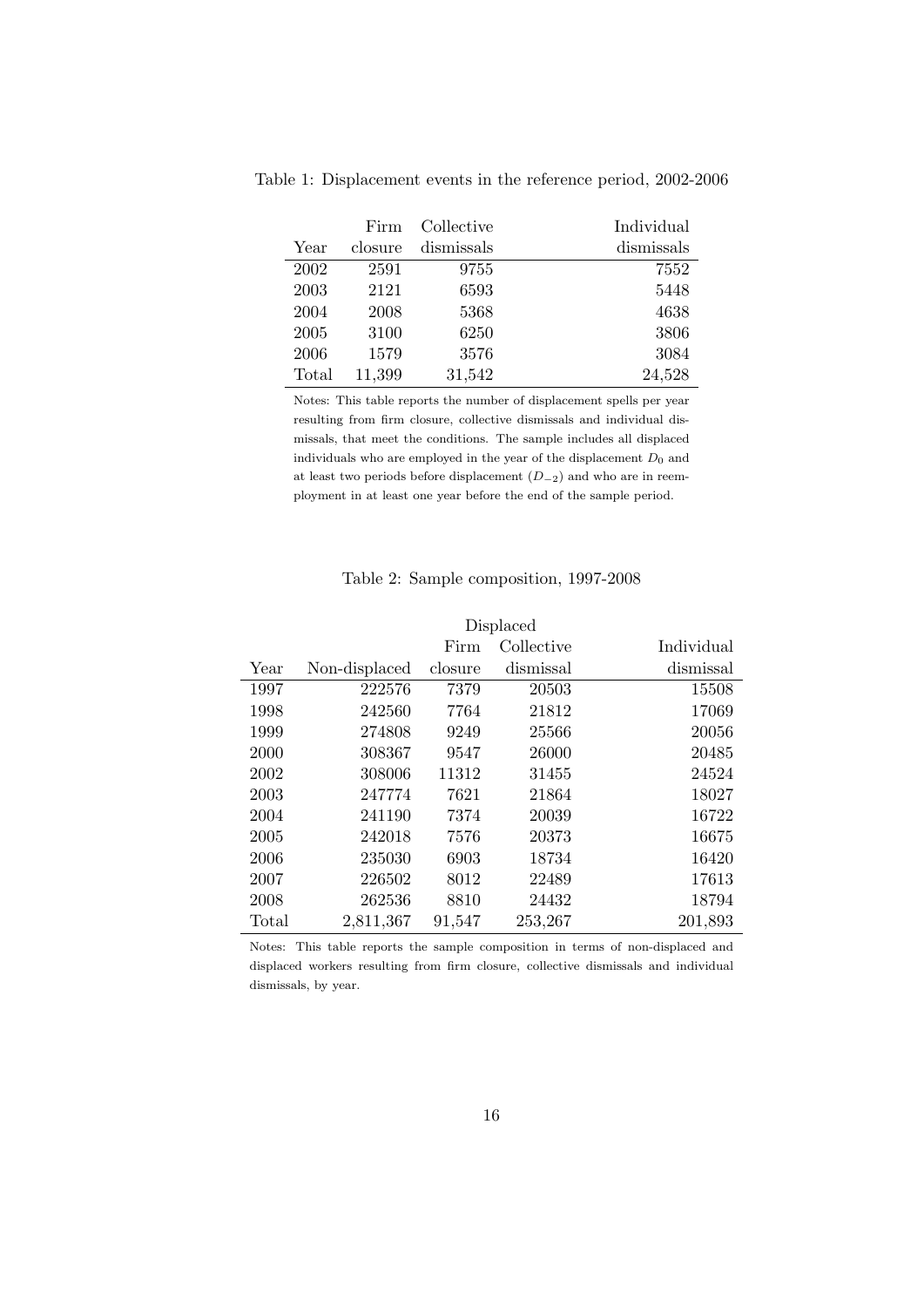and the extreme values in wages (0.1% top and bottom observations), we obtained a control group composed of 2,811,367 non-displaced worker/year and 91,547 displaced worker/year resulting from firm closure and 253,267 displaced worker/year due to collective dismissals and 201,893 displaced worker/year due to individual dismissals. Table 2 reports the number of worker/years in the sample, namely non displaced workers, workers displaced due to firm closure and workers displaced due to collective dismissals. To clarify the link between the two tables, take, for example, firm closures occurring in 2002. 2591 workers were displaced in 2002 due to firm closures (see first line, second column on Table 1). The total number of individuals that were displaced over 2002 and 2006 that were working in 2002 is 11312. The difference between 11312 and 2591 were individuals that experienced a displacement event due to firm closures after 2002 and were, of course, observed in the pre-displacement period.

Table 6 in Appendix 4B presents the descriptive statistics of the key variables in the data set in the reference year. The statistics are presented separately for the group of displaced and non-displaced workers. Displaced workers are slightly younger, with fewer years of education and tenure in comparison with their nondisplaced counterparts. Moreover, the proportion of women is higher in both groups of displaced workers when compared with the group of non-displaced. As expected, firms that close down are smaller and are mainly operating in the sectors of manufacturing and wholesale and retail trade.

A simple descriptive statistics comparison suggests that displaced workers experienced substantial long-term monthly earnings losses. As shown in Figure 1, the average monthly earnings of workers that separated in 2002 fell sharply in comparison with their non-displaced counterparts.

#### 4.3 Identification of displacements due to firm closure

The data set has a longitudinal dimension, which makes it particularly well suited for analyzing the issues of firms' entry and exit. Each firm entering the database is assigned a unique identifying number and the Ministry implements several checks to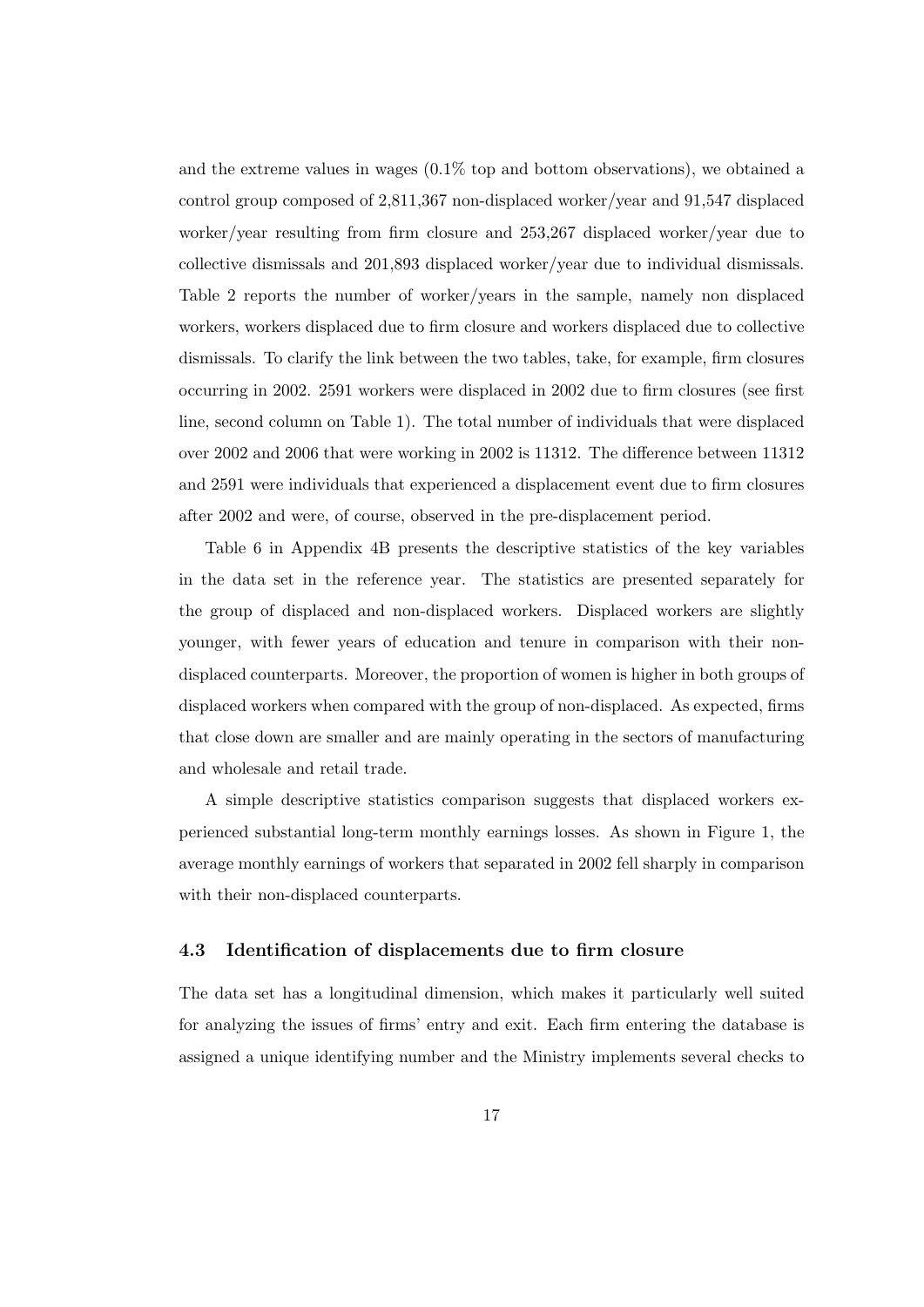

Figure 1: Monthly earnings of workers separating in year 2002 and nondisplaced workers

Notes: Average monthly earnings (2008 Euros).

ensure that a firm that has already reported to the database is not assigned a different identification number. Using this identifier it is possible to pinpoint all firms that have entered and exited economic activity. In particular, an exit from the database should signal a firm that has ceased its activity.<sup>14</sup>

To ensure that we are in the presence of firms' true closures and not mergers or acquisitions, we also excluded from the sample those workers that appeared in the database in the period following displacement with a year of admission in the new job

 $14$ This criteria, however, is not entirely accurate, due to the fact that some of the firms may temporarily exit the database. A temporary exit may occur for a number of reasons other than cessation of activity, a very likely reason being that the survey form was not received in the Ministry of Employment before the date when the recording operations were closed. Almost all of these temporary exits last less than two years, but can still cause an identification problem if they occur in the terminal years. In order to account for this problem, the information on the last two years after displacement was used solely to control for temporary exits in the intermediate years. Thus, a firm is classified as an exiting firm in year  $t+1$  if it is present in year t, but absent in  $t+1$  and  $t+2$ . Mergers and acquisitions were used. Only false mergers were excluded.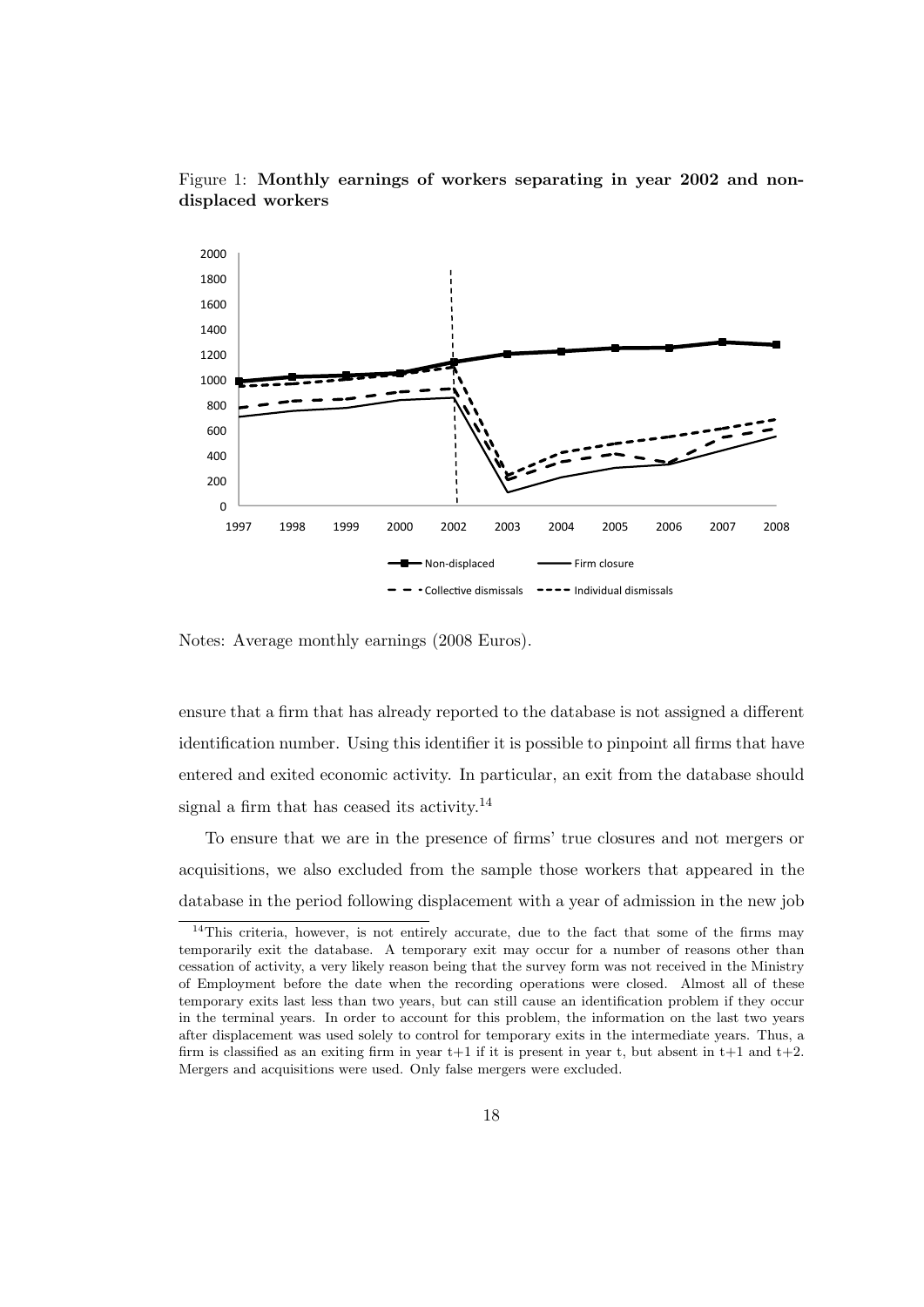less than the year of displacement minus one.<sup>15</sup> These exclusions reduced the sample size by around 0.1%.

Within the reference period, some individuals observe successive spells of firm closure in firms that are necessarily different. For identification purposes, and to be more precise we only used information from the first firm closure within the reference period. Thus, only the first firm closure is used to identify a displacement and the years before and after are used relative to that year of displacement. Thus, the group of displaced workers due to firm closure includes 5 cohorts of workers that lost their jobs between 2002 and 2006.<sup>16</sup>

#### 4.4 Identification of displacements due to collective dismissal

To identify a displacement due to a collective dismissal we follow the identification strategy used by Jacobson et al. (1993) and Couch and Placzek (2010). An individual is displaced due to a collective dismissal between  $t$  and  $t+1$  if the firm's employment dropped between year t and year t+1, 30 percent or more below its level at year t. The group of displaced workers due to collective dismissal includes 5 cohorts of workers that lost their jobs between 2002 and 2006.

When calculating these employment changes, the magnitude of the flows is much more volatile for small employers. For this reason, and following again Jacobson et al. (1993) and Couch and Placzek (2010), those working for employers with fewer than 20 employees are removed from the sample.

Within the reference period, some individuals observe successive spells of collective dismissals in firms that are necessarily different. For identification purposes, we only used information from the first collective dismissal within the reference period. Thus,

<sup>&</sup>lt;sup>15</sup>If, for example, a worker's displacement year is 2002 and (s)he appears in the database in the post-displacement period with a year of admission in the new job of 2001 or earlier, (s)he is excluded from the sample.

 $16$ <sup>16</sup>It should be noted that of the total number of displaced workers due to firm closure,  $19\%$ ,  $18\%$ , 17%, 15% left the firm respectively four, three, two and one year prior to the firm closing down. Thus, it is not possible to observe a clear change in the pattern of early leavers. They might have left for different reasons, e.g. quit or retirement and therefore it was important not to include them in the analysis.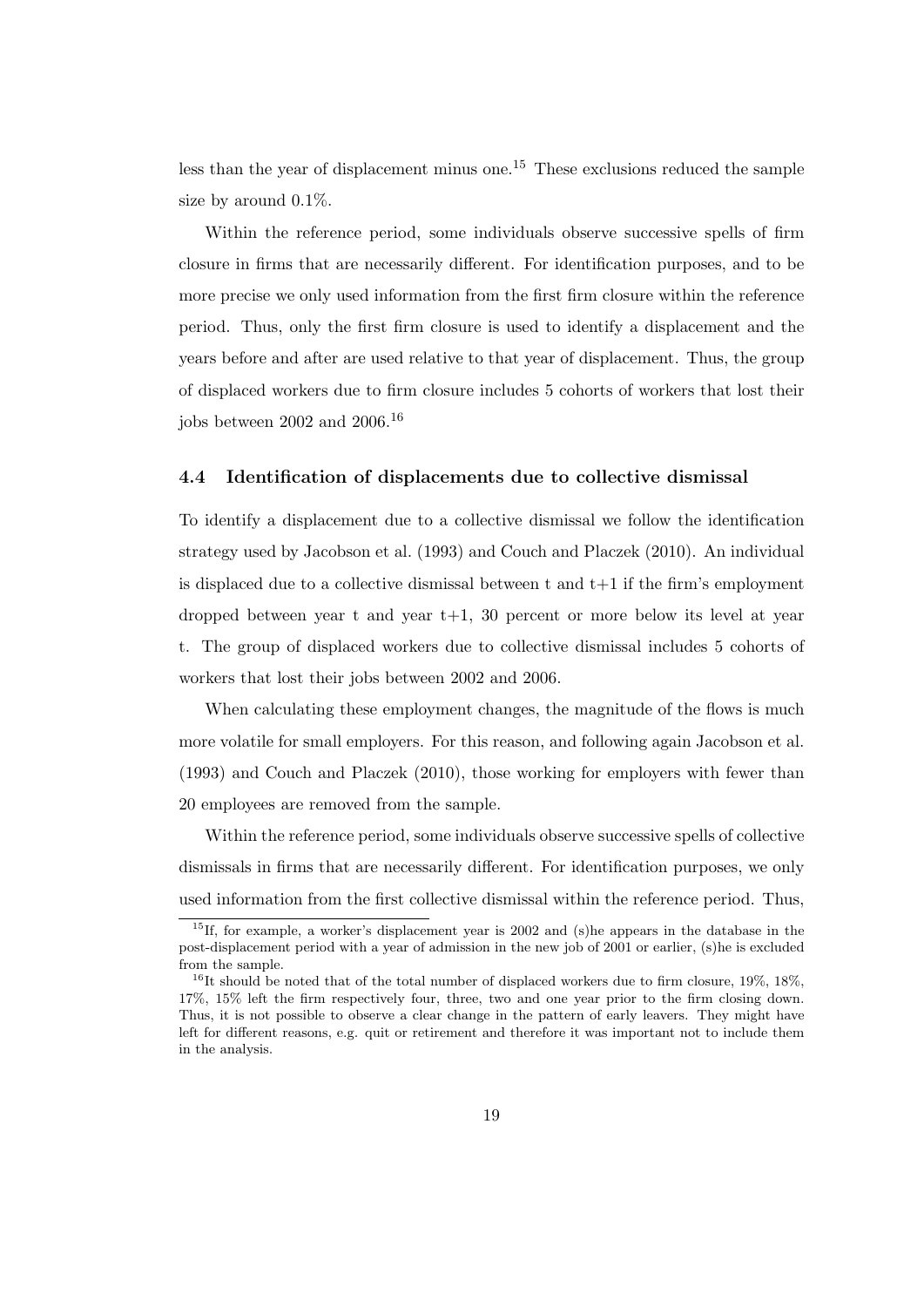only the first collective dismissal is used to identify a displacement and the years before and after are used relative to that year of displacement.

### 4.5 Identification of individual dismissals

To identify an individual dismissal we follow the identification strategy used by Jacobson et al. (1993) and Couch and Placzek (2010). A worker is displaced due to an individual dismissal between  $t$  and  $t+1$  if he separated from a firm where there was no mass layoff or firm closure. The group of displaced workers due to an individual dismissal includes 5 cohorts of workers that separated from their jobs between 2002 and 2006.

When calculating these employment changes, the magnitude of the flows is much more volatile for small employers. For this reason, and following again Jacobson et al. (1993) and Couch and Placzek (2010), those working for employers with fewer than 20 employees are removed from the sample.

Within the reference period, some individuals observe successive spells of individual dismissals in different firms. For identification purposes, we only used information from the first separation within the reference period. Thus, only the first individual dismissal is used to identify a separation and the years before and after are used relative to that year of separation.

#### 4.6 Identification of non-displaced workers

The group of non-displaced workers (the control group) includes all individuals that were employed at year t in a firm that did not close in year  $t+1$  and the firm's employment did not drop 30 percent or more and they were not subject to an individual dismissal. The group of non-displaced workers was also restricted to full-time wage earners in the private non-farm sector aged between 20 and 49 years during the final year of the screening period with at least 3 years of tenure and that were employed in a firm with at least 20 employees.

In order to guarantee that the worker was employed with the same employer in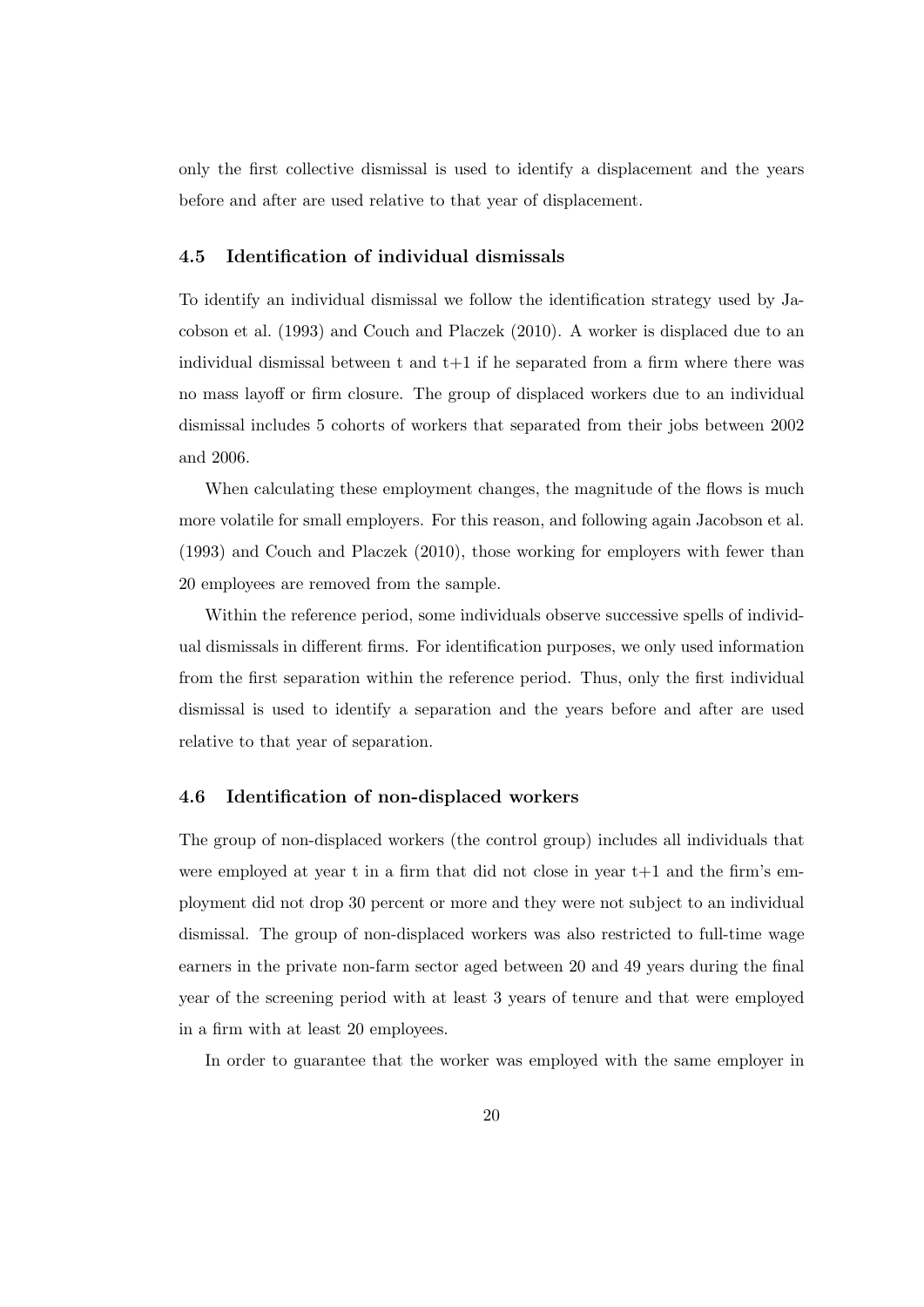the pre-displacement period, we checked the firms identifying number assigned to the worker over that period. These workers were followed over the post-displacement period if they remained with the same employer over that period. Thus, to be included in the sample the worker should appear in at least one of the years between  $t+1$  and t+6.

## 5 Empirical strategy

This section is divided into three sub-sections. The first presents the methodology used by Jacobson et al. (1993). In the second we explore the empirical model with controls for worker, firm and job title observed and unobserved permanent heterogeneity. Later in this section, we show how to disentangle the independent contribution of each fixed effect to the wage losses of displaced workers, using the methodology developed in Gelbach (2010).

### 5.1 Jacobson et al. (1993) statistical specifications

To evaluate the effect of displacement on earnings we use the methodological framework used by Jacobson et al. (1993). The first statistical specification assumes that workers' earnings at a given time period depend on displacement and on some controls for fixed and time-varying characteristics:

$$
w_{it} = \alpha_i + \gamma_t + \beta X_{it} + \sum_{k \ge -m} D_{it}^k \delta_k + \epsilon_{it}
$$
\n<sup>(1)</sup>

where  $w_{it}$  represents the earnings (in euros) for each individual i in year t. Labor earnings are taken as zero whenever the individuals are out of work.  $D_{it}^k$  are dummy variables where k is equal to  $-m$ ,  $-(m-1)$ , ..., 0, 1, 2, ..., which represent jointly the event of displacement. $\delta_k$  represents the effect of displacement on worker's earnings k years prior to, and following, its occurrence, the worker fixed effect,  $\alpha_i$ , captures the impact of permanent differences among worker's observed and unobserved characteristics, and  $\gamma_t$  are calendar year fixed effects and they are included to capture the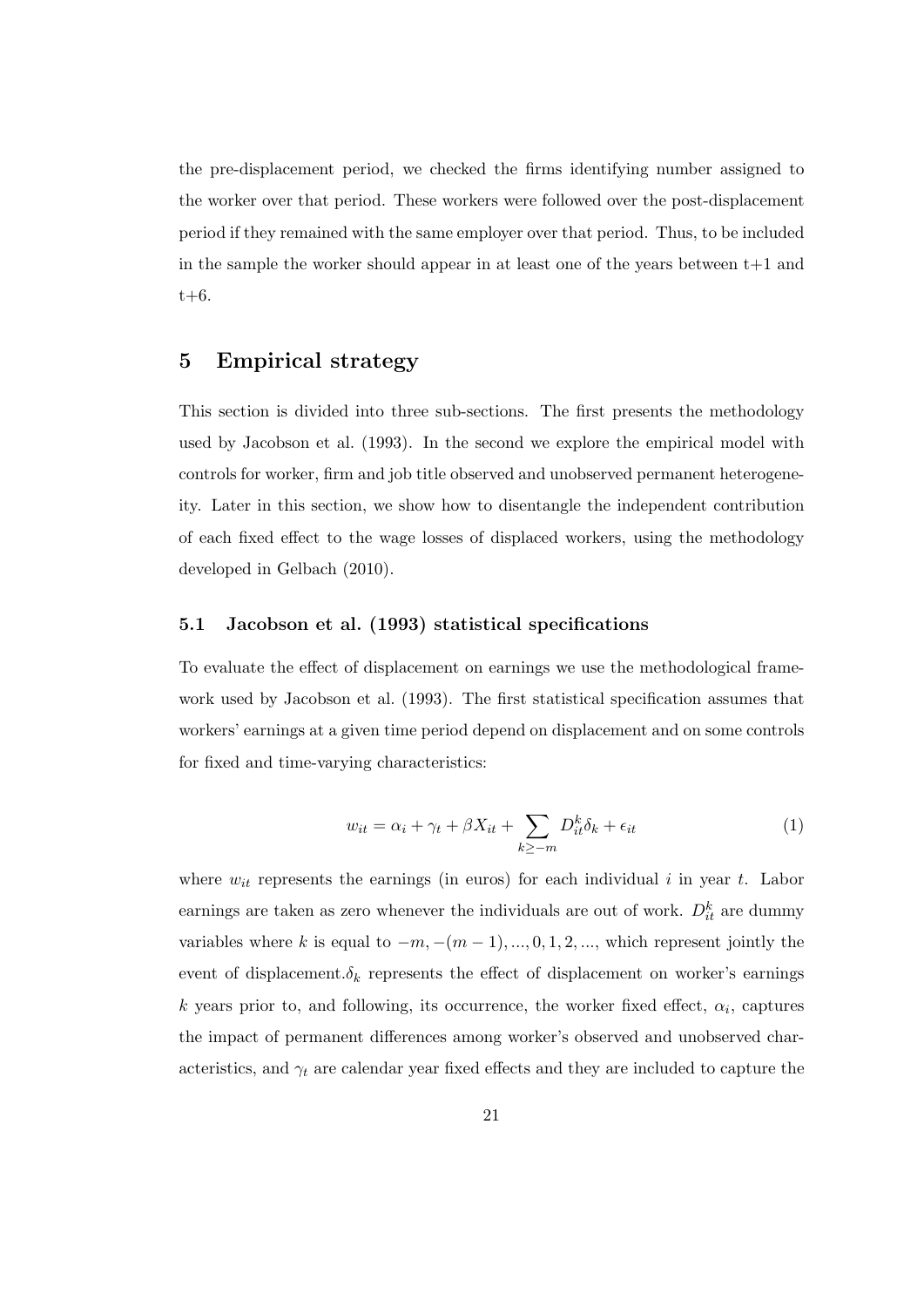general aggregate time pattern of earnings in the economy. Finally, the vector  $X_{it}$ controls for age and age squared.  $\epsilon_{it}$  is an error term, assumed to be uncorrelated with the covariates. Our identification strategy follows closely the one explored by Jacobson et al. (1993). In a nutshell, we compare the earnings changes of displaced workers over a long-term period with the earnings changes that would have occurred if the displaced had not lost their jobs. Since this latter outcome variable is not observable, a comparison group of non-displaced workers is used. We assume that after controlling for the relevant covariates, the displaced workers would have behaved as the non-displaced in the absence of the displacement event.

The displacement event is assumed to be uncorrelated with the outcome variable. The empirical model that we explore controls for observed and unobserved worker permanent heterogeneity, which is likely to attenuate the source of endogeneity.

Jacobson et al. (1993) used another specification to allow for the possibility that workers have different trend rates of earnings and firms react to these patterns, firing or hiring workers with specific trends. This is modeled by the following equation:

$$
w_{it} = \alpha_i + \omega_i t + \gamma_t + \beta X_{it} + \sum_{k \ge -m} D_{it}^k \delta_k + \epsilon_{it}
$$
 (2)

In equation (2) we add to equation (1) a set of "worker-specific time trends",  $\omega_i t$ .<sup>17</sup>

### 5.2 Individual unobserved fixed effect contribution

It is possible to calculate the independent contribution of each unobserved fixed effect to the monthly wage losses of displaced workers. We use the methodology developed in Gelbach (2010), which appeals to the omitted variables bias formula to compute a detailed decomposition.

<sup>&</sup>lt;sup>17</sup>This specification is estimated by replacing the dependent variable, the time dummies, the Xs, and the displacement dummies by deviations from worker-specific time trends in these variables. In a second step we estimate the resulting model with the detrended variables using ordinary least squares (OLS).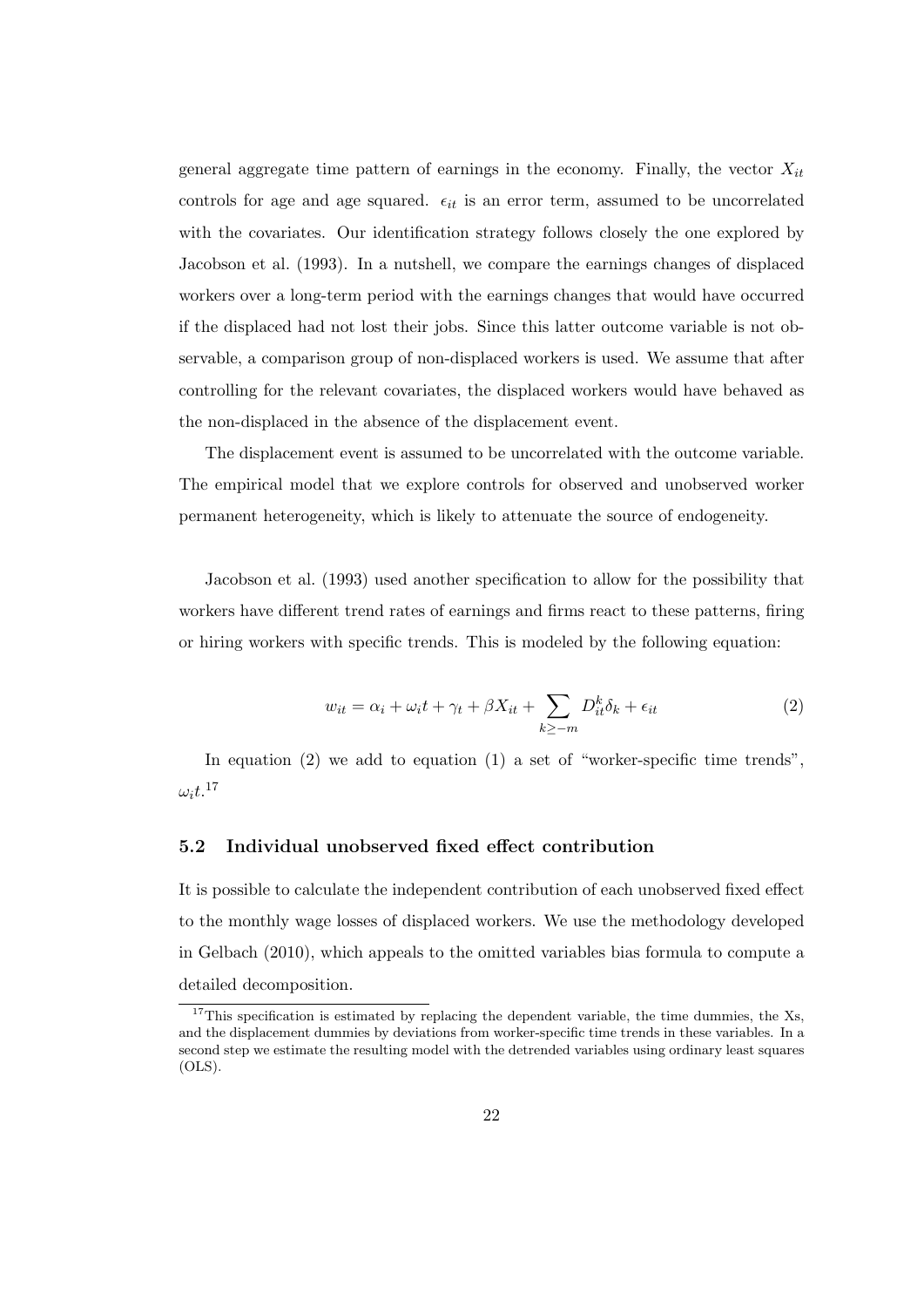To illustrate Gelbach's decomposition, we use the base model with no fixed effects:

$$
w_{it} = \gamma_t^{base} + \beta^{base} X_{it} + \sum_{k \ge -m} D_{it}^k \delta_k^{base} + \epsilon_{it}^{base}
$$
 (3)

where  $\delta_k^{base}$  are the relevant coefficients. This equation has omitted variables bias. It is also necessary to represent the full model with the three fixed effects:

$$
w_{ijft} = \hat{\alpha}_i + \hat{\theta}_f + \hat{\lambda}_j + \gamma_t^{full} + \beta^{full} X_{it} + \sum_{k \ge -m} D_{it}^k \delta_k^{full} + \epsilon_{ijft}^{full}
$$
 (4)

This equation adds the three fixed effects to the base model. The base-full difference equals the sample analogue of the omitted variables bias formula. Gelbach's algorithm allows us to decompose the difference  $\delta_k^{base} - \delta_k^{full}$  $k_k^{full}$  into the separate effect deriving from each excluded variable (each fixed effect). The algorithm is as follows: use ordinary least squares to estimate the vector of coefficients on each covariate in the base model in a set of auxiliary models with each of the three covariates  $\hat{\alpha}_i$ ,  $\hat{\theta}_f$ , and  $\hat{\lambda}_j$ acting as the dependent variable, where all the other variables are used as explanatory variables; this estimate is  $\hat{\tau}_k^{\alpha}$ ,  $\hat{\tau}_k^{\theta}$ , and  $\hat{\tau}_k^{\lambda}$ , respectively, for each of the fixed effects.

This algorithm results in decomposing the difference  $\delta_k^{base} - \delta_k^{full} = \hat{\tau}_k^{\alpha} + \hat{\tau}_k^{\beta} + \hat{\tau}_k^{\lambda}$ , for each time period  $k$ .

In summary, the decomposition proposed by Gelbach is a computationally simple and econometrically meaningful procedure that takes advantage, in a surprisingly ingenious way, of the conventional OLS omitted variable bias formula. If the base specification is a parsimonious useful benchmark, and in our case it is simply a conditional gross measure of the displacement wage rate losses, the decomposition is also economically meaningful, providing an unambiguous measure of the contribution of each omitted variable (each fixed effect) to the change in the original coefficients of the displacement dummies. For example, the fact that the inclusion of firm fixed effects contributes to decrease the wage loss of displaced workers, simply accounts for the evidence that displaced workers tend to sort themselves into firms that pay,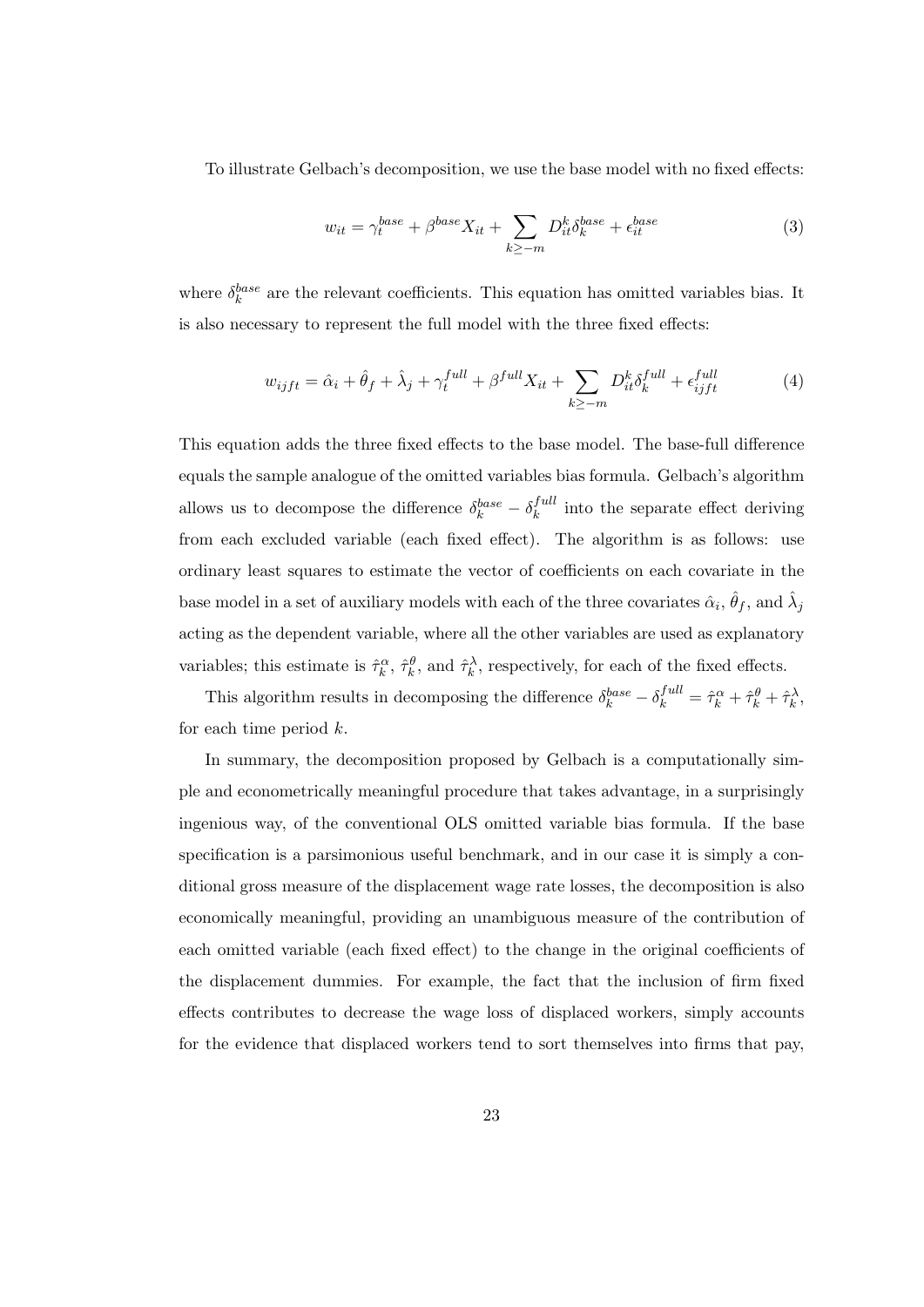on average, lower wages. When we compare the impact of firm fixed effects before and after displacement, we are simply isolating the dominant influence of movements from higher paying firms into lower paying firms. A similar interpretation applies to the role of job-title fixed effects.

## 6 Empirical Results

The results from the estimation of the JLS model, described in equations (1) and (2), are summarized in Figure 2. In accordance with the individual trend specification, the monthly earnings losses amount to 587 Euros (72 percent of average pre-displacement wages) 1 year after the shutdown of the firm, and are attenuated to 416 (51 percent), 6 years after displacement.<sup>18</sup>

The size of the loss is largely driven by the joblessness experience of the displaced workers, where, in accordance with JLS, labor earnings are taken as zero whenever the individuals are out of work. The upswing of earnings after the first year of displacement is generated mostly by the reemployment of workers. Conditional on being displaced and returning, 18 percent of the individuals return in the first year, 27 percent return after 2 years, 23 percent return after 3 years, 14 percent return after 4 years, 11 percent return after 5 years, and 7 percent return after 6 years. Indeed, the impact of reemployment in earnings recovery more than offsets the significant monthly wage rate of displaced workers documented below. Note that the estimates produced by the fixed effects and the random trend models are identical, as in Couch and Placzek (2010). In contrast with Jacobson et al. (1993) but in line with Couch and Placzek (2010), we fail to observe a severe earnings dip prior to displacement. In our individual-trend specification there is no indication that earnings had fallen before the firm closure. For the fixed-effects specification, however, there is some evidence that earnings fell modestly.

<sup>&</sup>lt;sup>18</sup>As for the fixed-effects specification, the monthly earnings losses amounted to 608 euros (74 percent of average pre-displacement wages) 1 year after the shutdown of the firm, and decreased to 356 (44 percent), 6 years after displacement.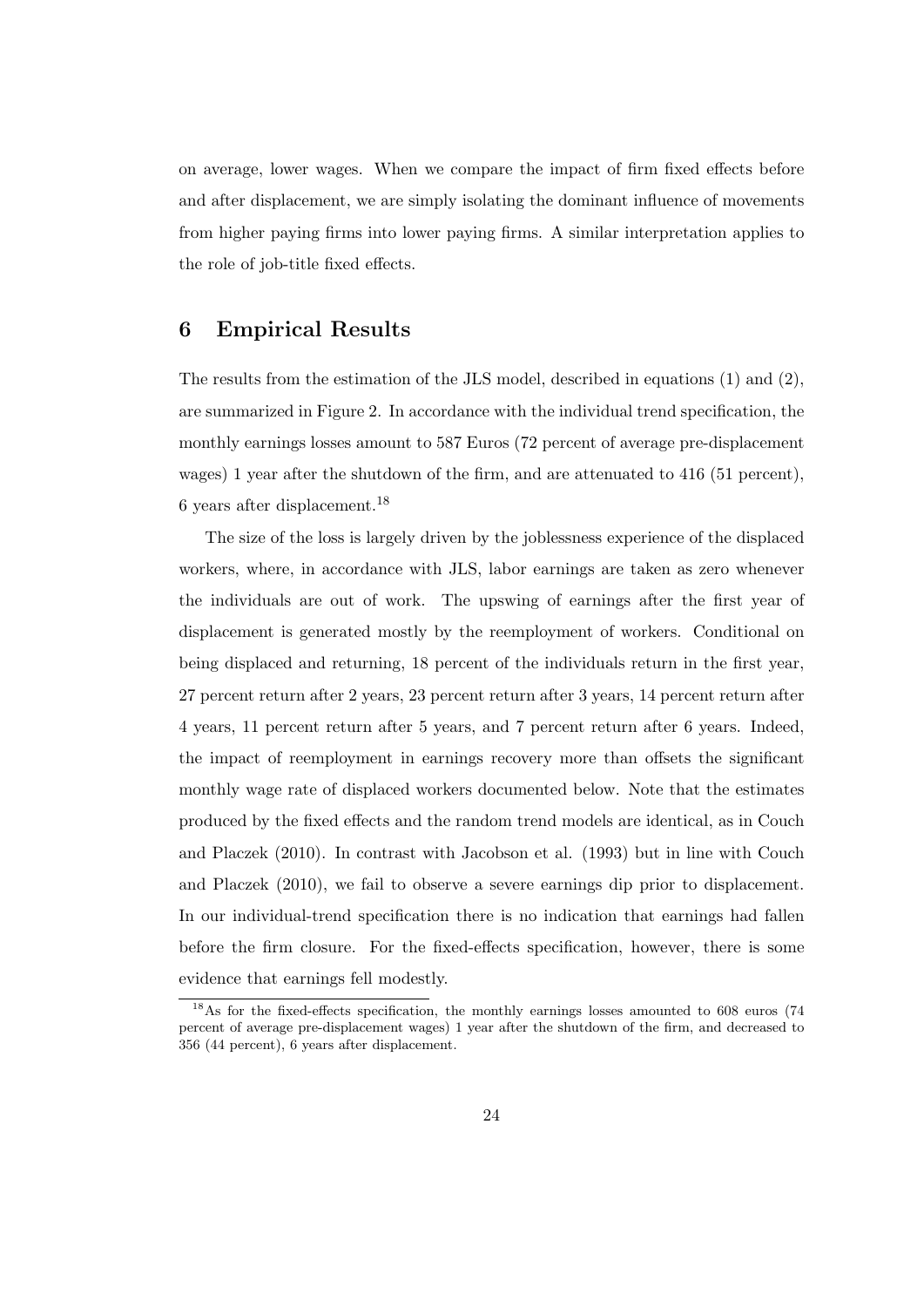

Figure 2: Monthly earnings loss of displaced workers due to firm closure

Notes: Monthly earnings losses, including transitions to zeros (2008 Euros). In the horizontal axis, the relative time to firm closure is plotted in years. In the regressions we control for age and age squared and calendar year fixed effects.

The results from the estimation of the deepen analysis from equations (1) and (2) therefore excluding the joblessness events are summarized in Figure 3. When we restrict our analysis to the profile of monthly wages before and after displacement, we find that wage rates started declining one year before the shutdown of the firm and continued to decline for up to five years after firm closure, reaching 17 percent (27 percent) in the case of the random trend (fixed effects) specification. At least three mechanisms may be a work. First, it may be that workers who found relatively higher wage offers returned earlier to employment. Second, longer joblessness duration may have impaired the human capital of displaced workers. And third, it may take some time for unemployed individuals to realize that their expectation about the relevant wage offer distribution is unrealistic, in particular in a labor market where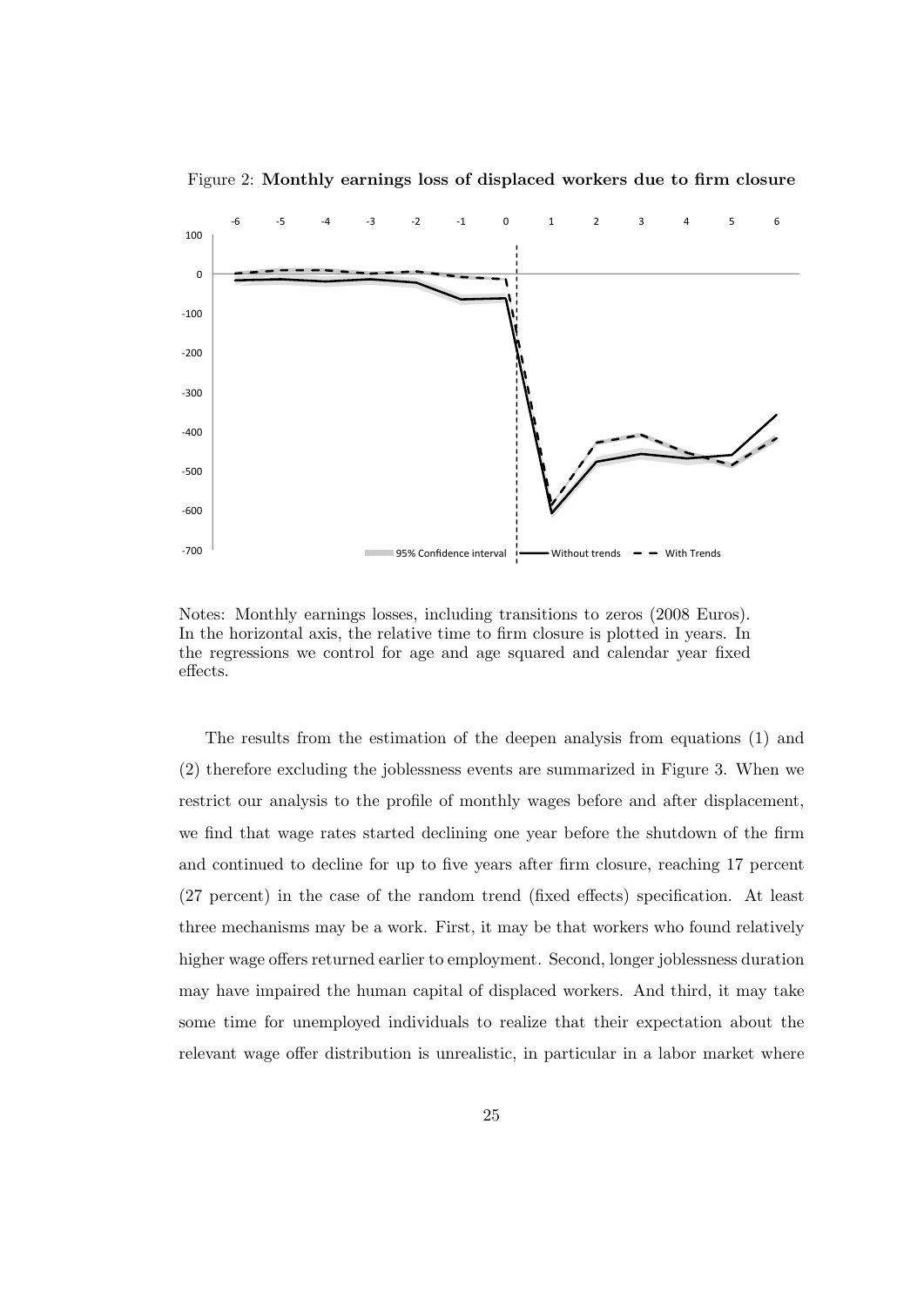

Figure 3: Monthly wage loss of displaced workers due to firm closure

Notes: Monthly wage losses, excluding transitions to zeros. In the horizontal axis, the relative time to firm closure is plotted in years. In the regressions we control for age and age squared and calendar year fixed effects.

the potential duration of unemployment benefits is very generous (reaching up to 57 months).

When we repeat the same analysis for collective dismissals, we find broadly similar results (see Figure 4). One year after the separation, earnings fell by 631 Euros (605 Euros), which corresponds to 69 percent (67 percent) of average earnings, for the random trend (fixed effects) specification. Conditional on returning, 16 percent of the individuals return in the first year, 23 percent return after 2 years, 21 percent return after 3 years, 16 percent return after 4 years, 14 percent return after 5 years, and 10 percent return after 6 years. Here, not even a small fall on earnings prior to separation is observed. The overall shape of the evolution of wage rates again mimics those observed for firm closures, even if the fall is not as large (see Figure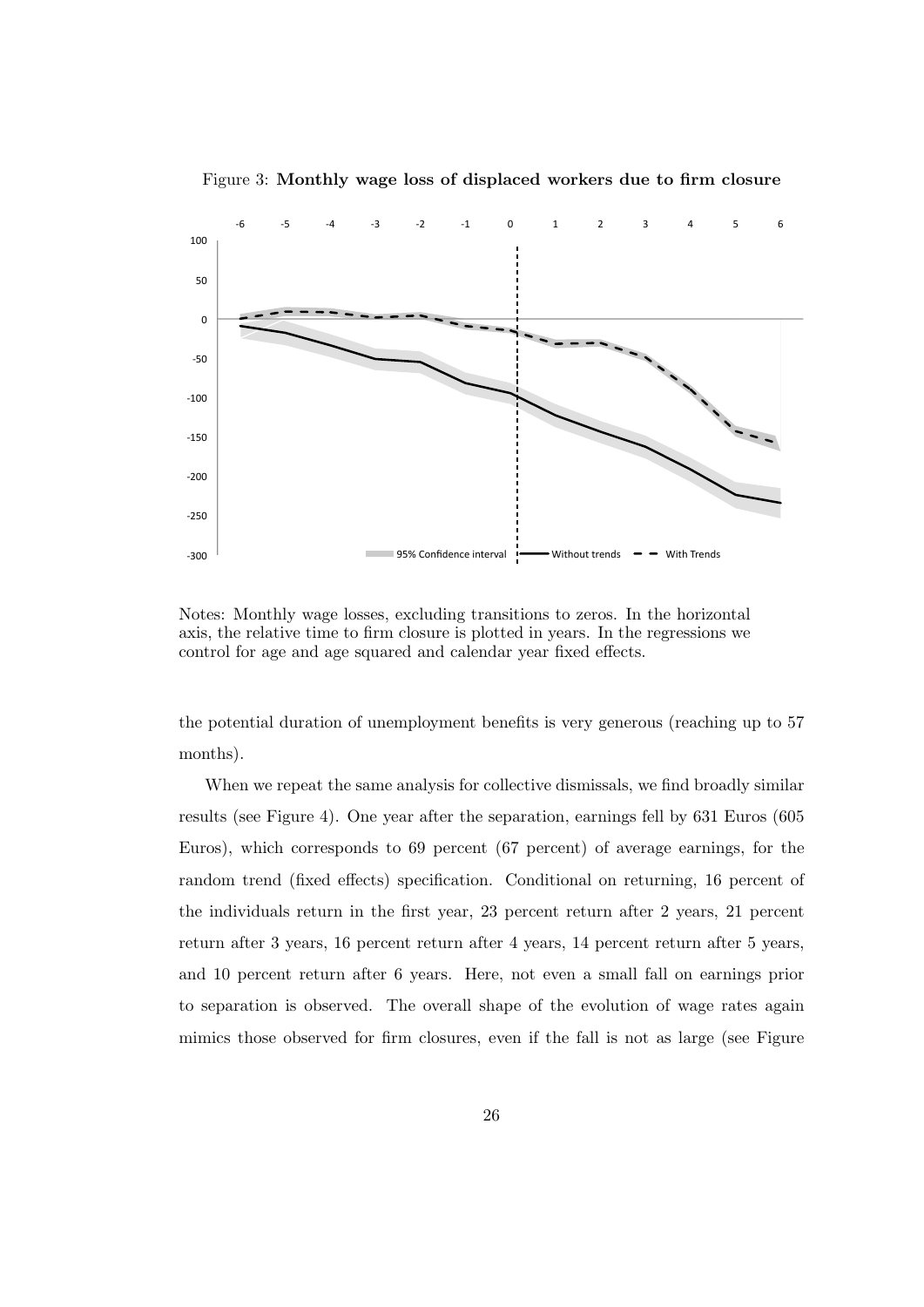## Figure 4: Monthly earnings loss of displaced workers due to collective dismissals



Notes: Monthly earnings losses, including transitions to zeros (2008 Euros). In the horizontal axis, the relative time to separation through a collective dismissal is plotted in years. In the regressions we control for age and age squared and calendar year fixed effects.

5). Wage rates decline 14 percent for the random trend model and 14 percent for the fixed-effects model, six years after displacement.

Figures 6 and 7 replicate the previous exercise using a third sample group based on workers that separated due to an individual dismissal. Workers displaced due to a collective dismissal contrast with the ones from individual dismissals because their separation is by definition involuntary. One year after the separation, monthly earnings fell by 721 Euros (606 Euros), which corresponds to 54 percent (64 percent) of average earnings, for the random trend (fixed effects) specification. The fall in percentage was smaller for this group. In Figure 7 one year after displacement workers that lost their job due to an individual dismissal observed virtually no change in their monthly wages. Only after the third year their monthly wages start falling. Thus, the loss in earnings was made almost entirely through the joblessness spell.

To better understand the nature of the wage rate changes that affected displaced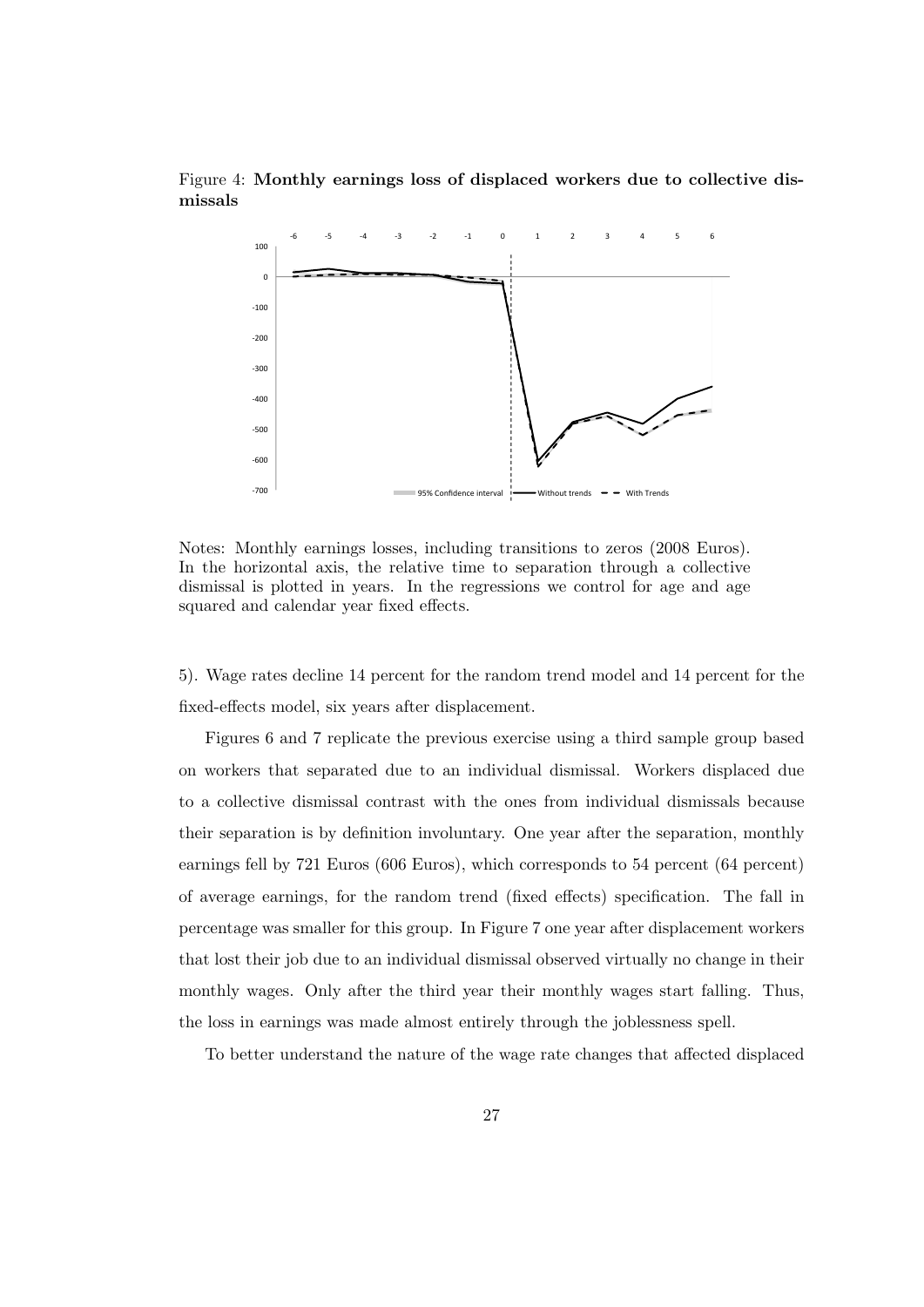Figure 5: Monthly wage loss of displaced workers due to collective dismissals



Notes: Monthly wage losses, excluding transitions to zeros. In the horizontal axis, the relative time to separation through a collective dismissal is plotted in years. In the regressions we control for age and age squared and calendar year fixed effects.

workers in comparison to non-displaced workers, we turn to the estimation of the three-way high-dimensional fixed effects regression model as given in equation (5). Computation of the three fixed effects is based on all the wage earners observed between 1986 and 2008, corresponding to 28,212,770 observations. The interpretation of the parameters of this model is straightforward and the decomposition exercise enabled by it, that is, the role of worker, firm, and job title heterogeneity - is discussed at length by Torres et al. (2012).

After restricting the data set to the group of displaced workers due to firm closure and their control group of non-displaced workers, we end up with a longitudinal sample of 2,811,367 worker-year observations. We start by graphing the empirical (log)wage distributions of workers displaced due to firm closures and their non-displaced counterparts in Figure 8 (a). It is clear that the wages of displaced workers are lower (28 percent, on average) and less dispersed when compared with those of the nondisplaced. The overall shape of the wage distribution can be better understood by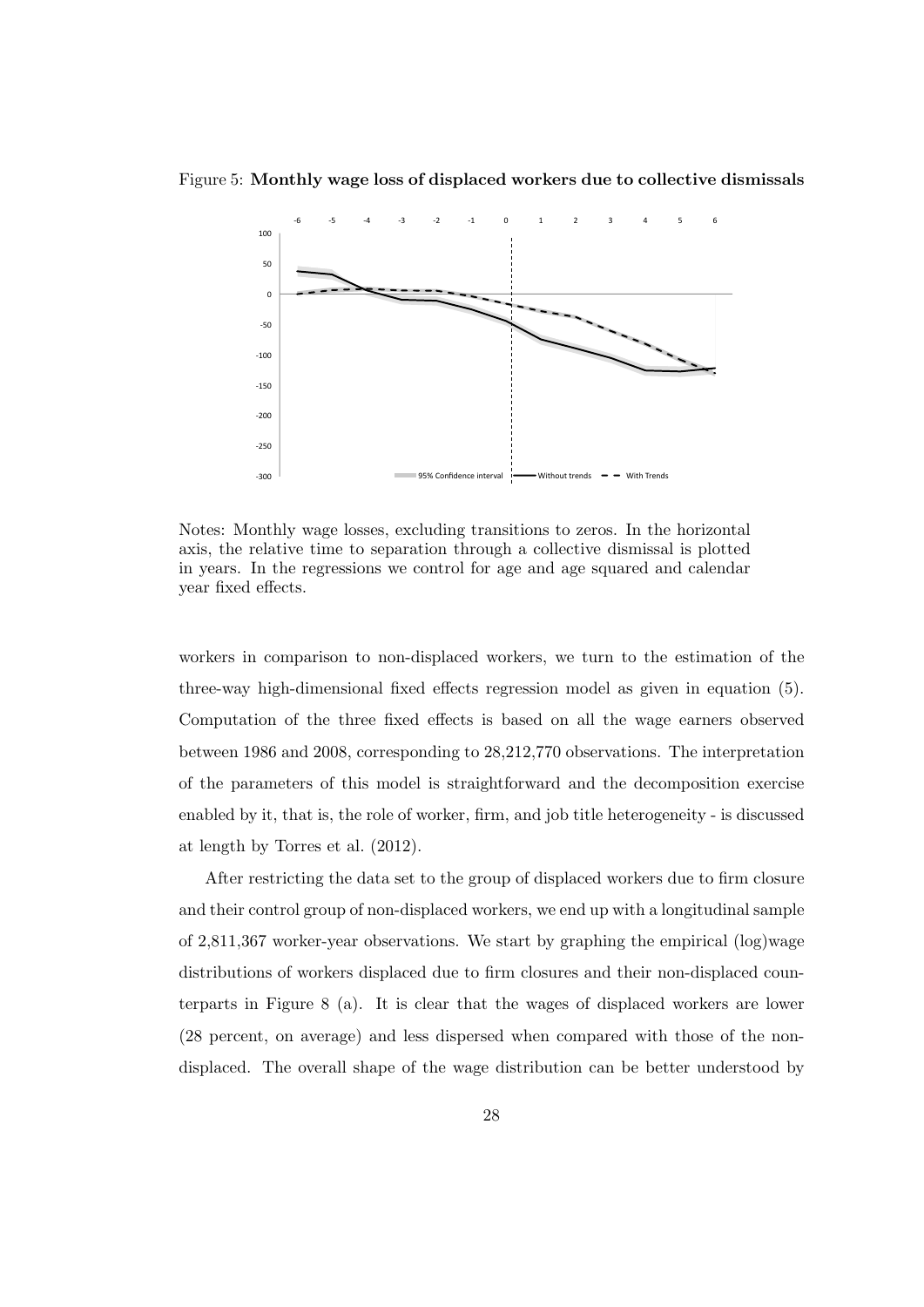Figure 6: Monthly earnings loss of displaced workers due to individual dismissals



Notes: Monthly earnings losses, including transitions to zeros (2008 Euros). In the horizontal axis, the relative time to separation through an individual dismissal is plotted in years. In the regressions we control for age and age squared and calendar year fixed effects.

Figure 7: Monthly wage loss of displaced workers due to individual dismissals



Notes: Monthly wage losses, excluding transitions to zeros. In the horizontal axis, the relative time to separation through an individual dismissal is plotted in years. In the regressions we control for age and age squared and calendar year fixed effects.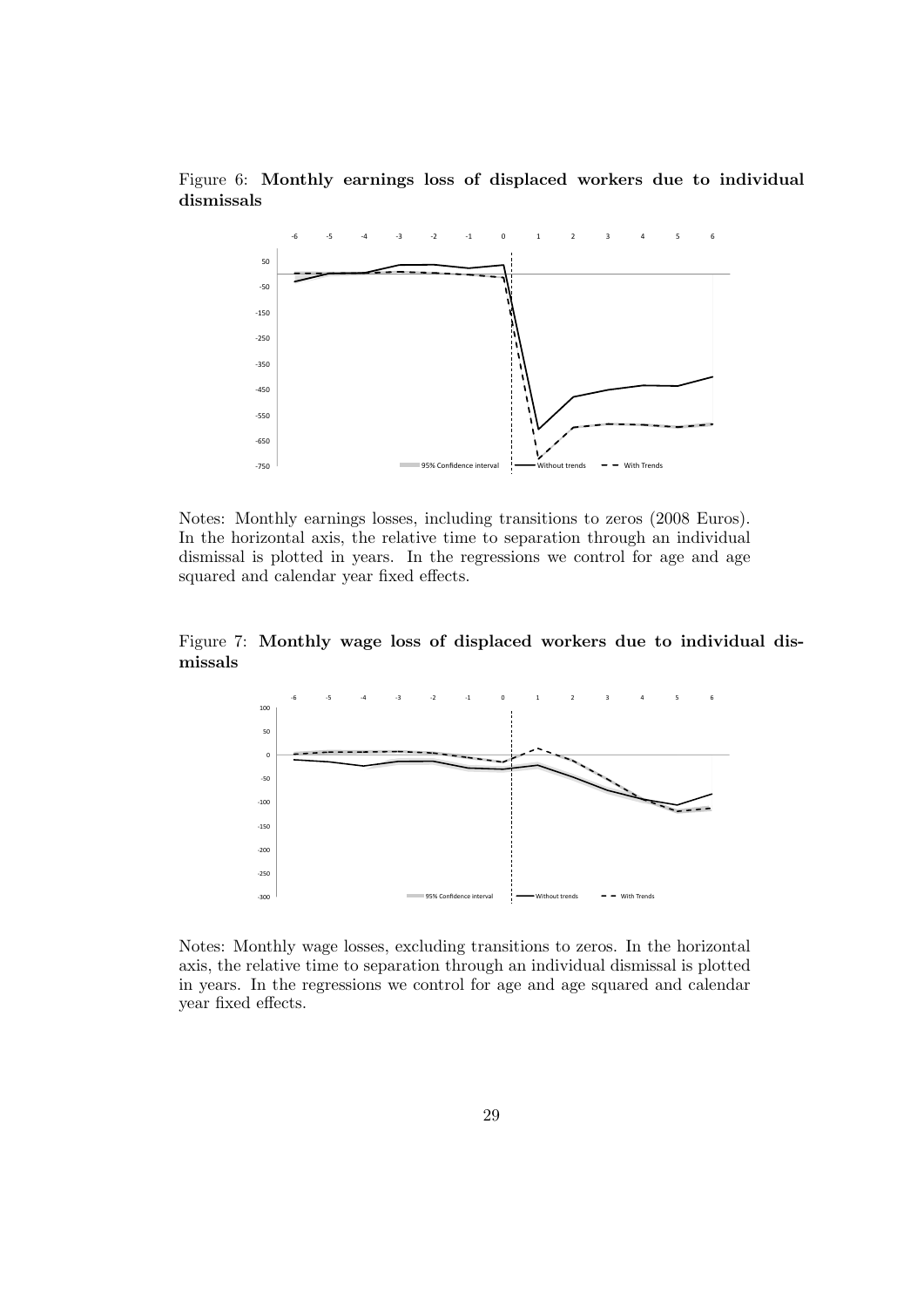looking at the distributions of the worker, firm, and job title fixed effects.



Figure 8: The empirical distribution of wages pre-displacement (reference year  $D_0$ )

(c) Firm permanent heterogeneity (d) Job title permanent heterogeneity

Notes: This figure plots the empirical distributions of different variables before displacement of workers displaced due to firm closures and their non-displaced counterparts (reference year  $D_0$ ).

Figure 8 (b) depicts the empirical distribution of permanent worker heterogeneity, both observed (such as gender or schooling) and unobserved. A high worker fixed effect (high-wage worker) is an individual with total compensation higher than expected on the basis of observable time-varying regressors and for the heterogeneity of firms and job titles. A distinction is made between continuing and destroyed matches due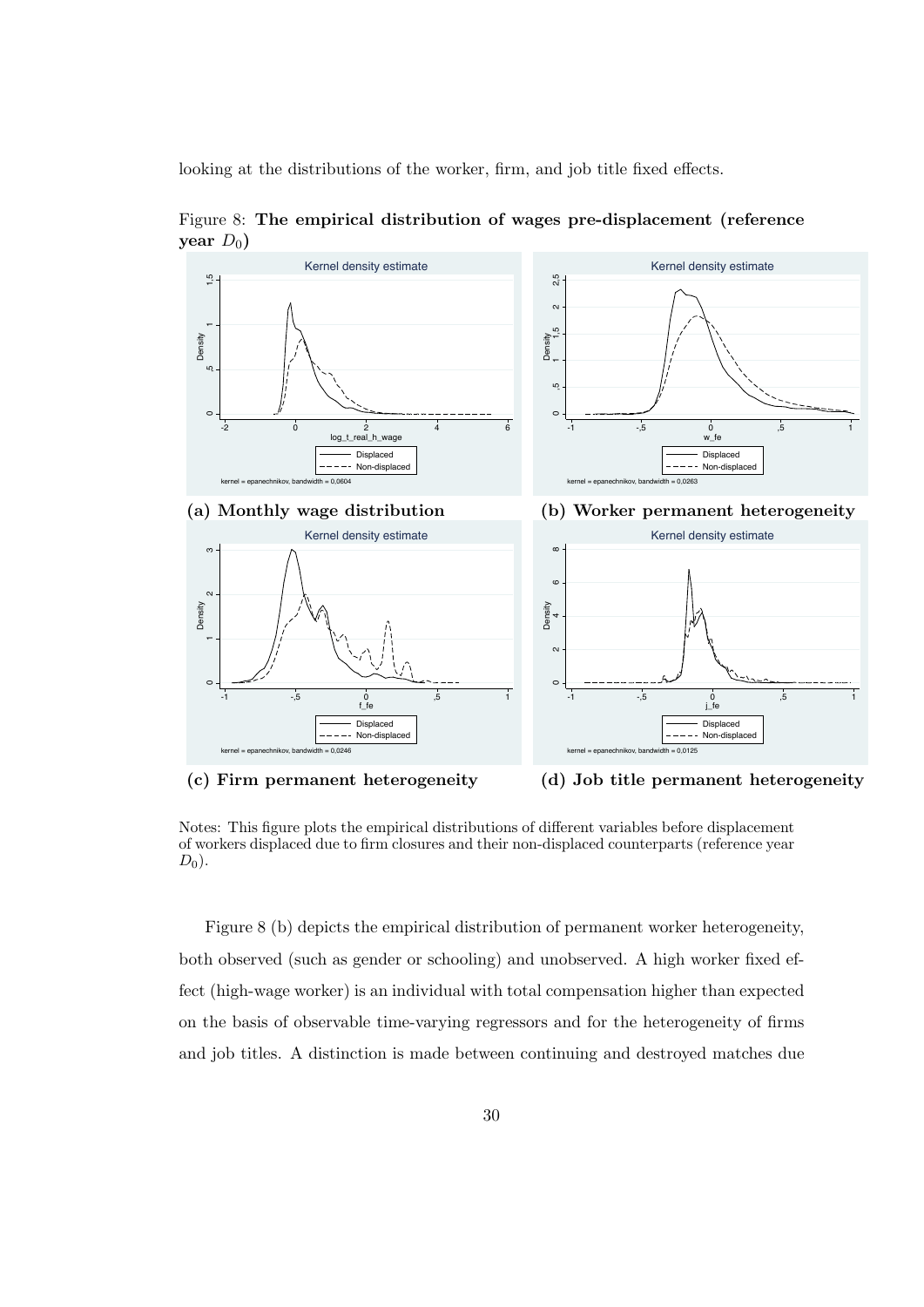to firm closures. The graph is based on the estimation of 409,687 worker fixed effects. Not surprisingly, the shape of the distributions closely resembles the distributional shape of log wages. The linear correlation between log wages and worker fixed effects is 0.75. From comparison between displaced and non-displaced workers it is clear that those workers who exited their firms have permanent (observed and unobserved) characteristics that are associated with significantly lower wages.

Less well studied is the heterogeneity of wage policies across firms. In Figure 8 (c) we present the empirical distribution of the 33,390 firm fixed effects. A high firm fixed effect (high-wage policy from the firm) is a firm with total compensation higher than expected on the basis of observable time-varying regressors and for the heterogeneity of workers and job titles. The role of firm heterogeneity on wage formation is quite important. The linear correlation coefficient between log wages and firm fixed effects is no less than 0.69. Not surprisingly, the comparison between the two distributions shows that displaced workers earned much lower wages in large part because the firms from which they separated exhibited a less generous wage policy. On average the firm fixed effect attached to those displaced workers is 63% less than those of the control group.

The heterogeneity of job title fixed effects is likely to be generated by variations across occupations and skills and by differences across collective wage agreements. As discussed above, the notion of job title comes simply from the identification of distinct occupational categories within each collective wage agreement. Over the years of the survey we could estimate 46,295 job title fixed effects. A high job title fixed effect (job title premium) is a job title with total compensation higher than expected on the basis of observable time-varying regressors and for the heterogeneity of workers and firms. Job title heterogeneity has a non-trivial impact on the determination of wages. The linear correlation between job title fixed effects and wages is a respectable 0.45. From panel (d) in Figure 8 it is clear that prior to firm closure displaced workers filled positions that were paid above those of the non-displaced.

In Figure 9 we compare the distribution of wages (and its components) of dis-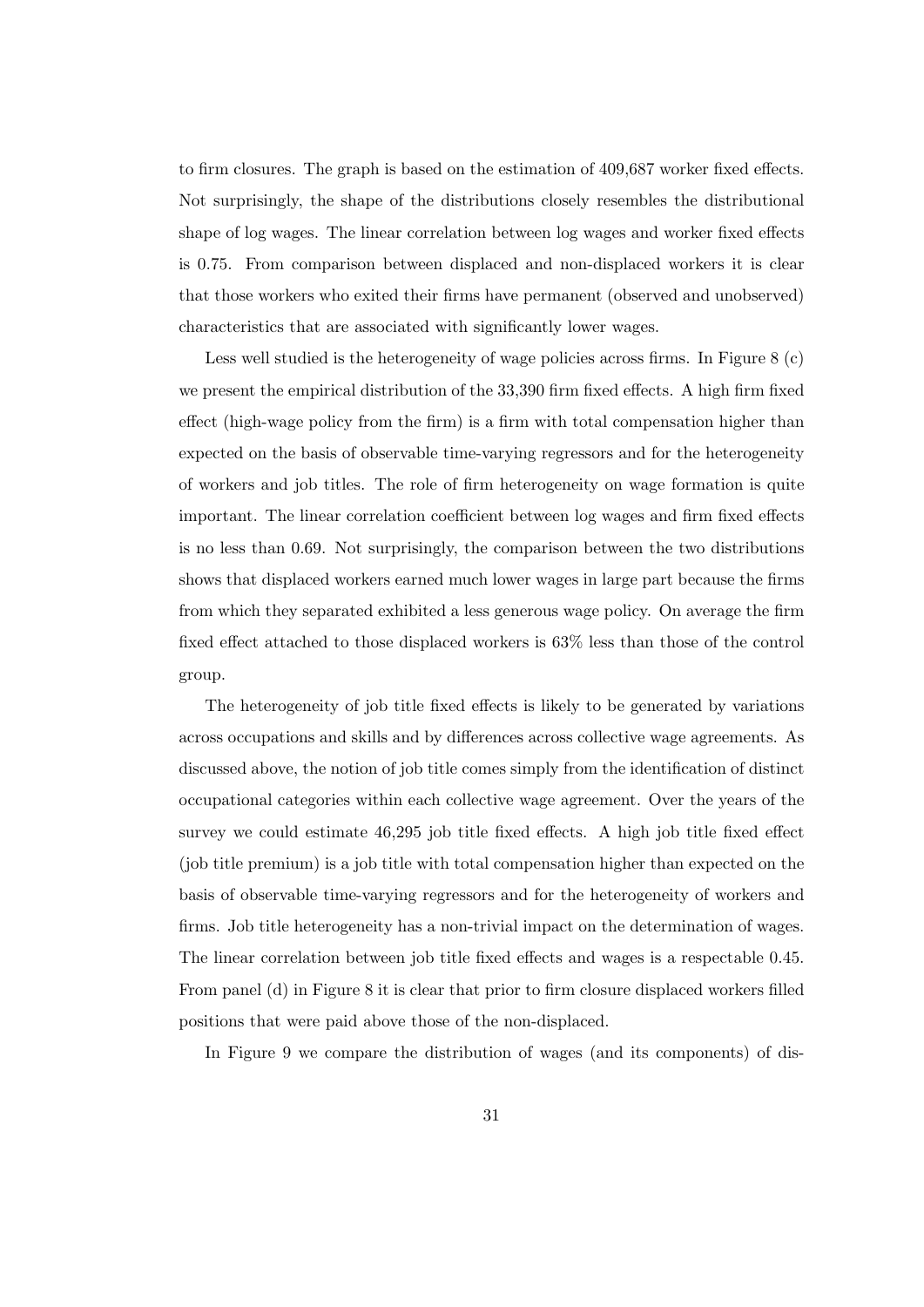placed workers before and after displacement. Panel (a) of the figure shows that the distribution of wages was shifted to the left, evincing significant wage losses associated with firm closures. Panel (b) exhibits the worker fixed effect distribution. Except for the self-selection generated by different timing of reemployment, the two distributions should coincide exactly, which for the most part they do, suggesting that the time profile of reemployment is not a serious concern, at least in the worker heterogeneity dimension. Panels (c) and (d) both reveal that workers moved to lower paying firms and job titles, especially, in the right tail of the two distributions. In Appendix, Figure 12 is based in Figure 9 which allows me to characterize better, who moves down and who moves up in all sources. 56% of displaced workers move to worse paying firms while 44% moves to job titles that are worse paid, 25% do not change job titles and 31% move to job titles that are better paid than their job title pre-displacement.

To investigate how the coefficient estimates of the displacement dummies change with the inclusion of three fixed effects we implemented the conditional decomposition method suggested by Gelbach (2010), discussed above. As hinted earlier, this procedure allows us to unambiguously disentangle the contribution of each excluded variable (each fixed effect) to the change in the coefficient estimate of the variables under scrutiny.

The results of the Gelbach decomposition are seen in Table 3. The first two columns of the table give the coefficient estimates for the benchmark OLS regression and for a regression that includes, in addition, the three fixed effects. Thus, in the fourth line of the tables we can see that three years prior to the shut-down of the firm, displaced workers received wages that were 298.7 euros below those of the nondisplaced. Once we account for worker, firm, and job title fixed effects, the remaining unexplained difference in wages falls to -18.4 euros. This means that the inclusion of the fixed effects accounts for 280.3 euros of the difference between the wages of displaced and non-displaced workers, where 141.9 euros are accounted for by the worker fixed effect, 184 euros are accounted for by the firm fixed effect, and 46.2 euros are accounted for by the job title fixed effect. On average, after displacement,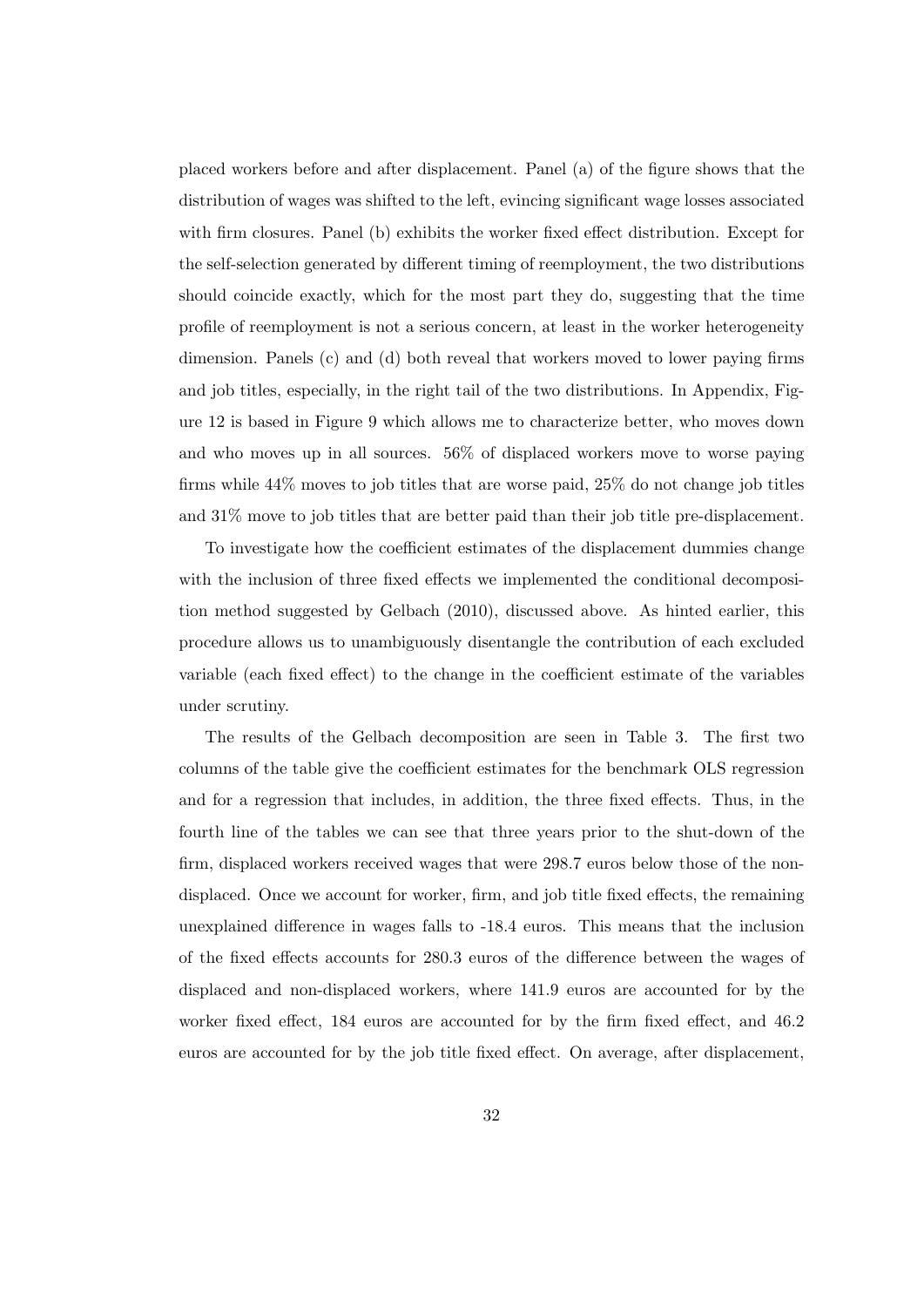

Figure 9: The empirical distribution of wages of displaced workers: preand post-displacement

(c) Firm permanent heterogeneity (d) Job title permanent heterogeneity

Notes: Displaced workers' density distributions one year before displacement and one year after displacement.

the difference in wages is 61.1 percent (next to the last line). Worker heterogeneity is responsible for 20.4 percentage points, firm heterogeneity explains 33.6 percentage points, and 6.4 percentage points are related with job title heterogeneity, totaling 60.3 percentage points. When we look at average differences in the periods before and after displacement, we arrive at a wage loss of 22.1 percent (last line). The three fixed effects account for 20.6 percentage, which can be disentangled as 2 percentage points due to worker composition, 8.2 percentage points due to sorting into lower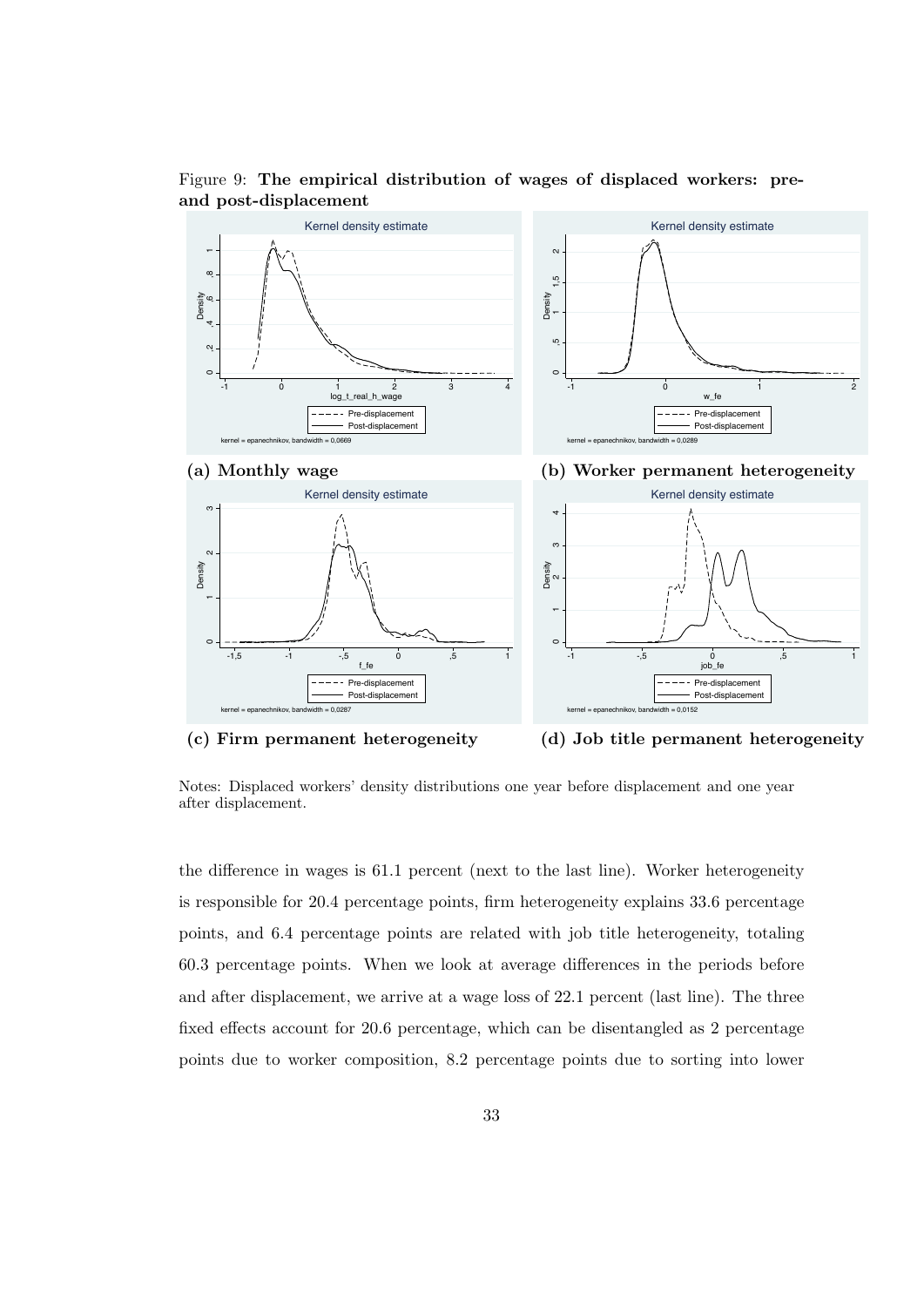paying firms, and 10.5 percentage points due to sorting into lower paying job titles.<sup>19</sup>

It makes sense to admit that wages also depend on job tenure. We performed the decomposition including tenure. The results are in Appendix on Table 16. Tenure is not significant and the other results do not change significantly.<sup>20</sup>

Table 3: Decomposition of the wage loss - displaced workers due to firm closure

| Period                                    | Base         | Full       |                                     |              |              |              |
|-------------------------------------------|--------------|------------|-------------------------------------|--------------|--------------|--------------|
| relative                                  | $_{\rm OLS}$ | <b>OLS</b> |                                     | Worker       | Firm         | Job title    |
| to displacement monthly wage monthly wage |              |            | $\delta_k^{base} - \delta_k^{full}$ | fixed effect | fixed effect | fixed effect |
| $D_{-6}$                                  | $-270.2$     | 17.6       | $-287.9$                            | $-135.7$     | $-212.9$     | 62.3         |
| $D_{-5}$                                  | $-278.2$     | 8.8        | -287.0                              | $-130.4$     | $-213.4$     | 58.0         |
| $D_{-4}$                                  | -295.4       | $-2.5$     | -292.8                              | $-152.8$     | $-181.0$     | 41.7         |
| $D_{-3}$                                  | $-298.7$     | $-18.4$    | $-280.3$                            | $-141.9$     | $-184.0$     | 46.2         |
| $D_{-2}$                                  | $-322.0$     | 11.1       | -333.1                              | $-151.0$     | $-214.8$     | 33.2         |
| $D_{-1}$                                  | $-395.5$     | $-10.5$    | -384.9                              | $-168.1$     | $-220.5$     | 4.0          |
| $D_0$                                     | $-376.1$     | 32.1       | -408.2                              | $-172.8$     | $-229.1$     | $-6.1$       |
| $D_1$                                     | $-421.2$     | $-12.7$    | $-408.5$                            | $-137.4$     | $-237.8$     | $-33.2$      |
| $D_2$                                     | $-492.6$     | $-6.1$     | -486.5                              | $-178.8$     | $-253.0$     | $-54.6$      |
| $D_3$                                     | $-514.6$     | 3.9        | $-518.4$                            | $-185.8$     | $-264.8$     | $-67.9$      |
| $D_4$                                     | $-574.7$     | $-10.1$    | $-564.6$                            | $-198.8$     | $-300.5$     | $-65.4$      |
| $D_5$                                     | $-508.0$     | 19.3       | $-527.3$                            | $-180.5$     | $-290.6$     | $-56.5$      |
| $D_6$                                     | $-492.3$     | $-35.4$    | $-456.9$                            | $-119.3$     | $-302.3$     | $-35.4$      |
| $D_{-6} - D_0$                            | $-319.4$     | 5.4        | $-324.9$                            | $-150.4$     | $-207.9$     | 34.2         |
| $D_1 - D_6$                               | $-500.6$     | $-6.8$     | $-493.7$                            | $-166.8$     | $-274.8$     | $-52.2$      |
| Δ                                         | $-181.1$     | $-12.3$    | $-168.8$                            | $-16.4$      | $-66.9$      | $-86.3$      |
| Results in percentage                     |              |            |                                     |              |              |              |
| $D_{-6} - D_0$                            | $-39.0$      | 0.7        | $-39.7$                             | $-18.4$      | $-25.4$      | 4.2          |
| $D_1 - D_6$                               | $-61.1$      | $-0.8$     | $-60.3$                             | $-20.4$      | $-33.6$      | $-6.4$       |
| Δ                                         | $-22.1$      | $-1.5$     | $-20.6$                             | $-2.0$       | $-8.2$       | $-10.5$      |

Notes: This table reports the Gelbach decomposition of the three fixed effects of the wage loss of displaced workers. In the regressions we control for age and age squared and calendar year fixed effects. In each column,  $D_{-6} - D_0$  is the computed average between the first seven lines  $(D_{-6}$  to  $D_0)$ .  $D_1 - D_6$  is the computed average between the next six lines  $(D_1$  to  $D_6$ ). In the line  $\Delta$  we compute the difference between the previous two lines. In the last three lines we compute the results in percentage by dividing the respective numbers by the average wage of displaced workers in the pre displacement period (819 euros).

This suggests that the most important factor driving the wage penalty of these displaced workers is the fact that they are reemployed into job categories (and or collective agreements) that are less generously remunerated. The unfavorable allocation

<sup>&</sup>lt;sup>19</sup>The contribution of the worker fixed effect can be taken as an indication that self-selection (at least the one that is based on the observable and unobservable permanent characteristics of the worker) does not play a dominant role.

 $^{20}$ Results with the tenure effect when the fixed effects are removed were included in Appendix. Tenure accounts for a wage loss of 5.1% (Table 4.16). Once fixed effects are included in the wage regression the loss associated with job tenure is reduced to 0.3% (Table 4.15).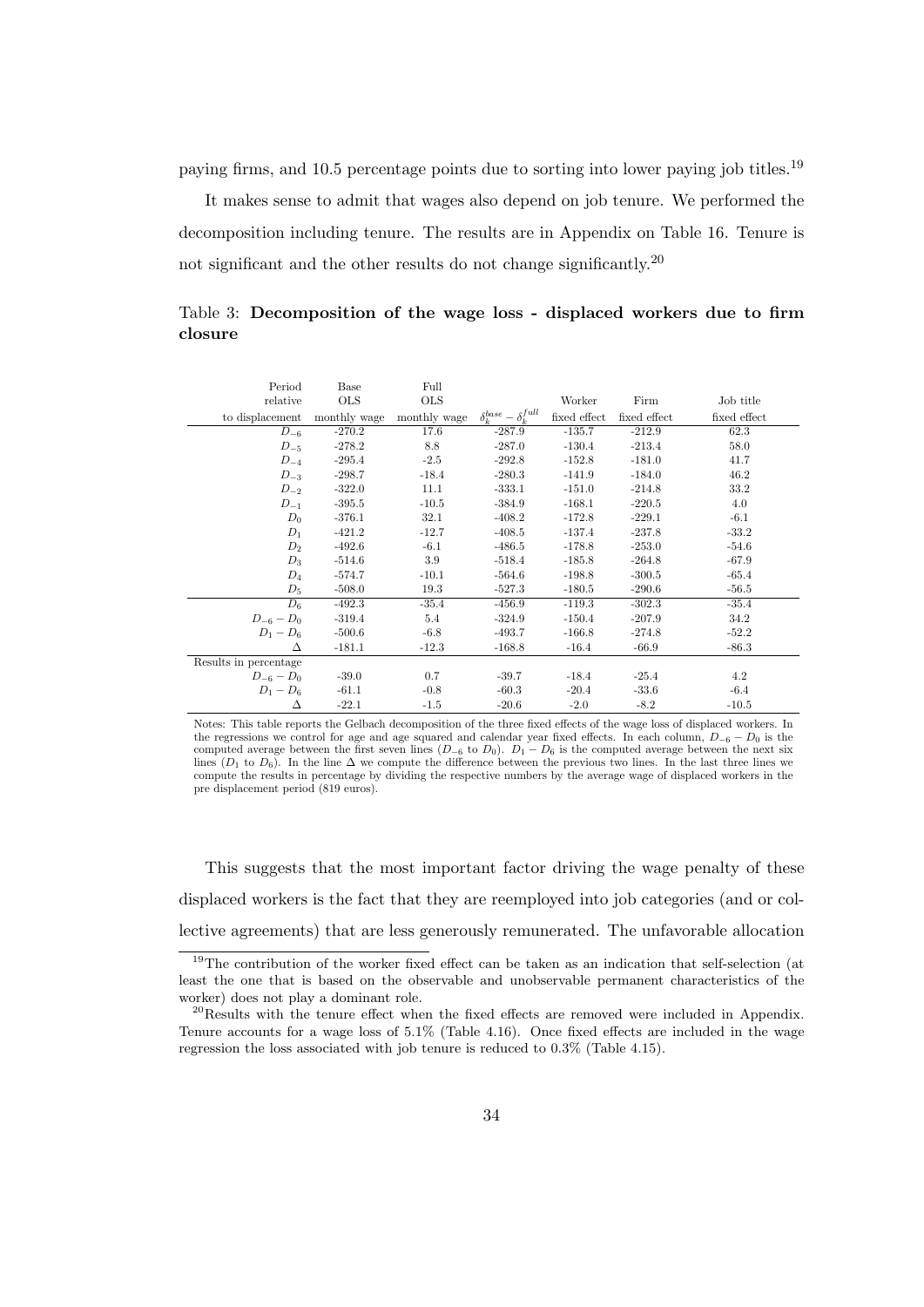into job titles accounts for roughly half of the total average wage loss. Sorting into firms also plays an important role, accounting for one third of the total average wage  $loss<sup>21</sup>$ 

Workers in our sample affected by collective dismissals faced a much lower wage penalty (12 pp) than those that suffered from a firm closure (see Table 14). As before, sorting into job titles is the most influential factor, accounting for 54 percent of the total average loss. The allocation into firms with different wage policies, however, explains 44 percent of the loss. Only a small part of the wage penalty (0.9 pp) could not be accounted for.

Workers in our sample affected by individual dismissals faced an even lower wage penalty (8.5 pp) than those that suffered from a firm closure (see Table 5). Contrary to the previous results, sorting into firms is the most influential factor, accounting for 71 percent of the total average loss. The unfavorable allocation into job titles does not play a significant role in explaining the loss of these workers. Only a small part of the wage penalty (0.3 pp) could not be accounted for.

 $21$ The wage change (in particular that associated with the job title and the firm fixed effect) can be generated by rents or compensating wage differentials, as discussed above. In the first case a wage drop after displacement can be interpreted as a welfare loss to the worker, in the second case there may be no welfare loss.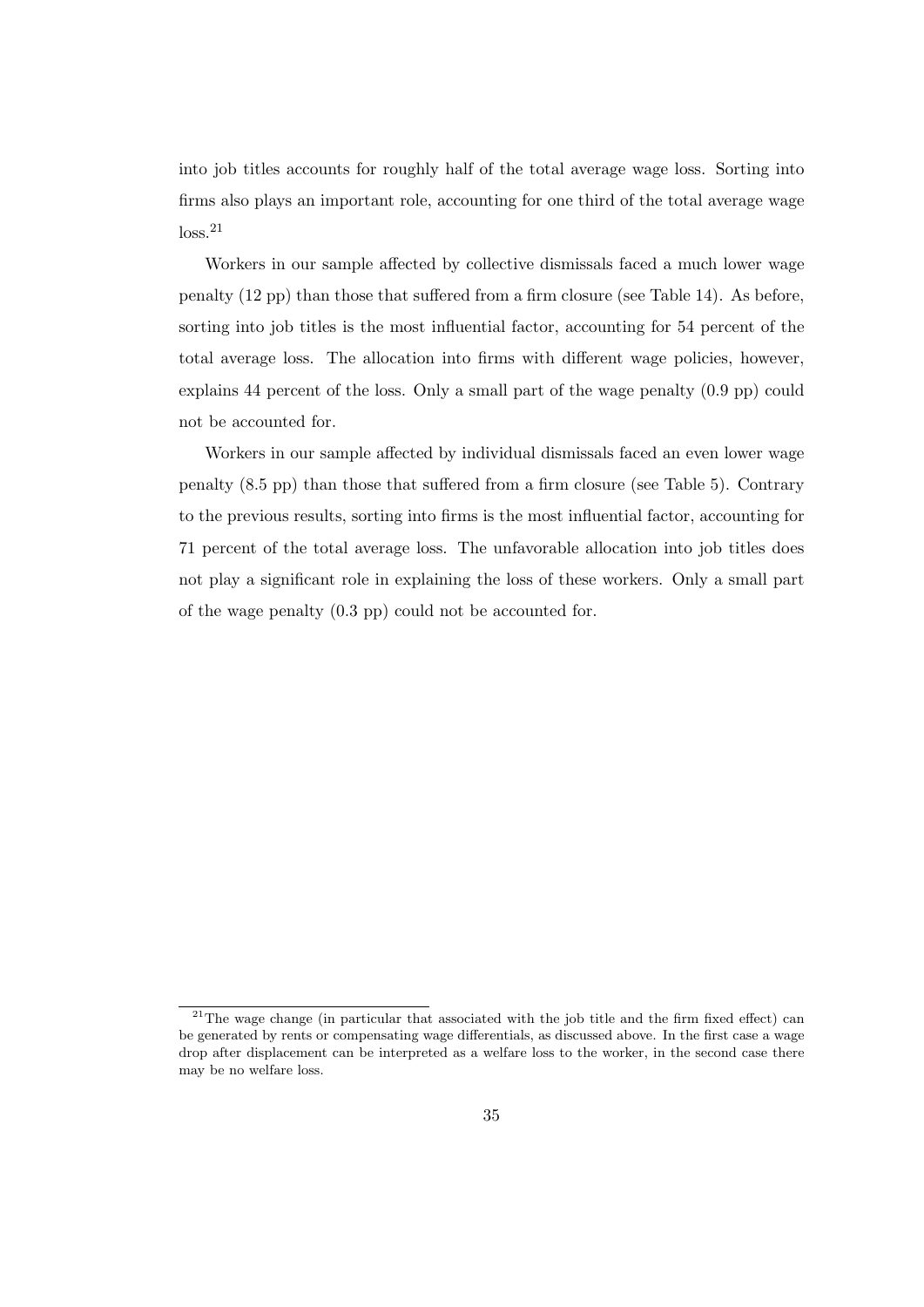## Table 4: Decomposition of the wage loss - displaced workers due to collective dismissals

| Period                                    | Base     | Full       |                                     |              |              |              |
|-------------------------------------------|----------|------------|-------------------------------------|--------------|--------------|--------------|
| relative                                  | OLS      | <b>OLS</b> |                                     | Worker       | Firm         | Job title    |
| to displacement monthly wage monthly wage |          |            | $\delta_k^{base} - \delta_k^{full}$ | fixed effect | fixed effect | fixed effect |
| $D_{-6}$                                  | $-194.9$ | 6.6        | $-201.5$                            | $-86.1$      | $-179.8$     | 65.1         |
| $D_{-5}$                                  | $-229.7$ | $-1.5$     | $-228.2$                            | $-99.3$      | $-191.0$     | 63.0         |
| $D_{-4}$                                  | $-220.3$ | $-4.6$     | $-215.7$                            | $-96.0$      | $-176.5$     | 57.4         |
| $D_{-3}$                                  | $-212.1$ | $-9.1$     | $-203.1$                            | $-87.7$      | $-168.4$     | 53.5         |
| $D_{-2}$                                  | $-232.1$ | 0.3        | $-232.4$                            | $-95.7$      | $-178.0$     | 41.8         |
| $D_{-1}$                                  | $-285.6$ | $-10.5$    | $-275.2$                            | $-107.2$     | $-189.2$     | 21.6         |
| $D_0$                                     | $-277.0$ | 26.5       | $-303.5$                            | $-117.4$     | $-196.0$     | 10.2         |
| $D_1$                                     | $-226.2$ | $-12.4$    | $-213.8$                            | $-39.8$      | $-171.4$     | $-2.5$       |
| $D_2$                                     | $-307.8$ | $-14.4$    | $-293.4$                            | $-80.5$      | $-201.3$     | $-11.6$      |
| $D_3$                                     | $-366.3$ | $-0.4$     | $-365.9$                            | $-107.0$     | $-230.4$     | $-28.5$      |
| $D_4$                                     | $-459.7$ | $-0.3$     | $-459.4$                            | $-145.1$     | $-277.0$     | $-37.4$      |
| $D_5$                                     | $-365.3$ | $-12.4$    | $-352.8$                            | $-121.0$     | $-244.2$     | 12.2         |
| $D_6$                                     | $-342.2$ | $-4.8$     | $-337.4$                            | $-111.8$     | $-235.1$     | 9.3          |
| $D_{-6} - D_0$                            | $-236.0$ | 1.1        | $-237.1$                            | $-98.5$      | $-182.7$     | 44.7         |
| $D_1 - D_6$                               | $-344.6$ | $-7.4$     | $-337.1$                            | $-100.9$     | $-226.5$     | $-9.7$       |
| Δ                                         | $-108.6$ | $-8.6$     | $-100.1$                            | $-2.4$       | $-43.8$      | $-54.4$      |
| Results in percentage                     |          |            |                                     |              |              |              |
| $D_{-6} - D_0$                            | $-26.1$  | 0.1        | $-26.2$                             | $-10.9$      | $-20.2$      | 4.9          |
| $D_1 - D_6$                               | $-38.1$  | $-0.8$     | $-37.3$                             | $-11.1$      | $-25.0$      | $-1.1$       |
| Δ                                         | $-12.0$  | $-0.9$     | $-11.1$                             | $-0.3$       | $-4.8$       | $-6.0$       |

Notes: This table reports the Gelbach decomposition of the three fixed effects of the wage loss of displaced workers. In the regressions we control for age and age squared and calendar year fixed effects. In each column,  $D_{-6} - D_0$  is the computed average between the first seven lines  $(D_{-6}$  to  $D_0$ ).  $D_1 - D_6$  is the computed average between the next six lines ( $D_1$  to  $D_6$ ). In the line  $\Delta$  we compute the difference between the previous two lines. In the last three lines we compute the results in percentage by dividing the respective numbers by the average wage of displaced workers in the pre displacement period (905 euros).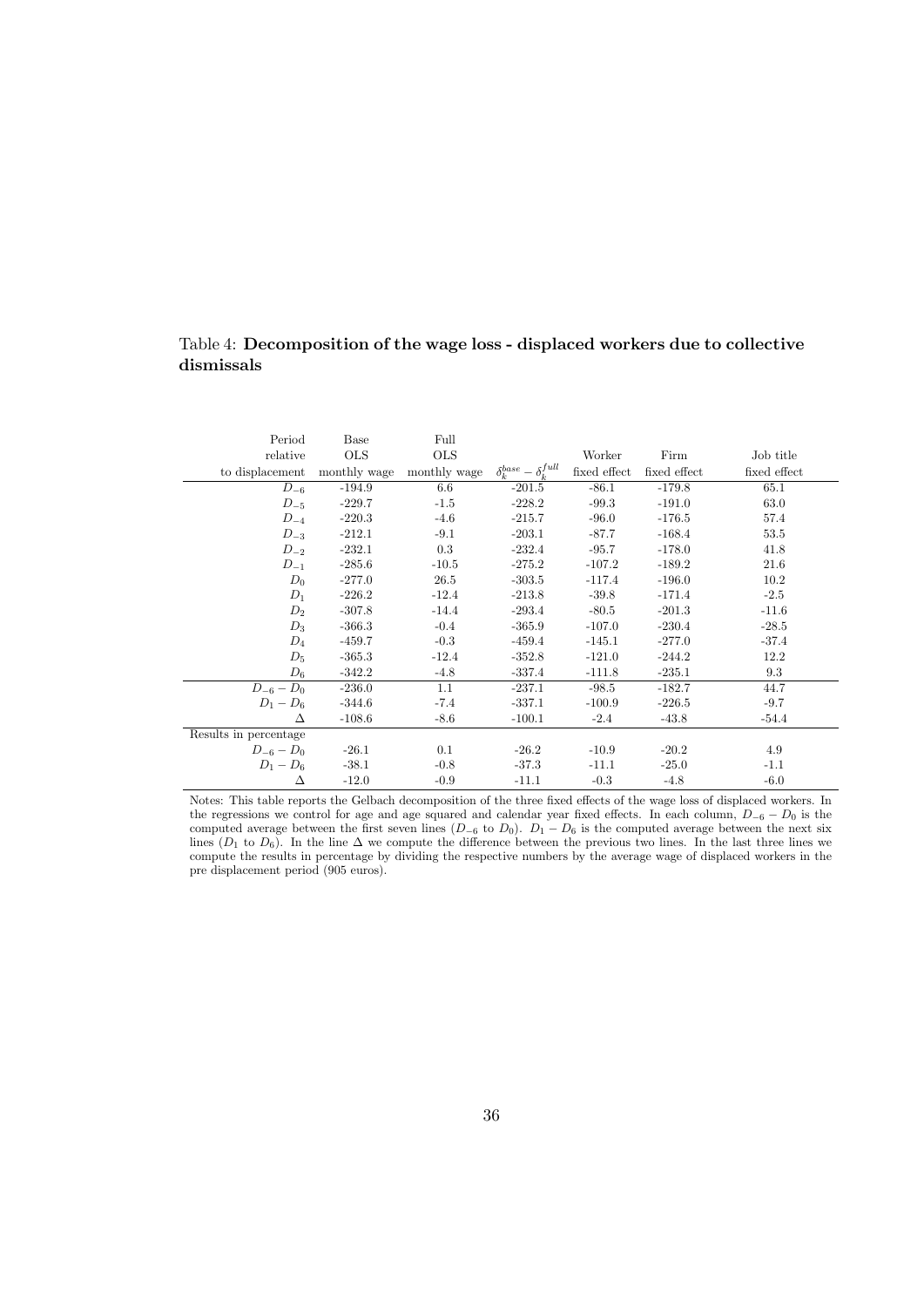## Table 5: Decomposition of the wage loss - displaced workers due to individual dismissals

| Period                                    | Base         | Full       |                                     |              |              |              |
|-------------------------------------------|--------------|------------|-------------------------------------|--------------|--------------|--------------|
| relative                                  | $_{\rm OLS}$ | <b>OLS</b> |                                     | Worker       | Firm         | Job title    |
| to displacement monthly wage monthly wage |              |            | $\delta_k^{base} - \delta_k^{full}$ | fixed effect | fixed effect | fixed effect |
| $D_{-6}$                                  | $-45.0$      | $-24.2$    | $-20.8$                             | 32.4         | $-86.8$      | 34.2         |
| $D_{-5}$                                  | $-33.2$      | $-18.7$    | $-14.4$                             | 39.5         | $-88.6$      | 34.8         |
| $D_{-4}$                                  | $-4.9$       | $-13.5$    | 8.6                                 | 46.1         | $-65.6$      | 27.9         |
| $D_{-3}$                                  | $-32.7$      | $-21.5$    | $-11.2$                             | 29.1         | $-69.5$      | 29.3         |
| $D_{-2}$                                  | $-29.1$      | 0.8        | $-29.9$                             | 24.6         | $-81.9$      | 27.8         |
| $D_{-1}$                                  | $-76.4$      | $-22.0$    | $-54.3$                             | 16.4         | $-89.9$      | 19.5         |
| $D_0$                                     | $-17.2$      | 75.0       | $-92.2$                             | $-5.1$       | $-101.7$     | 14.8         |
| $D_1$                                     | 44.1         | 4.1        | 40.1                                | 92.0         | $-91.8$      | 39.9         |
| $D_2$                                     | -71.9        | $-0.7$     | $-71.2$                             | 30.4         | $-127.1$     | 25.4         |
| $D_3$                                     | $-142.8$     | $-10.6$    | $-132.2$                            | 9.0          | $-153.5$     | 12.2         |
| $D_4$                                     | $-185.5$     | $-9.9$     | $-175.6$                            | $-12.1$      | $-177.1$     | 13.2         |
| $D_5$                                     | $-218.2$     | $-12.6$    | $-205.6$                            | $-31.2$      | $-182.1$     | 7.2          |
| $D_6$                                     | $-204.7$     | 31.4       | $-236.1$                            | $-42.1$      | $-191.4$     | $-2.9$       |
| $D_{-6} - D_0$ -34.1                      |              | $-3.5$     | $-30.6$                             | 26.1         | $-83.4$      | 26.9         |
| $D_1 - D_6$                               | $-129.8$     | 0.3        | $-130.1$                            | 7.7          | $-153.8$     | 15.9         |
| Δ                                         | $-95.7$      | 3.7        | $-99.5$                             | $-18.5$      | $-70.4$      | $-11.0$      |
| Results in percentage                     |              |            |                                     |              |              |              |
| $D_{-6} - D_0$                            | $-3.0$       | $-0.3$     | $-2.7$                              | 2.3          | $-7.4$       | 2.4          |
| $D_1 - D_6$                               | $-11.5$      | $0.0\,$    | $-11.6$                             | 0.7          | $-13.7$      | 1.4          |
| Δ                                         | $-8.5$       | 0.3        | $-8.8$                              | $-1.6$       | $-6.3$       | $-1.0$       |

Notes: This table reports the Gelbach decomposition of the three fixed effects of the wage loss of displaced workers. In the regressions we control for age and age squared and calendar year fixed effects. In each column,  $D_{-6} - D_0$  is the computed average between the first seven lines  $(D_{-6}$  to  $D_0$ ).  $D_1 - D_6$  is the computed average between the next six lines ( $D_1$  to  $D_6$ ). In the line  $\Delta$  we compute the difference between the previous two lines. In the last three lines we compute the results in percentage by dividing the respective numbers by the average wage of displaced workers in the pre displacement period (1126 euros).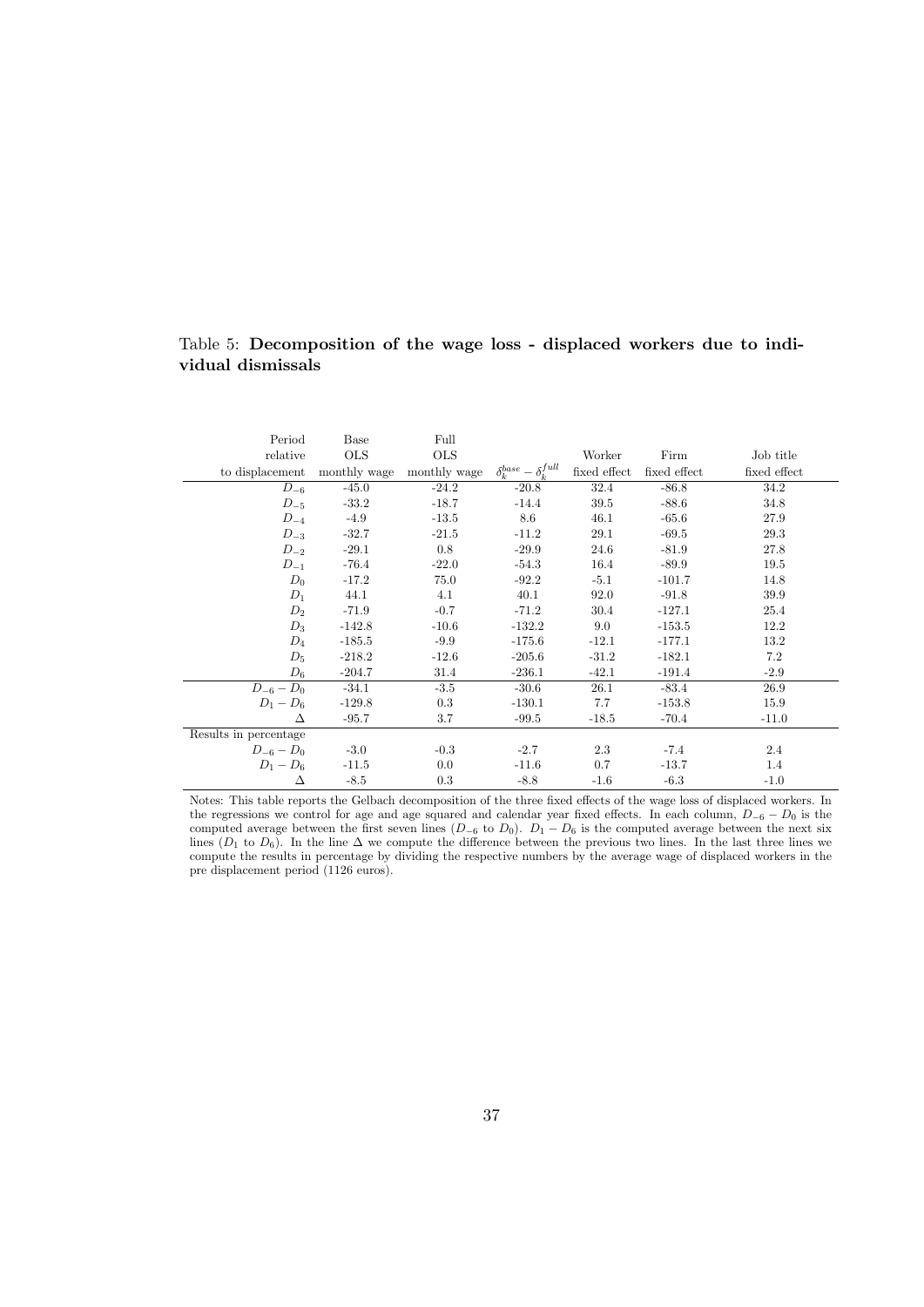### 6.1 Sensitivity of losses to comparison group

The idea to use a comparison group in the framework proposed by Jacobson et al. (1993) is to estimate the earnings changes that would have occurred if there was no displacement. Instead of using all non-displaced workers we can use the co-workers that were in the same firm where the displacement occurred. In this section we compare displaced workers' earnings to those of non-displaced workers in the same firm. These workers are a better comparison group because they are more similar to the displaced workers. In Figures 10 and 11 we replicate respectively Figures 4 and 6 using this new comparison group. We see that results are not affected by the use of this new comparison group.

### Figure 10: Sensitivity of monthly earnings losses of collective dismissals to different comparison group



Notes: Monthly earnings losses, including transitions to zeros (2008 Euros). In the horizontal axis, the relative time to separation through a collective dismissal is plotted in years. In the regressions we control for age and age squared and calendar year fixed effects. Both lines are based in the model from equation (1).

These findings suggest that stayers in firms that had individual or even collective dismissals do not observe any changes in their wages (Jacobson et al. (1993)). The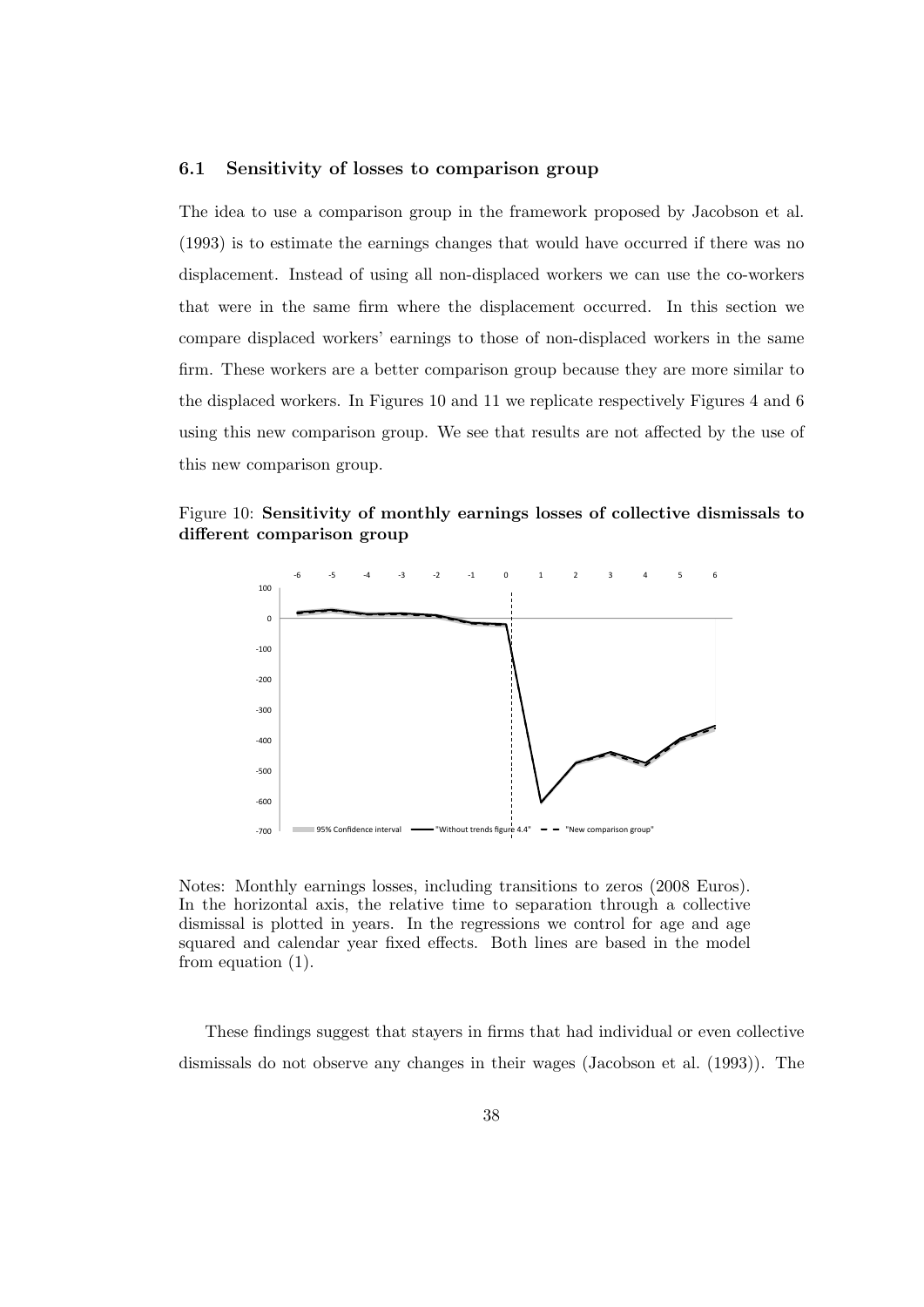## Figure 11: Sensitivity of monthly earnings losses of individual dismissals to different comparison group



Notes: Monthly earnings losses, excluding transitions to zeros. In the horizontal axis, the relative time to separation through an individual dismissal is plotted in years. In the regressions we control for age and age squared and calendar year fixed effects. Both lines are based in the model from equation (1).

separations of other workers do not create any pressure for the earnings of workers that remain working at the firm. These results reinforce the quality of the comparison group used in the rest of the chapter.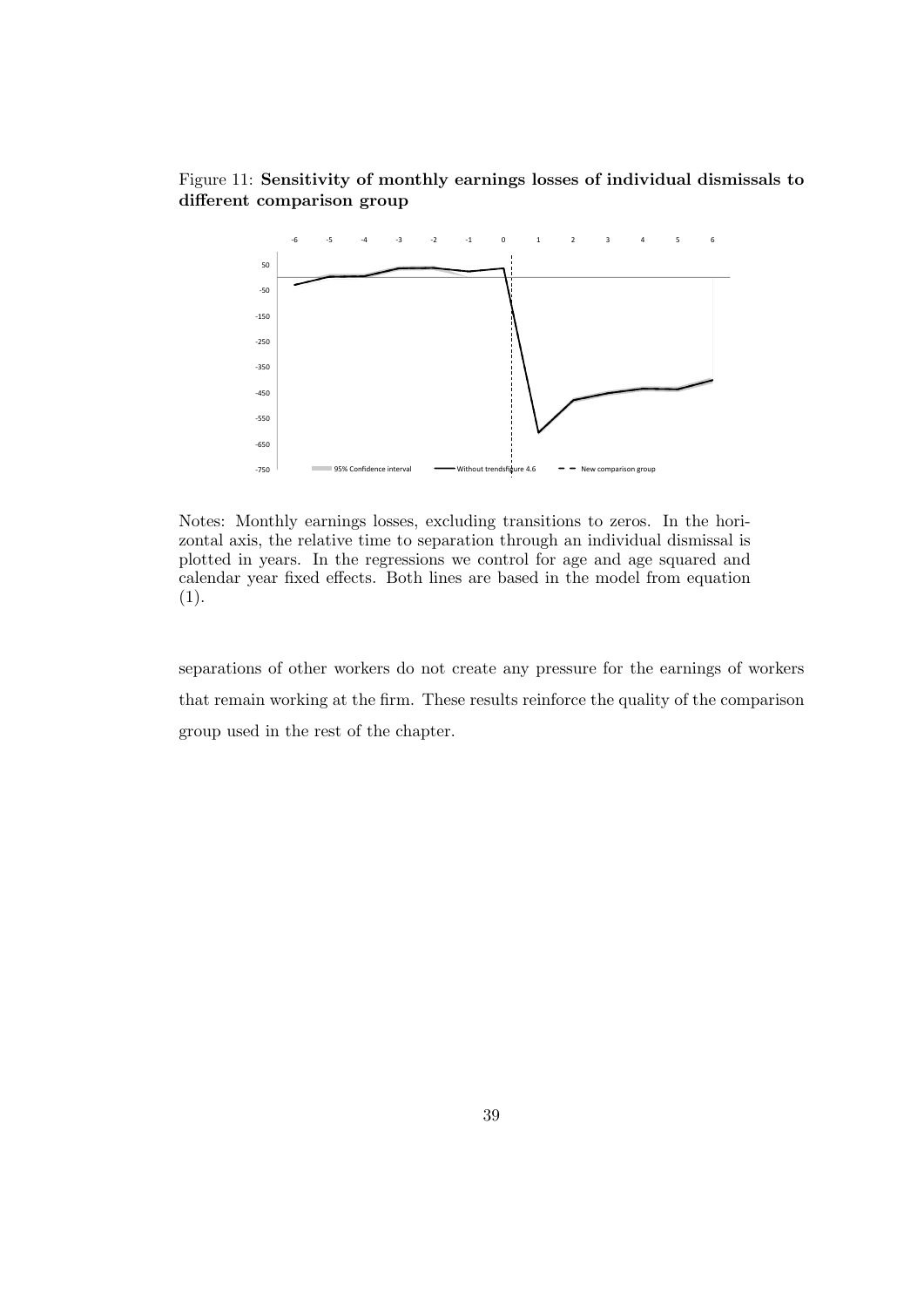# 7 Concluding remarks

Using a rich matched employer-employee data set for Portugal, we studied the persistent earnings losses of workers displaced due to firm closure, collective dismissals and individual dismissals. We found that those losses are rather severe and persistent, representing 51 percent (48 percent and 52 percent) of the pre-displacement wages for firm closures (collective dismissals and individual dismissals), six years after the separation event. Those losses are largely explained by the joblessness experience of the displaced workers, during which labor earnings are absent. Wage rates also tumble for displaced workers, in comparison with non-displaced workers, amounting to a 19 percent monthly wage fall in the case of firm shut downs, and 14 percent in the case of collective dismissals, and 10 percent in the case of individual dismissals, six years after displacement.

Potential losses of displaced worker can be related to the firm and job-title that they held before and after displacement. We thus explored the sources of those losses, estimating a three-way high-dimensional fixed effects regression model, which enabled us to obtain worker, firm, and job title fixed effects. To investigate the estimates of the wage losses with the inclusion of three fixed effects, we implemented the conditional decomposition method suggested by Gelbach (2010). We found that the allocation into lower-paid job titles plays the most important role in explaining the wage losses of displaced workers, accounting for half of the total average wage loss in the case of firm closure, and 54 percent in the case of collective dismissals, but not in the case of individual dismissals, where it accounts only for 11 percent of the loss. Given the way those job titles were identified, they may also reflect the bargaining power of the workers. Because job-titles contain the skill requirements of the position held by the worker, it will also retain the hierarchical standing of the workers. Again, with the event of a displacement, a human capital will be destroyed, largely associated with the loss of his pre-displacement job-title.

Sorting into firms also plays a significant role for workers displaced through firm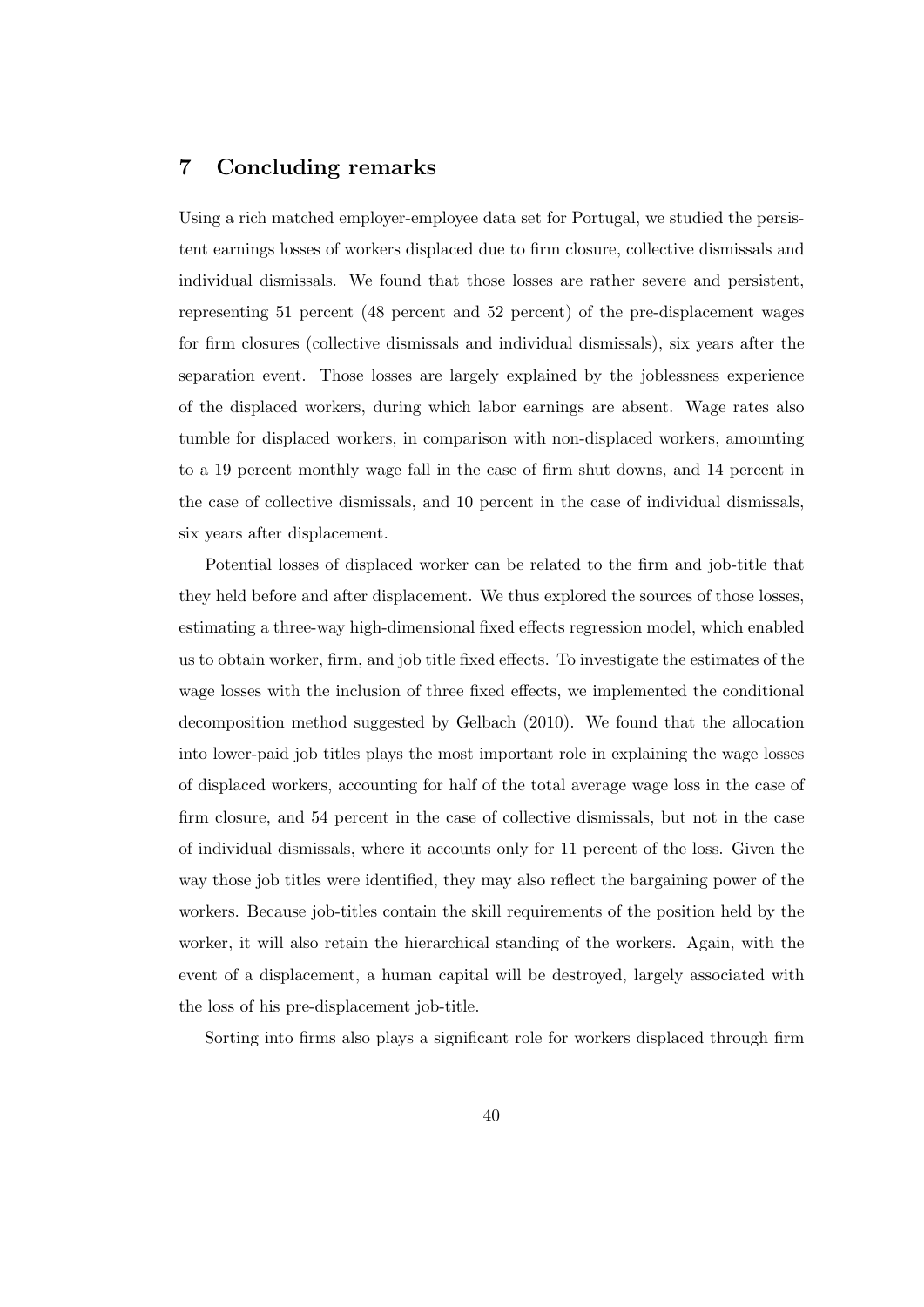closures, accounting for 40 percent of the total average wage loss, and 44 percent in the case of collective dismissals, and 71 percent of the loss in the case of individual dismissals. Different wage policies are favored by the existence of industry rents (due to unionization or incentive pay premiums) or the operation of wage efficiency policies. In such an environment, the worker may benefit from engaging in job search to locate the firms with more suitable (more generous) wage offers. However, with the occurrence of a displacement event, successful job searchers may loose their "job shopping" investment.

There are important policy prescription that may be derived from the evidence given in the chapter. Severe losses in the returns to the job-title may represent a job downgrading due to depreciation of general specific human capital. Here, retraining programs may be of some help. Losses related with the firm fixed effect may mean that a worker is moving from a "good" match to a "bad" match. If phenomenon is pervasive, job search assistance programs and mandatory pre- notification of impending redundancy may be justified.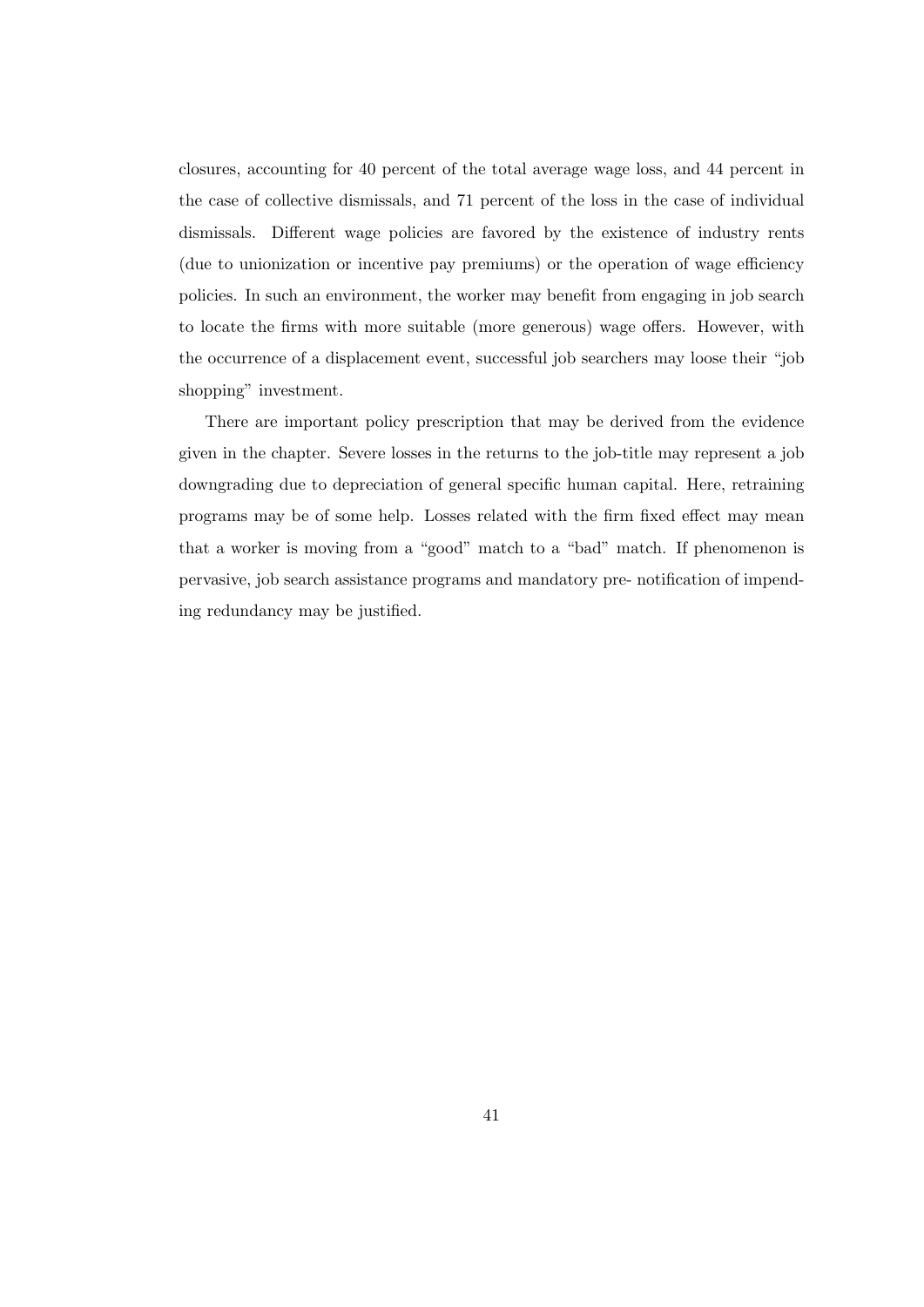# 8 Appendix

## Appendix A - Description of variables

Firm closure: A firm closure is observed if the identification number of one firm appeared in period t but did not appear in  $t+1$  and  $t+2$ .

Collective dismissals: Firms where employment has declined by at least 30 percent. This reduces the likelihood that voluntary leavers and workers fired for cause are included in the sample.

Individual dismissals: A worker is displaced due to an individual dismissal between t and t+1 if he separated from a firm where there was no mass layoff or firm closure.

Total monthly earnings: Labor earnings that are a combination of several components: base wage, regular payments (e.g., seniority and transportation), irregular benefits (profits and premium), and overtime hours payments.

Hourly wage: Ratio between total monthly earnings and total hours of work (normal+overtime) in real euros, measured in logarithms.

Tenure: Number of years an employee has worked for his firm.

Age: Age of the individual measured in years.

Education level: Six education categories were defined: (1) Less than Basic School, which includes individuals with fewer than 4 years of schooling,  $(2)$  Basic School, which includes individuals with 4 completed years of schooling,  $(3)$  Preparatory, which includes individuals with 6 completed years of schooling, (4) Lower Secondary, which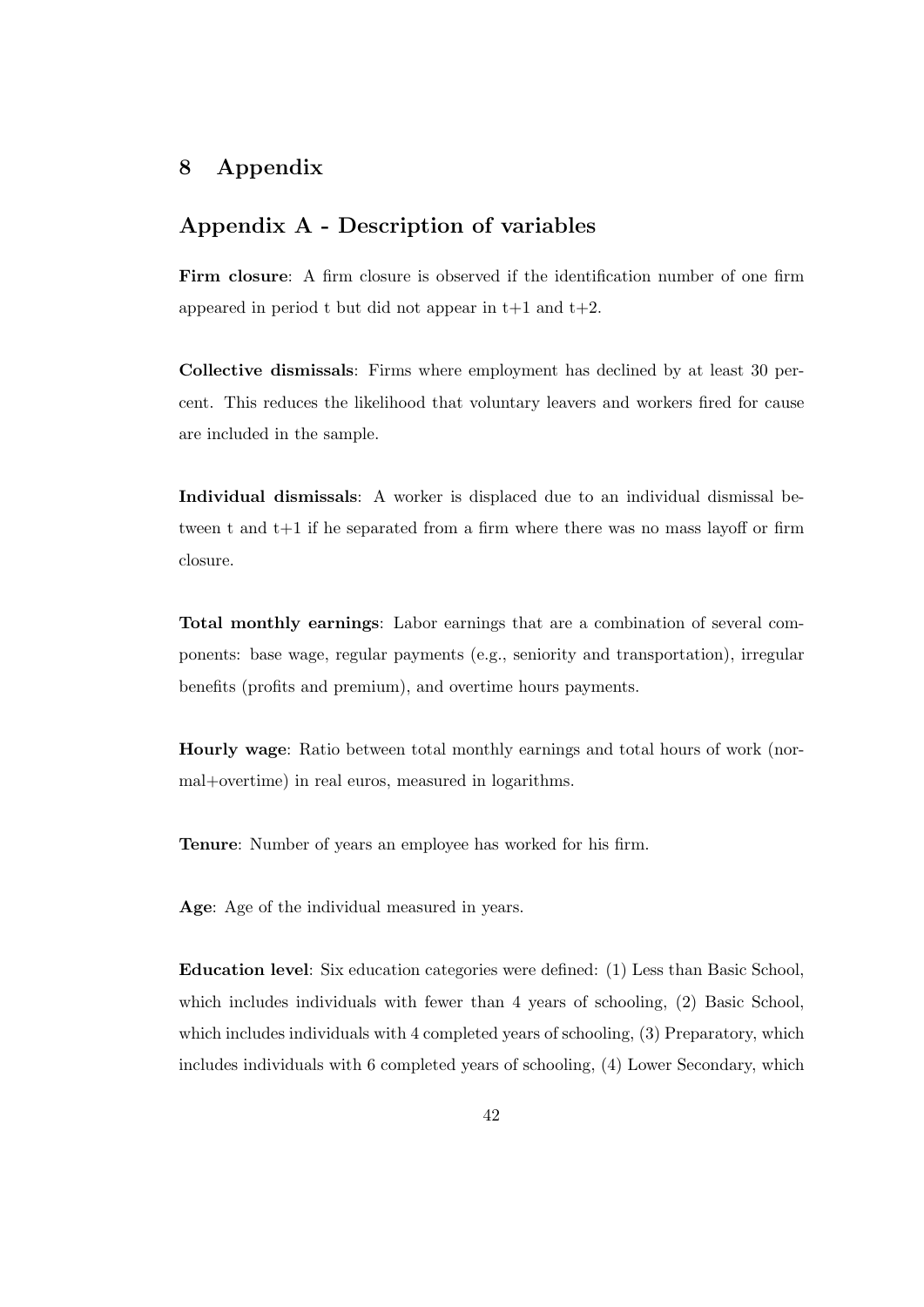includes individuals with 9 completed years of schooling, (5) Upper Secondary, which includes individuals with secondary schooling and (6) College, which includes individuals with at least a bachelor degree.

Firm size: The number of workers currently working in the firm, measured in logarithm.

Industry: Six categories were defined: (1)Manufacturing, (2)Construction, (3)Wholesale and retail trade, (4)Transports, (5)Finance and business services, and (6)Education and Health.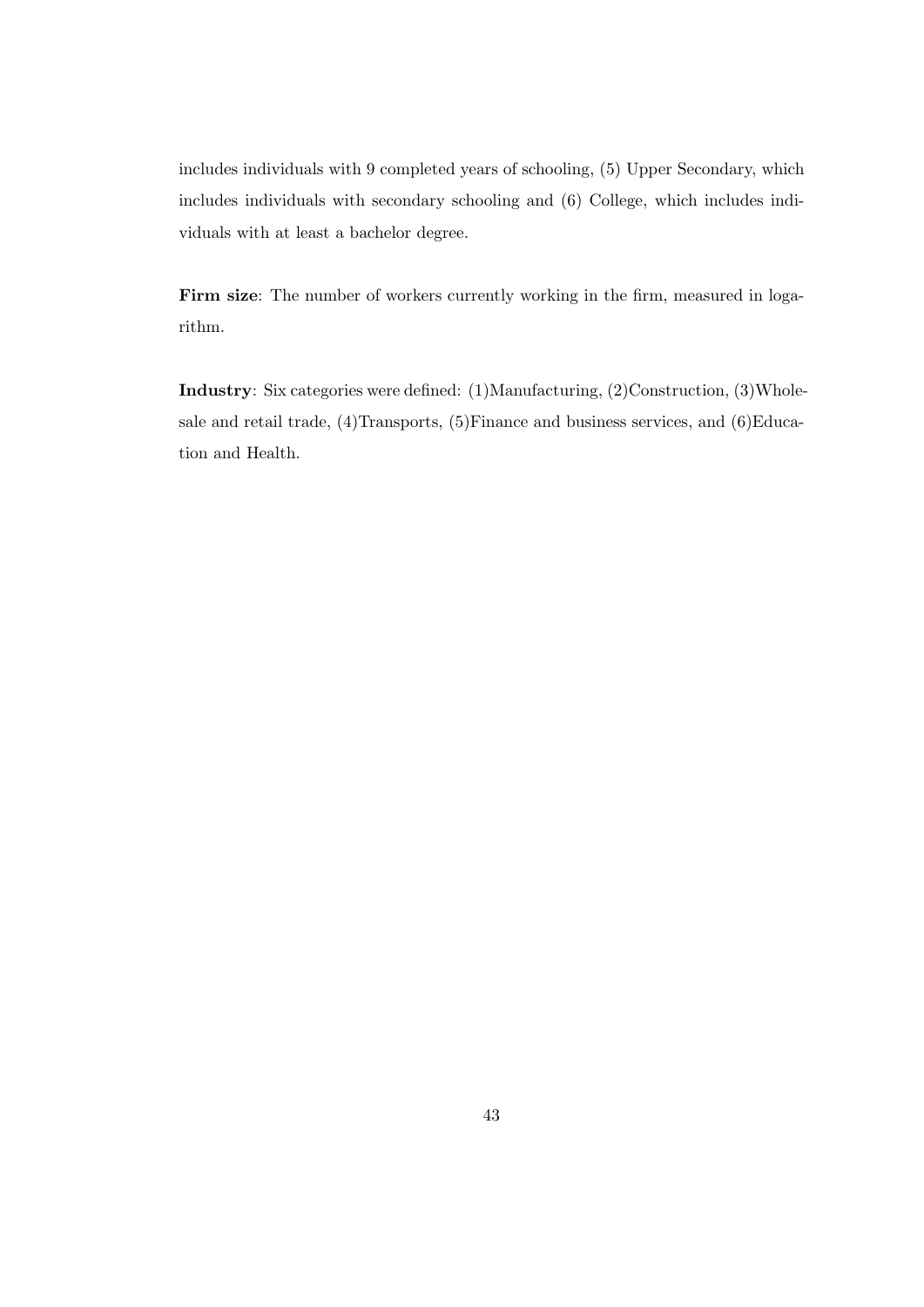# Appendix B

|                                   |               | Firm           | Collective     | Individual     |
|-----------------------------------|---------------|----------------|----------------|----------------|
|                                   | Non-displaced | closure        | dismissals     | dismissals     |
| Age (years)                       | 37            | 35             | 34             | 34             |
| Tenure (years)                    | 11            | 10             | 9              | 8              |
| Female                            | 40            | 46             | 46             | 35             |
| Total monthly wage (2008 euros)   | 1136          | 819            | 905            | 1126           |
| Minimum monthly wage (2008 euros) | 408           | 408            | 408            | 408            |
| Hourly wage (2008 euros)          | 2,08          | 1.49           | 1,64           | 2,07           |
| Education (percentages):          |               |                |                |                |
| Less than basic school            | $\mathbf{1}$  | $\mathbf{1}$   | 1              | 1              |
| Basic school                      | 23            | 30             | 27             | 17             |
| Preparatory                       | 23            | 33             | 30             | 23             |
| Lower Secondary                   | 19            | 15             | 16             | 19             |
| Upper Secondary                   | 23            | 15             | 19             | 27             |
| College                           | 11            | 6              | 7              | 14             |
| Firm size (no. co-workers)        | 1460          | 195            | 567            | 1391           |
| Industry (percentages):           |               |                |                |                |
| Manufacturing                     | 41            | 60             | 53             | 37             |
| Construction                      | 7             | 13             | 12             | 9              |
| Wholesale and retail trade        | 20            | 17             | 18             | 30             |
| Transports                        | 10            | $\overline{2}$ | 7              | $\overline{5}$ |
| Finance and business services     | 13            | 7              | 8              | 16             |
| Education and Health              | 9             | $\mathbf{1}$   | $\overline{2}$ | 3              |
| No. Observations                  | 308,006       | 11,312         | 31,455         | 24,524         |

## Table 6: Descriptive statistics in reference year (2002)

Notes: This table reports summary statistics (mean) for the reference year used in the analysis to construct the sample. The second column shows statistics computed using non displaced workers (control group) and on the third, fourth and fifth columns they are computed using the sample of displaced workers resulting from firm closure and collective dismissals and non-mass layoff dismissals (treatment groups). Variables represented are those described in detail in Appendix A. The units are explained in front of the variables while gender, education and industry are shown as a percentage.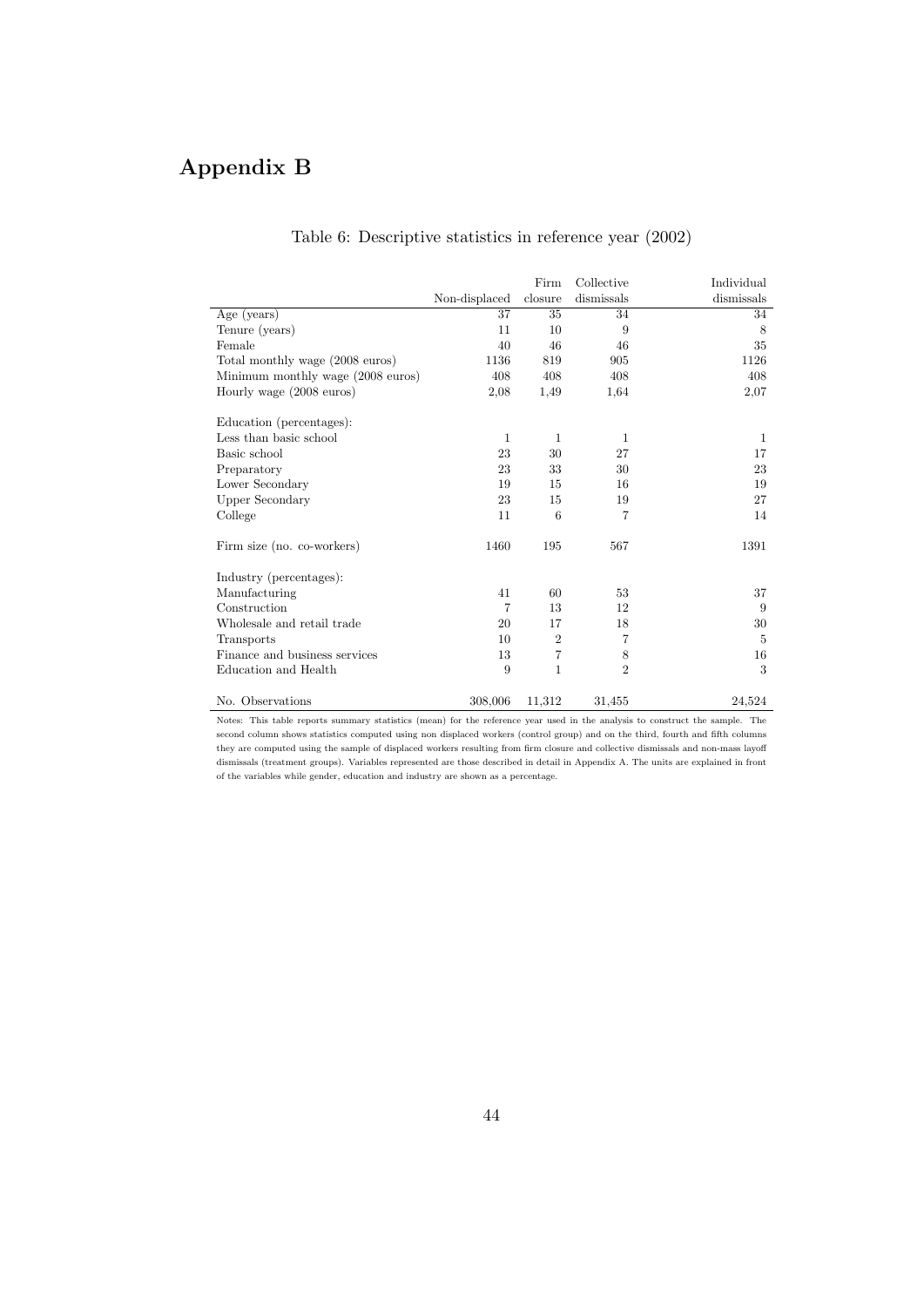# Appendix C

| without trends    |          |           |         |               |          |                      | with trends       |          |           |          |               |          |                      |
|-------------------|----------|-----------|---------|---------------|----------|----------------------|-------------------|----------|-----------|----------|---------------|----------|----------------------|
|                   | Coef.    | Std. Err. | t.      | P > t         |          | [95% Conf. Interval] |                   | Coef.    | Std. Err. |          | $t$ $P > t$   |          | [95% Conf. Interval] |
| $D_{-6}$          | $-15.1$  | 8.1       | $-1.9$  | 0.1           | $-31.0$  | 0.8                  | $D_{-6}$          | 0.3      | 3.3       | 0.1      | 0.9           | $-6.1$   | 6.7                  |
| $D_{-5}$          | $-12.3$  | 8.2       | $-1.5$  | 0.1           | $-28.3$  | 3.7                  | $D_{-5}$          | 9.3      | 3.1       | 3.0      | 0.0           | 3.2      | 15.4                 |
| $D_{-4}$          | $-19.1$  | 7.7       | $-2.5$  | 0.0           | $-34.2$  | $-3.9$               | $D_{-4}$          | 8.4      | 2.8       | 3.0      | 0.0           | 2.8      | 13.9                 |
| $D_{-3}$          | $-13.1$  | 7.3       | $-1.8$  | 0.1           | $-27.5$  | 1.2                  | $D_{-3}$          | 2.0      | $2.2\,$   | 0.9      | 0.4           | $-2.3$   | 6.4                  |
| $D_{-2}$          | $-22.9$  | 7.4       | $-3.1$  | 0.0           | $-37.3$  | $-8.4$               | $D_{-2}$          | 4.9      | 2.3       | $2.2\,$  | 0.0           | 0.5      | 9.4                  |
| $D_{-1}$          | $-64.7$  | 7.4       | $-8.7$  | 0.0           | $-79.3$  | $-50.2$              | $D_{-1}$          | $-7.8$   | 2.3       | $-3.3$   | 0.0           | $-12.4$  | $-3.2$               |
| $D_0$             | $-60.5$  | 7.1       | $-8.5$  | 0.0           | $-74.5$  | $-46.6$              | $D_0$             | $-13.6$  | 1.9       | $-7.2$   | 0.0           | $-17.4$  | $-9.9$               |
| $D_1$             | $-607.7$ | 7.4       | $-82.7$ | 0.0           | $-622.1$ | $-593.2$             | $D_1$             | $-586.6$ | 2.3       | $-255.2$ | $0.0^{\circ}$ | $-591.1$ | $-582.0$             |
| $D_2$             | $-476.2$ | 7.4       | $-64.1$ | $0.0^{\circ}$ | $-490.8$ | $-461.6$             | $D_{2}$           | $-428.5$ | 2.3       | $-183.6$ | $0.0^{\circ}$ | $-433.1$ | $-423.9$             |
| $D_3$             | $-455.7$ | 7.7       | $-59.3$ | 0.0           | $-470.8$ | $-440.7$             | $D_3$             | $-408.0$ | 2.5       | $-160.7$ | $0.0^{\circ}$ | $-412.9$ | $-403.0$             |
| $D_4$             | $-468.8$ | 8.1       | $-57.7$ | 0.0           | $-484.7$ | $-452.8$             | $D_{4}$           | $-455.5$ | 3.1       | $-147.7$ | $0.0^{\circ}$ | $-461.5$ | $-449.5$             |
| $D_5$             | $-458.5$ | 8.7       | $-52.9$ | $0.0^{\circ}$ | $-475.5$ | $-441.5$             | $D_{\pi}$         | $-486.6$ | 3.7       | $-131.9$ | $0.0^{\circ}$ | $-493.8$ | $-479.4$             |
| $D_{\mathcal{B}}$ | $-356.1$ | 10.0      | $-35.6$ | 0.0           | $-375.7$ | $-336.6$             | $D_{\mathcal{R}}$ | $-416.0$ | 5.0       | $-82.8$  | 0.0           | $-425.9$ | $-406.2$             |
|                   |          | .         |         |               |          |                      | .                 |          |           | .        |               |          | .                    |

## Table 7: Detailed results from Figure 2

Notes: Monthly earnings loss of displaced workers due to firm closure, including transitions to zeros (2008 Euros). In the regressions we control for age and age squared and calendar year fixed effects.

## Table 8: Detailed results from Figure 3

| without trends     |          |           |         |             |          |                      | with trends       |          |           |         |             |          |                      |
|--------------------|----------|-----------|---------|-------------|----------|----------------------|-------------------|----------|-----------|---------|-------------|----------|----------------------|
|                    | Coef.    | Std. Err. |         | $t$ $P > t$ |          | [95% Conf. Interval] |                   | Coef.    | Std. Err. |         | $t$ $P > t$ |          | [95% Conf. Interval] |
| $D_{-6}$           | $-8.9$   | 8.0       | $-1.1$  | 0.3         | $-24.6$  | 6.8                  | $D_{-6}$          | 0.3      | 3.1       | 0.1     | 0.9         | $-5.8$   | 6.3                  |
| $D_{-5}$           | $-17.6$  | 8.1       | $-2.2$  | 0.0         | $-33.4$  | $-1.8$               | $D_{-5}$          | 9.4      | 3.0       | $3.2\,$ | 0.0         | 3.6      | 15.2                 |
| $D_{-4}$           | $-33.5$  | 7.6       | $-4.4$  | 0.0         | $-48.5$  | $-18.5$              | $D_{-4}$          | 8.5      | 2.7       | $3.2\,$ | 0.0         | 3.2      | 13.8                 |
| $D_{-3}$           | $-50.9$  | 7.2       | $-7.0$  | 0.0         | $-65.1$  | $-36.7$              | $D_{-3}$          | 1.8      | 2.1       | 0.9     | 0.4         | $-2.3$   | 5.9                  |
| $D_{-2}$           | $-54.7$  | 7.3       | $-7.5$  | 0.0         | $-69.0$  | $-40.4$              | $D_{-2}$          | 4.4      | 2.2       | 2.0     | 0.0         | 0.1      | 8.7                  |
| $D_{-1}$           | $-81.5$  | 7.3       | $-11.1$ | 0.0         | $-95.9$  | $-67.2$              | $D_{-1}$          | $-9.0$   | 2.2       | $-4.0$  | 0.0         | $-13.3$  | $-4.6$               |
| $D_0$              | $-94.3$  | 7.0       | $-13.4$ | 0.0         | $-108.1$ | $-80.5$              | $D_0$             | $-14.7$  | 1.8       | $-8.2$  | 0.0         | $-18.2$  | $-11.1$              |
| $D_1$              | $-122.5$ | 7.7       | $-15.8$ | 0.0         | $-137.7$ | $-107.3$             | $D_1$             | $-31.6$  | 2.9       | $-11.0$ | 0.0         | $-37.2$  | $-26.0$              |
| $D_{2}$            | $-143.3$ | 7.4       | $-19.4$ | 0.0         | $-157.8$ | $-128.8$             | $D_2$             | $-30.5$  | $2.3\,$   | $-13.0$ | 0.0         | $-35.1$  | $-25.9$              |
| $D_{\mathcal{R}}$  | $-162.5$ | 7.6       | $-21.4$ | 0.0         | $-177.4$ | $-147.6$             | $D_3$             | $-48.8$  | 2.4       | $-20.1$ | 0.0         | $-53.6$  | $-44.0$              |
| $D_4$              | $-191.4$ | 8.1       | $-23.6$ | 0.0         | $-207.2$ | $-175.5$             | $D_4$             | $-89.7$  | 3.0       | $-30.4$ | 0.0         | $-95.5$  | $-83.9$              |
| $D_5$              | $-223.6$ | 8.7       | $-25.8$ | 0.0         | $-240.7$ | $-206.6$             | $D_{\frac{1}{2}}$ | $-142.7$ | 3.5       | $-40.7$ | 0.0         | $-149.6$ | $-135.8$             |
| $D_{\mathfrak{s}}$ | $-233.9$ | 10.0      | $-23.4$ | 0.0         | $-253.5$ | $-214.3$             | $D_6$             | $-159.1$ | 4.7       | $-34.1$ | 0.0         | $-168.2$ | $-149.9$             |

Notes: Monthly wage loss of displaced workers due to firm closure, including transitions to zeros (2008 Euros). In the regressions we control for age and age squared and calendar year fixed effects.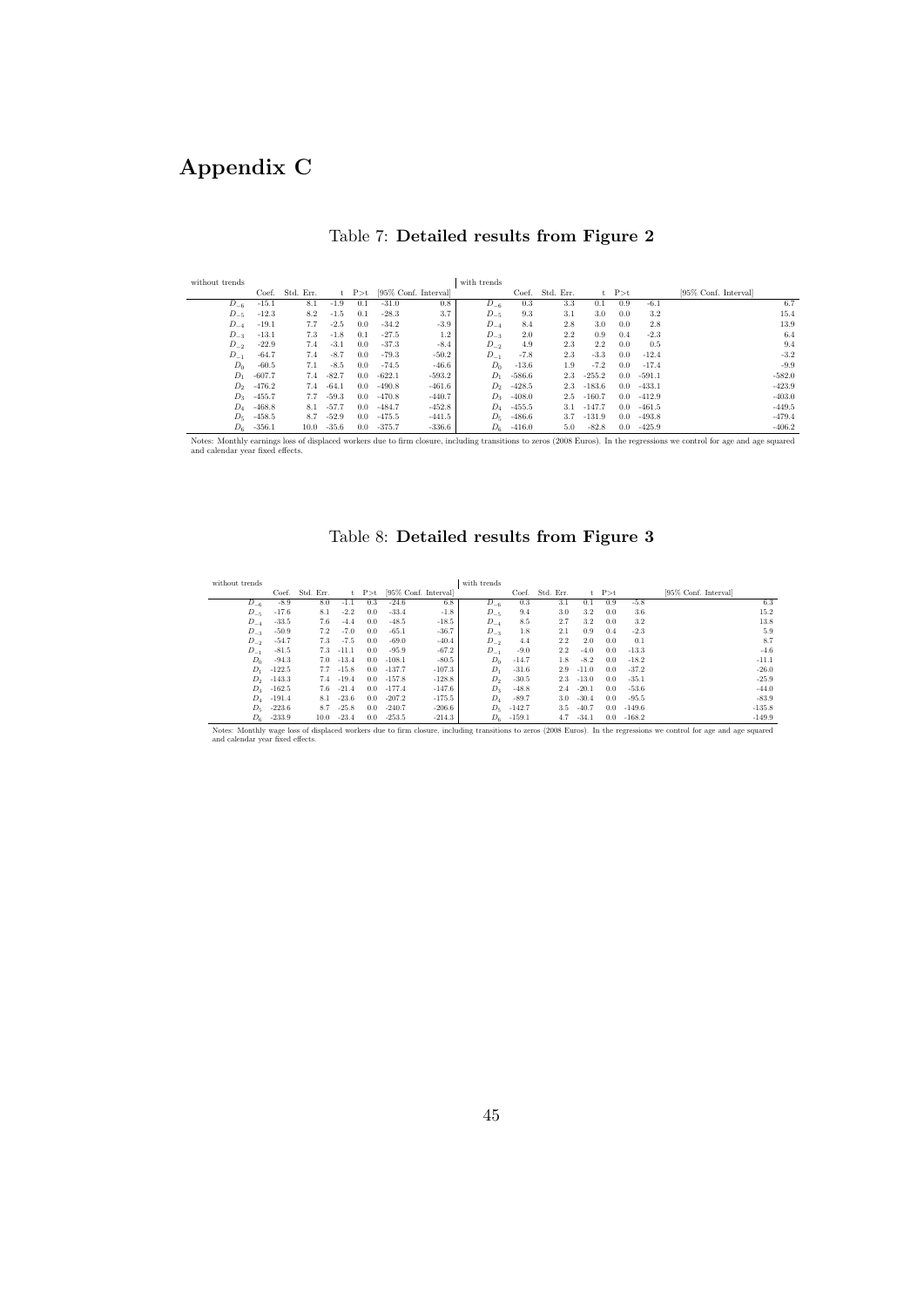## Table 9: Detailed results from Figure 4

| without trends |          |           |          |               |                      |          | with trends |          |           |          |             |          |                      |
|----------------|----------|-----------|----------|---------------|----------------------|----------|-------------|----------|-----------|----------|-------------|----------|----------------------|
|                | Coef.    | Std. Err. | t.       | P > t         | [95% Conf. Interval] |          |             | Coef.    | Std. Err. |          | $t$ $P > t$ |          | [95% Conf. Interval] |
| $D_{-6}$       | 19.4     | 5.0       | 3.9      | 0.0           | 9.5                  | 29.3     | $D_{-6}$    | $-0.4$   | 2.7       | $-0.1$   | 0.9         | $-5.7$   | 4.9                  |
| $D_{-5}$       | 28.1     | 4.9       | 5.7      | 0.0           | 18.4                 | 37.7     | $D_{-5}$    | 6.2      | 2.5       | 2.5      | 0.0         | 1.3      | 11.1                 |
| $D_{-4}$       | 14.0     | 4.5       | 3.1      | 0.0           | 5.2                  | 22.7     | $D_{-4}$    | 8.7      | 2.1       | 4.1      | 0.0         | 4.6      | 12.8                 |
| $D_{-3}$       | 16.2     | 4.1       | 3.9      | 0.0           | 8.2                  | 24.3     | $D_{-3}$    | 5.6      | 1.6       | 3.5      | 0.0         | 2.5      | 8.8                  |
| $D_{-2}$       | 10.3     | 4.2       | 2.5      | 0.0           | 2.1                  | 18.6     | $D_{-2}$    | 6.1      | 1.7       | 3.7      | 0.0         | 2.9      | 9.3                  |
| $D_{-1}$       | $-14.9$  | 4.3       | $-3.5$   | 0.0           | $-23.3$              | $-6.6$   | $D_{-1}$    | $-1.7$   | 1.8       | $-1.0$   | 0.3         | $-5.1$   | 1.7                  |
| $D_0$          | $-19.6$  | 4.0       | $-4.9$   | 0.0           | $-27.5$              | $-11.8$  | $D_0$       | $-13.5$  | 1.4       | $-9.9$   | 0.0         | $-16.2$  | $-10.9$              |
| $D_1$          | $-605.2$ | 4.2       | $-145.5$ | 0.0           | $-613.4$             | $-597.1$ | $D_1$       | $-630.9$ | 1.7       | $-373.0$ | 0.0         | $-634.2$ | $-627.6$             |
| D <sub>2</sub> | $-475.4$ | 4.2       | $-111.9$ | $0.0^{\circ}$ | $-483.7$             | $-467.1$ | $D_2$       | $-485.8$ | 1.7       | $-279.3$ | 0.0         | $-489.2$ | $-482.4$             |
| $D_3$          | $-439.5$ | 4.4       | $-100.5$ | $0.0^{\circ}$ | $-448.1$             | $-431.0$ | $D_3$       | $-448.3$ | 1.8       | $-242.6$ | 0.0         | $-451.9$ | $-444.7$             |
| $D_4$          | $-475.3$ | 4.5       | $-104.8$ | $0.0^{\circ}$ | $-484.2$             | $-466.4$ | $D_4$       | $-514.1$ | 2.1       | $-246.7$ | 0.0         | $-518.2$ | $-510.0$             |
| $D_5$          | $-394.8$ | 4.8       | $-82.8$  | $0.0^{\circ}$ | $-404.2$             | $-385.5$ | $D_5$       | $-446.4$ | 2.4       | $-186.0$ | 0.0         | $-451.1$ | $-441.7$             |
| $D_6$          | $-353.2$ | 5.4       | $-65.6$  | 0.0           | $-363.7$             | $-342.6$ | $D_6$       | $-426.1$ | 3.1       | $-136.7$ | 0.0         | $-432.3$ | $-420.0$             |

Notes: Monthly earnings loss of displaced workers due to collective dismissals, including transitions to zeros (2008 Euros). In the regressions we control for age and age squared and calendar year fixed effects.

## Table 10: Detailed results from Figure 5

| without trends    |          |           |         |       |          |                      | with trends    |          |           |         |       |          |                      |          |
|-------------------|----------|-----------|---------|-------|----------|----------------------|----------------|----------|-----------|---------|-------|----------|----------------------|----------|
|                   | Coef.    | Std. Err. | t       | P > t |          | [95% Conf. Interval] |                | Coef.    | Std. Err. |         | P > t |          | [95% Conf. Interval] |          |
| $D_{-6}$          | 37.2     | 4.8       | 7.7     | 0.0   | 27.8     | 46.7                 | $D_{-6}$       | $-0.4$   | 2.4       | $-0.2$  | 0.9   | $-5.1$   |                      | 4.2      |
| $D_{-5}$          | 32.0     | 4.7       | 6.8     | 0.0   | 22.8     | 41.3                 | $D_{-5}$       | 6.3      | 2.2       | 2.9     | 0.0   | 2.0      |                      | 10.6     |
| $D_{-4}$          | 5.7      | 4.3       | 1.3     | 0.2   | $-2.7$   | 14.1                 | $D_{-4}$       | 8.4      | 1.8       | 4.6     | 0.0   | 4.8      |                      | 12.0     |
| $D_{-3}$          | $-9.6$   | 4.0       | $-2.4$  | 0.0   | $-17.3$  | $-1.8$               | $D_{-3}$       | 5.6      | 1.4       | 4.0     | 0.0   | $2.8\,$  |                      | 8.4      |
| $D_{-2}$          | $-11.2$  | 4.0       | $-2.8$  | 0.0   | $-19.1$  | $-3.3$               | $D_{-2}$       | 5.2      | 1.5       | 3.6     | 0.0   | 2.4      |                      | 8.1      |
| $D_{-1}$          | $-25.4$  | 4.1       | $-6.2$  | 0.0   | $-33.4$  | $-17.4$              | $D_{-1}$       | $-3.9$   | 1.5       | $-2.5$  | 0.0   | $-6.9$   |                      | $-0.8$   |
| $D_0$             | $-44.6$  | 3.8       | $-11.7$ | 0.0   | $-52.1$  | $-37.1$              | $D_0$          | $-16.1$  | 1.2       | $-13.4$ | 0.0   | $-18.5$  |                      | $-13.8$  |
| $D_1$             | $-74.8$  | 4.4       | $-17.2$ | 0.0   | $-83.3$  | $-66.3$              | $D_1$          | $-28.3$  | 1.9       | $-14.8$ | 0.0   | $-32.0$  |                      | $-24.5$  |
| $D_2$             | $-89.6$  | 4.1       | $-21.7$ | 0.0   | $-97.7$  | $-81.5$              | $D_2$          | $-38.1$  | 1.6       | $-23.6$ | 0.0   | $-41.2$  |                      | $-34.9$  |
| $D_3$             | $-105.2$ | 4.2       | $-24.9$ | 0.0   | $-113.5$ | $-97.0$              | $D_3$          | $-60.8$  | 1.6       | $-37.3$ | 0.0   | $-64.0$  |                      | $-57.6$  |
| $D_4$             | $-125.9$ | 4.4       | $-28.3$ | 0.0   | $-134.6$ | $-117.2$             | D <sub>4</sub> | $-82.2$  | 1.9       | $-43.3$ | 0.0   | $-85.9$  |                      | $-78.5$  |
| $D_5$             | $-127.5$ | 4.6       | $-27.9$ | 0.0   | $-136.5$ | $-118.6$             | $D_5$          | $-108.3$ | 2.0       | $-52.9$ | 0.0   | $-112.3$ |                      | $-104.3$ |
| $D_{\mathcal{E}}$ | $-122.0$ | 5.1       | $-23.8$ | 0.0   | $-132.0$ | $-111.9$             | $D_6$          | $-130.5$ | 2.6       | $-49.8$ | 0.0   | $-135.7$ |                      | $-125.4$ |

Notes: Monthly wage loss of displaced workers due to collective dismissals, including transitions to zeros (2008 Euros). In the regressions we control for age and age squared and calendar year fixed effects.

## Table 11: Detailed results from Figure 6

| without trends                               |          |           |          |               |                      |          | with trends    |          |           |          |       |          |                                                                                                                                                                        |
|----------------------------------------------|----------|-----------|----------|---------------|----------------------|----------|----------------|----------|-----------|----------|-------|----------|------------------------------------------------------------------------------------------------------------------------------------------------------------------------|
|                                              | Coef.    | Std. Err. |          | P > t         | [95% Conf. Interval] |          |                | Coef.    | Std. Err. | t.       | P > t |          | [95% Conf. Interval]                                                                                                                                                   |
| $D_{-6}$                                     | $-29.3$  | 5.7       | $-5.1$   | 0.0           | $-40.5$              | $-18.1$  | $D_{-6}$       | 3.0      | 3.6       | 0.8      | 0.4   | $-4.1$   | 10.1                                                                                                                                                                   |
| $D_{-5}$                                     | 2.6      | 5.5       | 0.5      | 0.6           | $-8.3$               | 13.4     | $D_{-5}$       | 3.1      | 3.3       | 1.0      | 0.3   | $-3.3$   | 9.5                                                                                                                                                                    |
| $D_{-4}$                                     | 4.4      | 4.8       | 0.9      | 0.4           | $-5.0$               | 13.8     | $D_{-4}$       | 4.2      | 2.5       | 1.7      | 0.1   | $-0.7$   | 9.2                                                                                                                                                                    |
| $D_{-3}$                                     | 35.5     | 4.4       | 8.0      | 0.0           | 26.8                 | 44.2     | $D_{-3}$       | 8.8      | 2.0       | 4.4      | 0.0   | 4.9      | 12.8                                                                                                                                                                   |
| $D_{-2}$                                     | 36.8     | 4.5       | 8.2      | 0.0           | 28.0                 | 45.6     | $D_{-2}$       | 4.7      | 2.1       | 2.3      | 0.0   | 0.7      | 8.7                                                                                                                                                                    |
| $D_{-1}$                                     | 23.1     | 4.6       | 5.1      | 0.0           | 14.1                 | 32.0     | $D_{-1}$       | $-2.3$   | 2.1       | $-1.1$   | 0.3   | $-6.5$   | 1.9                                                                                                                                                                    |
| $D_0$                                        | 35.6     | 4.3       | 8.3      | 0.0           | 27.2                 | 43.9     | $D_0$          | $-13.3$  | 1.7       | $-7.7$   | 0.0   | $-16.7$  | $-9.9$                                                                                                                                                                 |
| $D_1$                                        | $-605.8$ | 4.5       | $-134.5$ | $0.0^{\circ}$ | $-614.6$             | $-596.9$ | $D_1$          | $-721.0$ | $2.2\,$   | $-331.9$ | 0.0   | $-725.3$ | $-716.8$                                                                                                                                                               |
| D <sub>2</sub>                               | $-479.1$ | 4.7       | $-102.7$ | 0.0           | $-488.3$             | $-470.0$ | $D_{2}$        | $-598.2$ | 2.3       | $-261.4$ | 0.0   | $-602.7$ | $-593.7$                                                                                                                                                               |
| $D_3$                                        | $-451.5$ | 4.8       | $-94.2$  | 0.0           | $-460.9$             | $-442.1$ | $D_3$          | $-584.8$ | 2.4       | $-242.3$ | 0.0   | $-589.5$ | $-580.1$                                                                                                                                                               |
| $D_4$                                        | $-434.3$ | 4.9       | $-88.0$  | $0.0^{\circ}$ | $-443.9$             | $-424.6$ | D <sub>4</sub> | $-587.8$ | 2.6       | $-224.2$ | 0.0   | $-593.0$ | $-582.7$                                                                                                                                                               |
| $D_5$                                        | $-436.4$ | 5.3       | $-83.1$  | $0.0^{\circ}$ | $-446.7$             | $-426.1$ | $D_5$          | $-596.8$ | 3.1       | $-195.0$ | 0.0   | $-602.8$ | $-590.8$                                                                                                                                                               |
| $D_6$                                        | $-400.8$ | 6.0       | $-66.7$  | 0.0           | $-412.6$             | $-389.0$ | $D_6$          | $-585.4$ | 4.0       | $-147.5$ | 0.0   | $-593.2$ | $-577.7$                                                                                                                                                               |
| age squared and calendar year fixed effects. |          |           |          |               |                      |          |                |          |           |          |       |          | Notes: Monthly earnings loss of displaced workers due to individual dismissals, including transitions to zeros (2008 Euros). In the regressions we control for age and |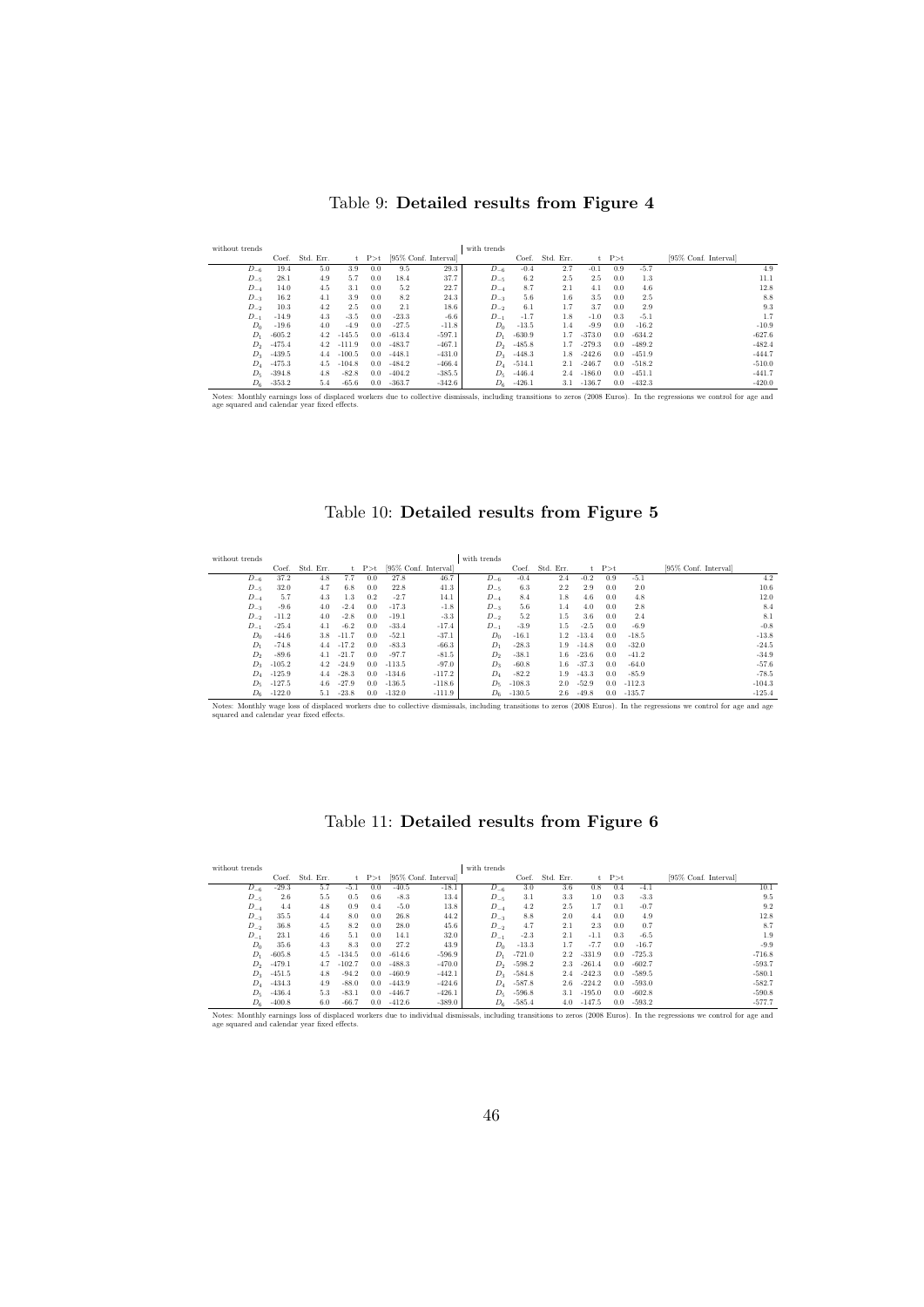### Table 12: Detailed results from Figure 7

| without trends |          |           |         |       |          |                      | with trends     |          |           |         |             |          |                      |
|----------------|----------|-----------|---------|-------|----------|----------------------|-----------------|----------|-----------|---------|-------------|----------|----------------------|
|                | Coef.    | Std. Err. | t.      | P > t |          | [95% Conf. Interval] |                 | Coef.    | Std. Err. |         | $t$ $P > t$ |          | [95% Conf. Interval] |
| $D_{-6}$       | $-10.3$  | 4.6       | $-2.3$  | 0.0   | $-19.2$  | $-1.4$               | $D_{-6}$        | 1.4      | 2.6       | 0.5     | 0.6         | $-3.7$   | 6.4                  |
| $D_{-5}$       | $-14.7$  | 4.5       | $-3.3$  | 0.0   | $-23.5$  | $-5.9$               | $D_{-5}$        | 5.9      | 2.4       | 2.5     | 0.0         | 1.2      | 10.5                 |
| $D_{-4}$       | $-23.5$  | 4.1       | $-5.8$  | 0.0   | $-31.4$  | $-15.6$              | $D_{-4}$        | 6.0      | 2.0       | 3.1     | 0.0         | 2.2      | 9.9                  |
| $D_{-3}$       | $-13.8$  | 3.8       | $-3.6$  | 0.0   | $-21.2$  | $-6.4$               | $D_{-3}$        | 7.1      | $1.6\,$   | 4.5     | 0.0         | 4.0      | 10.1                 |
| $D_{-2}$       | $-13.4$  | 3.8       | $-3.5$  | 0.0   | $-20.9$  | $-6.0$               | $D_{-2}$        | 3.9      | $1.6\,$   | 2.5     | 0.0         | 0.8      | 7.0                  |
| $D_{-1}$       | $-27.8$  | 3.9       | $-7.2$  | 0.0   | $-35.4$  | $-20.2$              | $D_{-1}$        | $-5.6$   | $1.6\,$   | $-3.4$  | 0.0         | $-8.8$   | $-2.4$               |
| $D_0$          | $-30.3$  | 3.7       | $-8.3$  | 0.0   | $-37.4$  | $-23.1$              | $D_0$           | $-15.3$  | $1.3\,$   | $-11.5$ | 0.0         | $-17.9$  | $-12.7$              |
| $D_1$          | $-21.8$  | 4.1       | $-5.3$  | 0.0   | $-29.9$  | $-13.8$              | $D_1$           | 13.8     | 2.0       | 6.8     | 0.0         | 9.8      | 17.7                 |
| $D_2$          | $-46.6$  | 3.9       | $-11.9$ | 0.0   | $-54.3$  | $-38.9$              | $D_2$           | $-12.0$  | 1.7       | $-7.0$  | 0.0         | $-15.4$  | $-8.6$               |
| $D_3$          | $-74.8$  | 4.0       | $-18.6$ | 0.0   | $-82.7$  | $-66.9$              | $D_3$           | $-51.4$  | 1.8       | $-28.7$ | 0.0         | $-54.9$  | $-47.9$              |
| $D_4$          | $-93.4$  | 4.2       | $-22.2$ | 0.0   | $-101.6$ | $-85.1$              | $D_4$           | $-93.6$  | 2.0       | $-46.5$ | 0.0         | $-97.6$  | $-89.7$              |
| $D_{5}$        | $-105.8$ | 4.5       | $-23.6$ | 0.0   | $-114.6$ | $-97.1$              | $D_{\tilde{z}}$ | $-119.2$ | 2.4       | $-50.6$ | 0.0         | $-123.9$ | $-114.6$             |
| $D_6$          | $-82.6$  | 5.2       | $-15.9$ | 0.0   | $-92.7$  | $-72.4$              | $D_6$           | $-112.5$ | 3.1       | $-35.9$ | 0.0         | $-118.6$ | $-106.4$             |

Notes: Monthly wage loss of displaced workers due to individual dismissals, including transitions to zeros (2008 Euros). In the regressions we control for age and age squared and calendar year fixed effects.

## Table 13: Detailed results from Figure 10

| without trends figure 4 |          |           |          |               |          |                      |          |          | Without trends with new comparison group |          |       |          |                      |
|-------------------------|----------|-----------|----------|---------------|----------|----------------------|----------|----------|------------------------------------------|----------|-------|----------|----------------------|
|                         | Coef.    | Std. Err. | t        | P > t         |          | [95% Conf. Interval] |          | Coef.    | Std. Err.                                |          | P > t |          | [95% Conf. Interval] |
| $D_{-6}$                | 19.4     | 5.0       | 3.9      | 0.0           | 9.5      | 29.3                 | $D_{-6}$ | 15.9     | 5.0                                      | 3.2      | 0.0   | 6.1      | 25.8                 |
| $D_{-5}$                | 28.1     | 4.9       | 5.7      | 0.0           | 18.4     | 37.7                 | $D_{-5}$ | 25.5     | 4.9                                      | 5.2      | 0.0   | 15.9     | 35.2                 |
| $D_{-4}$                | 14.0     | 4.5       | 3.1      | 0.0           | 5.2      | 22.7                 | $D_{-4}$ | 11.9     | 4.5                                      | 2.7      | 0.0   | 3.1      | 20.6                 |
| $D_{-3}$                | 16.2     | 4.1       | 3.9      | 0.0           | 8.2      | 24.3                 | $D_{-3}$ | 12.8     | 4.1                                      | 3.1      | 0.0   | 4.7      | 20.9                 |
| $D_{-2}$                | 10.3     | 4.2       | 2.5      | 0.0           | 2.1      | 18.6                 | $D_{-2}$ | 6.4      | 4.2                                      | 1.5      | 0.1   | $-1.8$   | 14.7                 |
| $D_{-1}$                | $-14.9$  | 4.3       | $-3.5$   | 0.0           | $-23.3$  | $-6.6$               | $D_{-1}$ | $-17.1$  | 4.3                                      | $-4.0$   | 0.0   | $-25.5$  | $-8.8$               |
| $D_0$                   | $-19.6$  | 4.0       | $-4.9$   | 0.0           | $-27.5$  | $-11.8$              | $D_0$    | $-22.9$  | 4.0                                      | $-5.7$   | 0.0   | $-30.7$  | $-15.1$              |
| $D_1$                   | $-605.2$ | 4.2       | $-145.5$ | 0.0           | $-613.4$ | $-597.1$             | $D_1$    | $-605.8$ | 4.1                                      | $-146.1$ | 0.0   | $-613.9$ | $-597.7$             |
| $D_2$                   | $-475.4$ | 4.2       | $-111.9$ | 0.0           | $-483.7$ | $-467.1$             | Do.      | $-476.1$ | 4.2                                      | $-112.4$ | 0.0   | $-484.4$ | $-467.8$             |
| $D_3$                   | $-439.5$ | 4.4       | $-100.5$ | 0.0           | $-448.1$ | $-431.0$             | $D_3$    | $-445.8$ | 4.4                                      | $-101.8$ | 0.0   | $-454.4$ | $-437.3$             |
| $D_4$                   | $-475.3$ | 4.5       | $-104.8$ | $0.0^{\circ}$ | $-484.2$ | $-466.4$             | Dл       | $-483.6$ | 4.6                                      | $-106.1$ | 0.0   | $-492.5$ | $-474.6$             |
| $D_5$                   | $-394.8$ | 4.8       | $-82.8$  | 0.0           | $-404.2$ | $-385.5$             | Dε       | $-401.1$ | 4.8                                      | $-83.6$  | 0.0   | $-410.5$ | $-391.7$             |
| $D_6$                   | $-353.2$ | 5.4       | $-65.6$  | 0.0           | $-363.7$ | $-342.6$             | $D_6$    | $-361.2$ | 5.4                                      | $-66.7$  | 0.0   | $-371.9$ | $-350.6$             |

- and calendar year fixed effects. Results from the left side of the table are a replication of "without trends figure 4". Right side of the table uses the new comparison group.

## Table 14: Detailed results from Figure 11

| without trends figure 4 |          |           |          | Without trends with new comparison group |          |                      |                 |          |           |          |       |          |                      |
|-------------------------|----------|-----------|----------|------------------------------------------|----------|----------------------|-----------------|----------|-----------|----------|-------|----------|----------------------|
|                         | Coef.    | Std. Err. |          | $t$ $P > t$                              |          | [95% Conf. Interval] |                 | Coef.    | Std. Err. | t.       | P > t |          | [95% Conf. Interval] |
| $D_{-6}$                | $-29.3$  | 5.7       | $-5.1$   | 0.0                                      | $-40.5$  | $-18.1$              | $D_{-6}$        | $-29.4$  | 5.7       | $-5.1$   | 0.0   | $-40.6$  | $-18.1$              |
| $D_{-5}$                | 2.6      | 5.5       | 0.5      | 0.6                                      | $-8.3$   | 13.4                 | $D_{-5}$        | 2.5      | 5.5       | 0.5      | 0.6   | $-8.3$   | 13.3                 |
| $D_{-4}$                | 4.4      | 4.8       | 0.9      | 0.4                                      | $-5.0$   | 13.8                 | $D_{-4}$        | 4.4      | 4.8       | 0.9      | 0.4   | $-5.1$   | 13.8                 |
| $D_{-3}$                | 35.5     | 4.4       | 8.0      | 0.0                                      | 26.8     | 44.2                 | $D_{-3}$        | 35.4     | 4.4       | 8.0      | 0.0   | 26.7     | 44.1                 |
| $D_{-2}$                | 36.8     | 4.5       | 8.2      | 0.0                                      | 28.0     | 45.6                 | $D_{-2}$        | 36.8     | 4.5       | 8.2      | 0.0   | 28.0     | 45.6                 |
| $D_{-1}$                | 23.1     | 4.6       | 5.1      | 0.0                                      | 14.1     | 32.0                 | $D_{-1}$        | 23.1     | 4.6       | 5.1      | 0.0   | 14.1     | 32.0                 |
| $D_0$                   | 35.6     | 4.3       | 8.3      | 0.0                                      | 27.2     | 43.9                 | $D_0$           | 35.6     | 4.3       | 8.3      | 0.0   | 27.2     | 44.0                 |
| $D_1$                   | $-605.8$ | 4.5       | $-134.5$ | 0.0                                      | $-614.6$ | $-596.9$             | $D_1$           | $-605.7$ | 4.5       | $-134.5$ | 0.0   | $-614.6$ | $-596.9$             |
| $D_2$                   | $-479.1$ | 4.7       | $-102.7$ | 0.0                                      | $-488.3$ | $-470.0$             | $D_{2}$         | $-479.1$ | 4.7       | $-102.6$ | 0.0   | $-488.2$ | $-469.9$             |
| $D_3$                   | $-451.5$ | 4.8       | $-94.2$  | 0.0                                      | $-460.9$ | $-442.1$             | $D_3$           | $-451.5$ | 4.8       | $-94.2$  | 0.0   | $-460.9$ | $-442.1$             |
| $D_4$                   | $-434.3$ | 4.9       | $-88.0$  | 0.0                                      | $-443.9$ | $-424.6$             | $D_{4}$         | $-434.2$ | 4.9       | $-88.0$  | 0.0   | $-443.9$ | $-424.6$             |
| $D_5$                   | $-436.4$ | 5.3       | $-83.1$  | 0.0                                      | $-446.7$ | $-426.1$             | $D_{\tilde{z}}$ | $-436.4$ | 5.3       | $-83.1$  | 0.0   | $-446.7$ | $-426.1$             |
| $D_6$                   | $-400.8$ | 6.0       | $-66.7$  | 0.0                                      | $-412.6$ | $-389.0$             | Dε              | $-400.8$ | 6.0       | $-66.7$  | 0.0   | $-412.6$ | $-389.0$             |

- and calendar year fixed effects. Results from the left side of the table are a replication of "without trends figure 6". Right side of the table uses the new comparison group.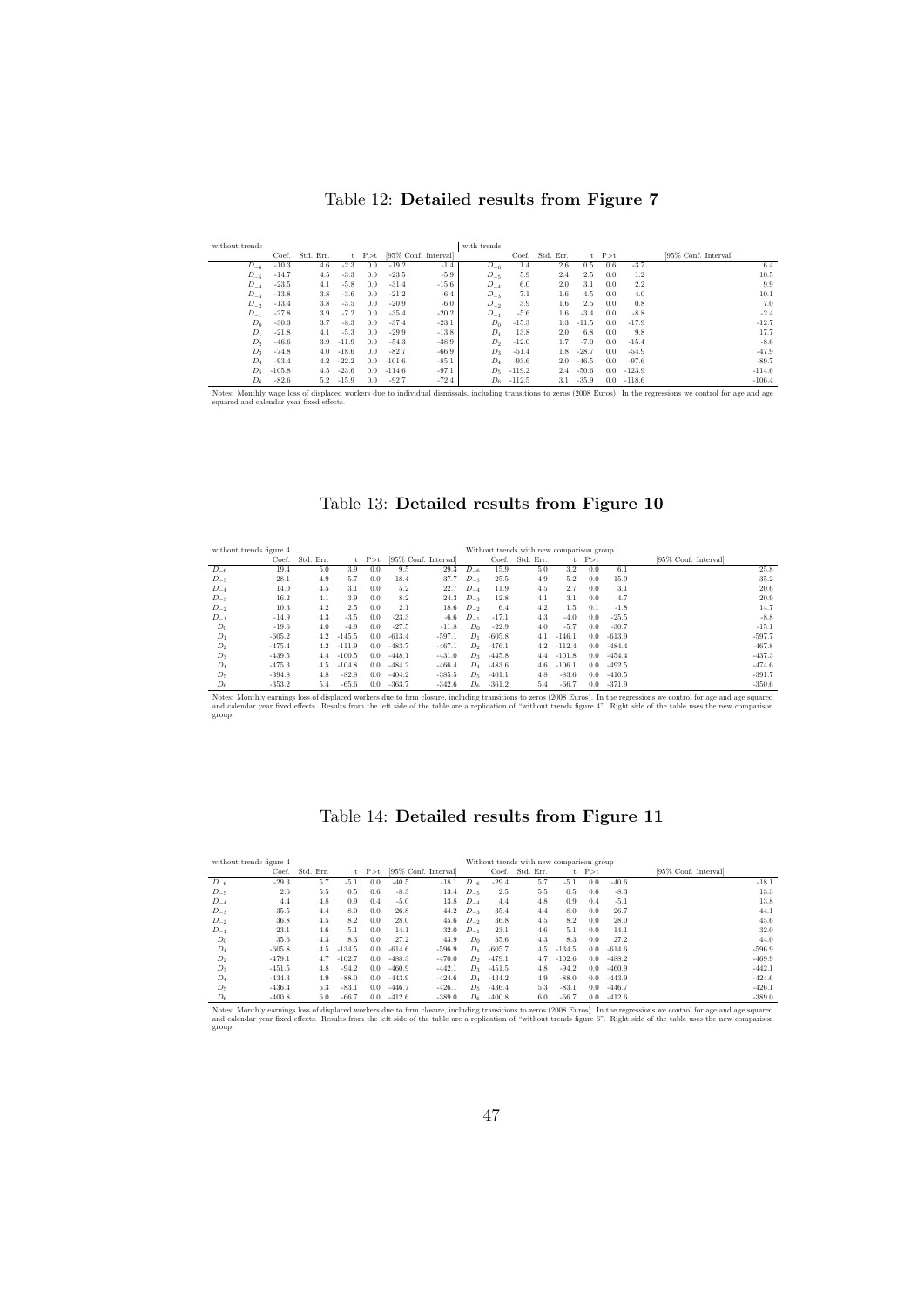# Appendix D

## Figure 12: The empirical distribution of wages of displaced workers: postminus pre-displacement (based on Figure 9)



(c) Job title permanent heterogeneity

Notes: Displaced workers' density distributions difference between one year after displacement and one year before displacement.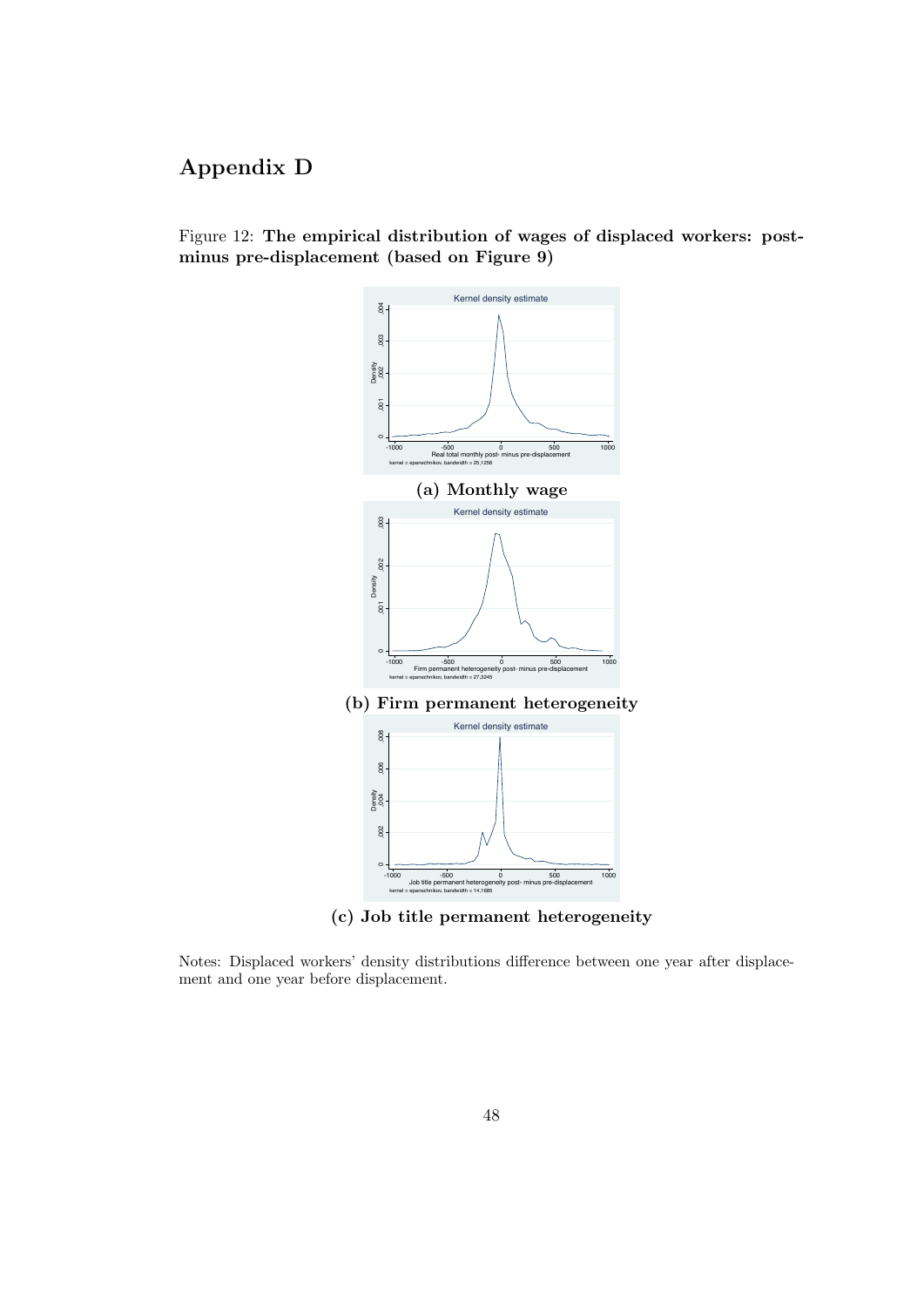# Appendix E - The three-way high-dimensional fixed effects regression model

As discussed above, the main contribution of this study is to decompose the earnings losses due to job displacement into its main sources. To do so the JLS methodology is extended by incorporating firm and job title fixed effects in the wage equation defined in (1) and (2). This extension is made for the monthly wage and discards observations where labor earnings are zero.

In fact, the QP data set provides a rich set of information that enables us to identify firms and job titles. Each firm entering the database is assigned a unique identification number, which allows tracking them over the years. Furthermore, for each worker we are able to identify the occupational category in each collective agreement.

It is worth noting that the Ministry of Employment collects the QP data in order to check if employers are complying with the wage floors agreed upon for each occupational category. The collective agreement defines wage floors for each job title (called categoria profissional). On average, the collective agreement defines the wage floor for around 100 job titles. Overall, in a given year, one can classify each worker according to about  $30,000$  job title collective agreement combinations.<sup>22</sup>

Thus, we are confident that by incorporating job title fixed effects in the wage regression we can account well for job title heterogeneity, and by so doing, we should be able to provide refined estimates (filtered from job title heterogeneity) of worker and firm fixed effects.

The baseline specification is:

$$
w_{ijft} = \alpha_i + \theta_f + \lambda_j + \gamma_t + \beta X_{it} + \epsilon_{ijft}
$$
\n<sup>(5)</sup>

where  $\alpha_i$  is a worker fixed effect,  $\theta_f$  is a firm fixed effect and  $\lambda_j$  is a job title fixed

 $^{22}$ It should be noticed that workers in the same occupational category may have different wages, as they are covered by a different collective agreement, e.g., a secretary in the banking industry agreement, as opposed to a secretary in the retail trade collective agreement.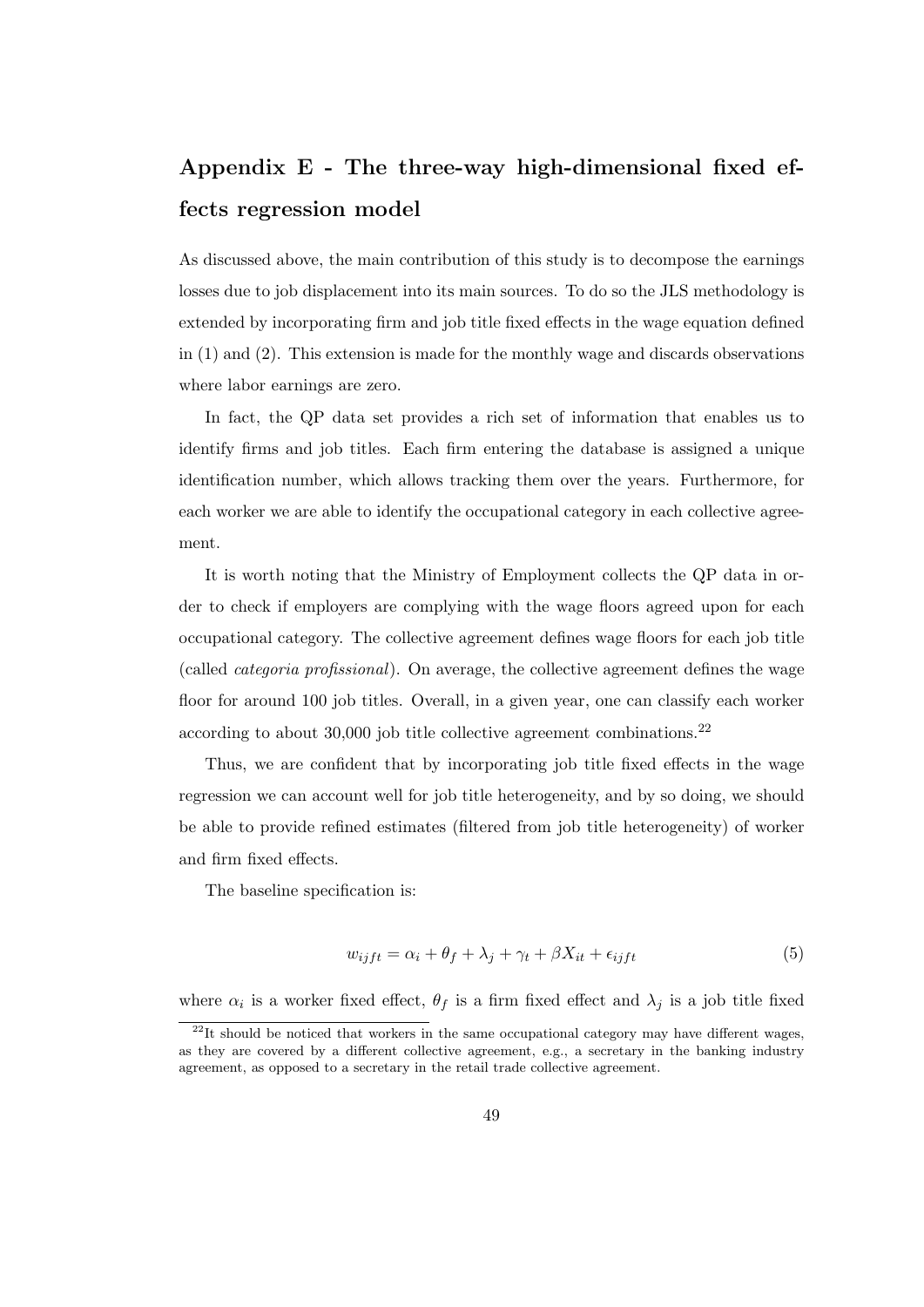effect.  $w_{ijft}$  represents the monthly wage for each individual i in job j working for firm f in year t.  $X_{it}$  controls for age and age squared for each individual i in year t,  $\gamma_t$ are calendar year fixed effects,  $\epsilon_{ijft}$  is assumed to follow the conventional assumptions.

In order to estimate this model that incorporates three high-dimensional fixed effects we need to use a modified version of the methodology initially developed by Abowd et al. (1999) and Abowd et al. (2002) (developed by Guimarães and Portugal (2010) to work with large datasets and for three fixed effects).

In matrix format, the stacked system has the following form:

$$
\mathbf{W} = \alpha \mathbf{F_1} + \theta \mathbf{F_2} + \lambda \mathbf{F_3} + \phi \mathbf{Z} + \epsilon
$$
 (6)

In this equation,  $F_1$ ,  $F_2$ , and  $F_3$  are high-dimensional matrices for the worker, firm and job fixed effects, respectively. Z is a matrix of the explanatory variables and calendar year fixed effects from equation (5).

The least squares estimator of  $\phi$ ,  $\alpha$ ,  $\theta$ , and  $\lambda$  solve the following equations:

$$
\begin{bmatrix}\nZ'Z & Z'F_1 & Z'F_2 & Z'F_3 \\
F'_1Z & F'_1F_1 & F'_1F_2 & F'_1F_3 \\
F'_2Z & F'_2F_1 & F'_2F_2 & F'_2F_3 \\
F'_3Z & F'_3F_1 & F'_3F_2 & F'_3F_3\n\end{bmatrix}\n\begin{bmatrix}\n\phi \\
\alpha \\
\theta \\
\lambda\n\end{bmatrix} =\n\begin{bmatrix}\nZ'W \\
F'_1W \\
F'_2W \\
F'_3W\n\end{bmatrix}
$$
\n(7)

It is computationally difficult to invert the left matrix due to the large number of workers, firms, and job titles. Herein we use an iterative solution that alternates between estimation of  $\phi$ ,  $\alpha$ ,  $\theta$ , and  $\lambda$ .

$$
\begin{bmatrix}\n\phi \\
\alpha \\
\beta\n\end{bmatrix} = \begin{bmatrix}\n(Z'Z)^{-1}Z'(W - \alpha F_1 - \theta F_2 - \lambda F_3) \\
(F'_1F_1)^{-1}F'_1(W - \theta F_2 - \lambda F_3 - \phi Z) \\
(F'_2F_2)^{-1}F'_2(W - \alpha F_1 - \lambda F_3 - \phi Z) \\
(F'_3F_3)^{-1}F'_3(W - \alpha F_1 - \theta F_2 - \phi Z)\n\end{bmatrix}
$$

It is clear from the previous equations that at each iteration the fixed effects are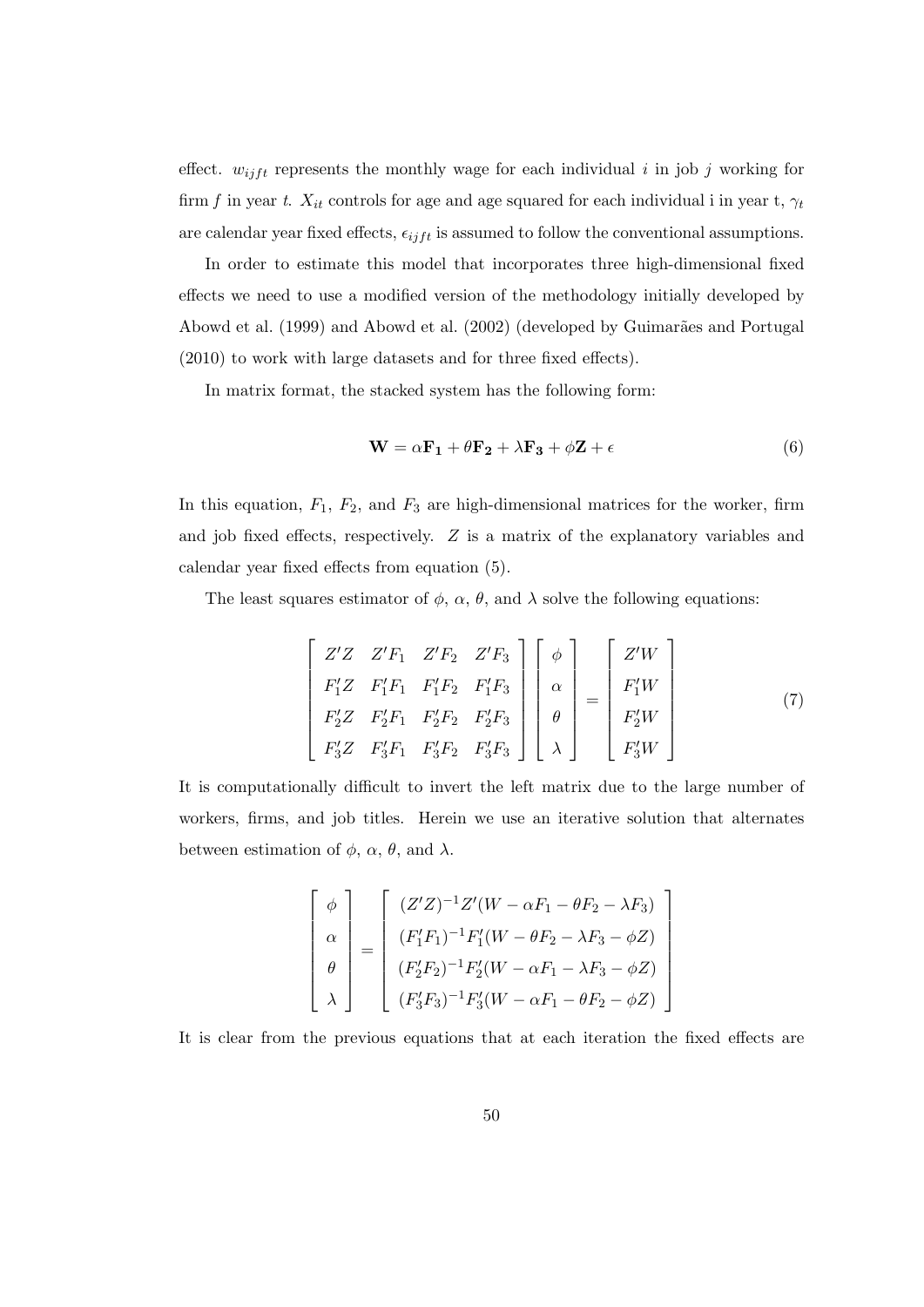simply computed as averages of the residuals. For an example,  $(F'_3F_3)^{-1}F'_3$  is simply a demeaning operator for the job title fixed effect. The iteration protocol was developed by Guimarães and Portugal (2010). The iterative solution alternates between estimation of  $\phi$ ,  $\alpha$ ,  $\theta$ , and  $\lambda$  and proceeds as follows. First, the algorithm makes use of the Frish-Waugh-Lovell theorem to remove the influence of the three high-dimensional fixed effects from each individual variable. Through the recursive algorithm the current value of  $\phi$  can be used to estimate the current value of  $\alpha$ . In estimating  $\theta$  the previous values of  $\phi$  and  $\alpha$  are used. In estimating  $\lambda$  the previous values of  $\theta$ ,  $\phi$ , and  $\alpha$  are used. Then the algorithm restarts and will converge because the parameter updates are chosen according to the equations in (7). Next, we estimate the regression using the transformed variables with a correction to the degrees of freedom. This approach yields the exact least squares solution for the coefficients and standard errors.

The fixed effects in equation (5) were estimated using the complete data set that covers the employed population in the private sector in Portugal with all available information from 1986 to 2008. The identification of the three high dimensional fixed effects given by the worker, firm and job title effects was circumvented by applying the algorithm by Abowd et al. (2002) , based on graph theory to determine groups of connected individuals, firms and job titles. A connected group exists when at least one element of a worker, job title and firm links the rest of the group. The largest connected group represents more than  $99\%$  of the sample.<sup>23</sup>

# Appendix F - Decomposition of the wage loss including tenure - displaced workers due to firm closure

<sup>&</sup>lt;sup>23</sup>The worker and the job title fixed effect were normalized to have average zero while the firm fixed effect was not normalized.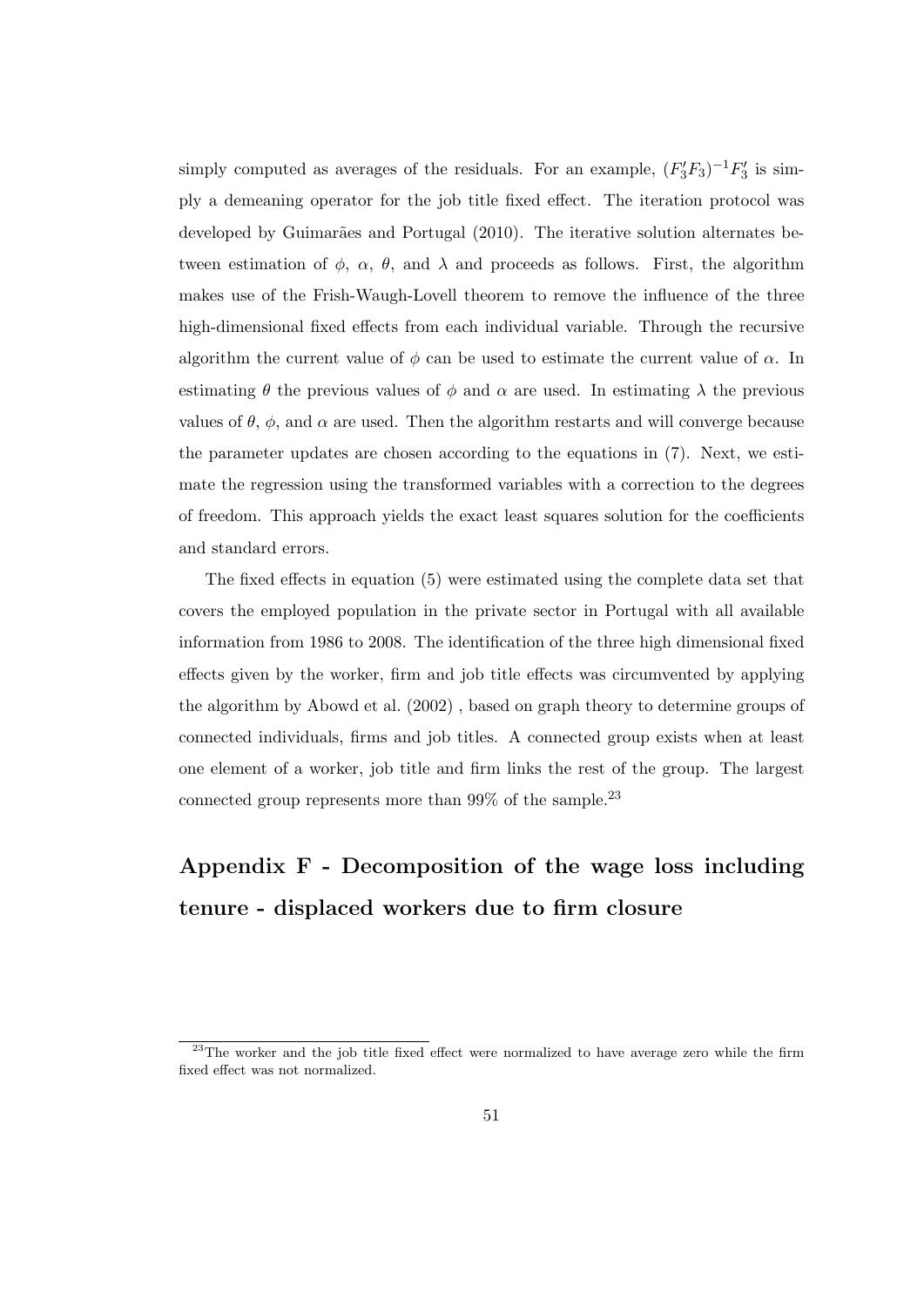## Table 15: Decomposition of the wage loss - displaced workers due to firm closure (replication of table 3 including tenure)

|                       | Base                    | Full       |                                     |              |              |              |        |
|-----------------------|-------------------------|------------|-------------------------------------|--------------|--------------|--------------|--------|
| Period relative       | <b>OLS</b>              | <b>OLS</b> |                                     | Worker       | Firm         | Occupation   |        |
| to displacement       | hourly wage hourly wage |            | $\delta_k^{base} - \delta_k^{full}$ | fixed effect | fixed effect | fixed effect | Tenure |
| $D_{-6}$              | $-270.2$                | 17.3       | $-287.6$                            | $-135.6$     | $-214.7$     | 62.2         | 0.5    |
| $D_{-5}$              | $-278.2$                | 8.7        | $-286.9$                            | $-130.4$     | $-214.8$     | 57.9         | 0.3    |
| $D_{-4}$              | $-295.4$                | $-2.5$     | $-292.8$                            | $-152.8$     | $-181.9$     | 41.7         | 0.2    |
| $D_{-3}$              | $-298.7$                | $-18.7$    | $-280.0$                            | $-141.9$     | $-184.8$     | 46.2         | 0.5    |
| $D_{-2}$              | $-322.0$                | 11.0       | $-333.0$                            | $-151.0$     | $-215.4$     | 33.1         | 0.3    |
| $D_{-1}$              | $-395.5$                | $-10.9$    | $-384.6$                            | $-168.0$     | $-221.0$     | 3.9          | 0.5    |
| $D_0$                 | $-376.1$                | 32.0       | $-408.1$                            | $-172.8$     | $-229.4$     | $-6.1$       | 0.3    |
| $D_1$                 | $-421.2$                | $-12.7$    | $-408.5$                            | $-137.4$     | $-238.1$     | $-33.1$      | 0.1    |
| $D_2$                 | $-492.6$                | $-7.0$     | $-485.6$                            | $-178.8$     | $-253.3$     | $-54.6$      | 1.1    |
| $D_3$                 | $-514.6$                | 1.9        | $-516.5$                            | $-185.7$     | $-265.0$     | $-67.8$      | 2.1    |
| $D_4$                 | $-574.7$                | $-12.8$    | $-561.9$                            | $-198.8$     | $-300.6$     | $-65.4$      | 2.9    |
| $D_5$                 | $-508.0$                | 15.8       | $-523.8$                            | $-180.5$     | $-290.6$     | $-56.4$      | 3.8    |
| $D_6$                 | $-492.3$                | $-39.8$    | $-452.5$                            | $-119.3$     | $-302.4$     | $-35.4$      | 4.7    |
| $D_{-6} - D_0$        | $-319.4$                | 5.3        | $-324.7$                            | $-150.4$     | $-208.9$     | 34.1         | 0.4    |
| $D_1 - D_6$           | $-500.6$                | $-9.1$     | $-491.4$                            | $-166.8$     | $-275.0$     | $-52.1$      | 2.5    |
| Δ                     | $-181.1$                | $-14.4$    | $-166.7$                            | $-16.4$      | $-66.2$      | $-86.3$      | 2.1    |
| Results in percentage |                         |            |                                     |              |              |              |        |
| $D_{-6} - D_0$        | $-39.0$                 | $0.6\,$    | $-39.6$                             | $-18.4$      | $-25.5$      | 4.2          | 0.0    |
| $D_1 - D_6$           | $-61.1$                 | $-1.1$     | $-60.0$                             | $-20.4$      | $-33.6$      | $-6.4$       | 0.3    |
| Δ                     | $-22.1$                 | $-1.8$     | $-20.4$                             | $-2.0$       | $-8.1$       | $-10.5$      | 0.3    |

Notes: This table reports the Gelbach decomposition of the three fixed effects of the wage loss of displaced workers. In the regressions we control for age and age squared and calendar year fixed effects. In each column,  $D_{-6} - D_0$  is the computed average between the first seven lines  $(D_{-6}$  to  $D_0)$ .  $D_1 - D_6$  is the computed average between the next six lines ( $D_1$  to  $D_6$ ). In the line  $\Delta$  we compute the difference between the previous two lines. In the last three lines we compute the results in percentage by dividing the respective numbers by the average wage of displaced workers in the pre displacement period (819 euros). Tenure is computed as the sum between tenure and tenure squared multiplied by the respective coefficients from the full model.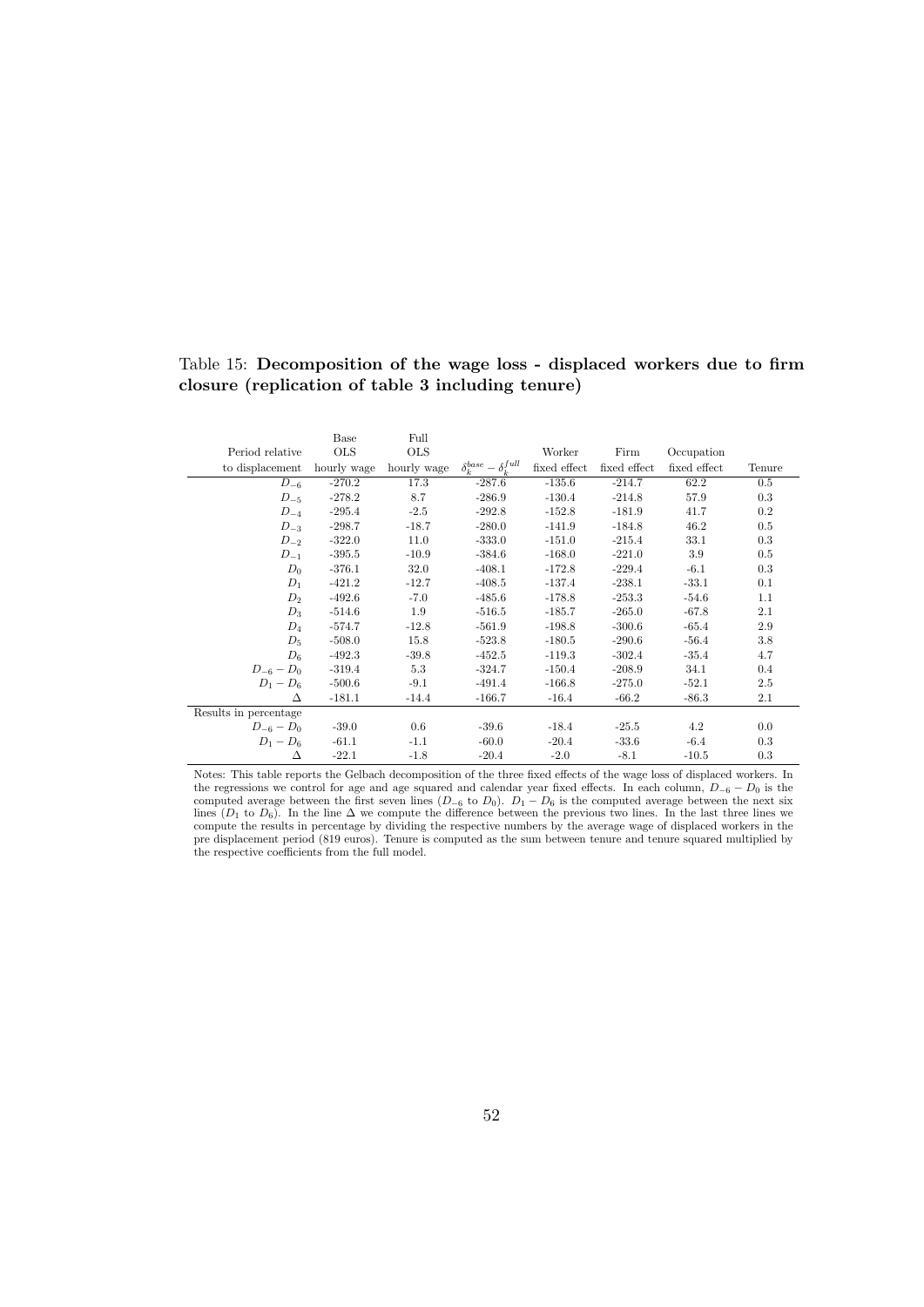|                       | <b>Base</b> | Full        |         |
|-----------------------|-------------|-------------|---------|
| Period relative       | <b>OLS</b>  | <b>OLS</b>  |         |
| to displacement       | hourly wage | hourly wage | Tenure  |
| $D_{-6}$              | $-270.2$    | $-269.0$    | $-1.2$  |
| $D_{-5}$              | $-278.2$    | $-277.8$    | $-0.4$  |
| $D_{-4}$              | $-295.4$    | $-293.7$    | $-1.6$  |
| $D_{-3}$              | $-298.7$    | $-298.0$    | $-0.6$  |
| $D_{-2}$              | $-322.0$    | $-320.1$    | $-2.0$  |
| $D_{-1}$              | $-395.5$    | $-393.9$    | $-1.6$  |
| $D_0$                 | $-376.1$    | $-372.0$    | $-4.0$  |
| $D_1$                 | $-421.2$    | $-362.7$    | $-58.5$ |
| $D_2$                 | $-492.6$    | $-440.5$    | $-52.1$ |
| $D_3$                 | $-514.6$    | $-469.3$    | $-45.3$ |
| $D_4$                 | $-574.7$    | $-534.6$    | $-40.0$ |
| $D_5$                 | $-508.0$    | $-472.3$    | $-35.7$ |
| $D_6$                 | $-492.3$    | $-462.1$    | $-30.1$ |
| $D_{-6} - D_0$        | $-319.4$    | $-317.8$    | $-1.6$  |
| $D_1 - D_6$           | $-500.6$    | $-456.9$    | $-43.6$ |
| Δ                     | $-181.1$    | $-139.1$    | $-42.0$ |
| Results in percentage |             |             |         |
| $D_{-6} - D_0$        | $-39.0$     | $-38.8$     | $-0.2$  |
| $D_1 - D_6$           | $-61.1$     | $-55.8$     | $-5.3$  |
| Δ                     | $-22.1$     | $-17.0$     | $-5.1$  |

Table 16: Decomposition of the wage loss - displaced workers due to firm closure (replication of table 3 including tenure)

Notes: This table reports the Gelbach decomposition of the wage loss of displaced workers. In the regressions we control for age and age squared and calendar year fixed effects. In each column,  $D_{-6} - D_0$  is the computed average between the first seven lines  $(D_{-6}$  to  $D_0)$ .  $D_1 - D_6$ is the computed average between the next six lines  $(D_1$  to  $D_6)$ . In the line  $\Delta$  we compute the difference between the previous two lines. In the last three lines we compute the results in percentage by dividing the respective numbers by the average wage of displaced workers in the pre displacement period (819 euros). Tenure is computed as the sum between tenure and tenure squared multiplied by the respective coefficients from the full model.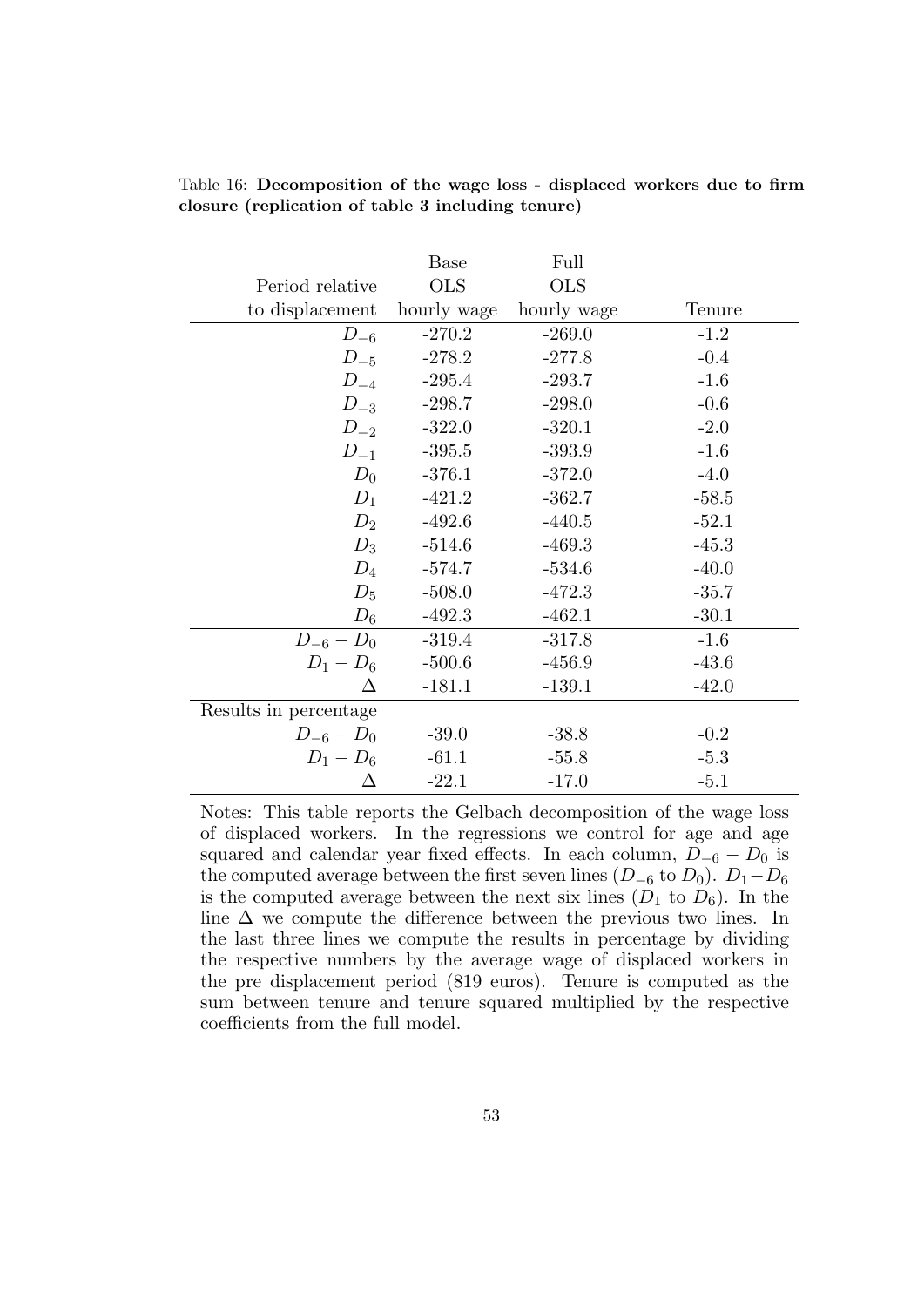# References

- Abbring, J. H., van den Berg, G. J., Gautier, P. A., van Lomwel, A., Gijsbert, C., van Ours, J. C., and Ruhm, C. J. (2002). Displaced workers in the united states and the netherlands. In Kuhn, P. J., editor, Losing Work, Moving on: International Perspectives on Worker Displacement, chapter 2, pages 105–194. W.E. Upjohn Institute for Employment Research.
- Abowd, J., Creecy, R., and Kramarz, F. (2002). Computing person and firm effects using linked longitudinal employer-employee data. Technical Papers 2002-06, Longitudinal Employer-Household Dynamics, Center for Economic Studies, U.S. Census Bureau.
- Abowd, J., Kramarz, F., and Margolis, D. (1999). High wage workers and high wage firms. Econometrica, 67(2):251–334.
- Abraham, K. and Farber, H. (1988). Returns to seniority in union and nonunion jobs: A new look at the evidence. Industrial and Labor Relations Review, 42(1):3–19.
- Abraham, K. G. and Farber, H. S. (1987). Job duration, seniority, and earnings. American Economic Review, 77(3):278–97.
- Addison, J. T. and Portugal, P. (1989). Job displacement, relative wage changes, and duration of unemployment. Journal of Labor Economics, 7(3):281–302.
- Altonji, J. and Shakotko, R. (1987). Do wages rise with job seniority? Review of Economic Studies, 54(3):437–59.
- Amann, R. A. and Klein, T. J. (2012). Returns to type or tenure? Journal of the Royal Statistical Society: Series A (Statistics in Society), 175(1):153–166.
- Bender, S., Dustmann, C., Margolis, D., and Meghir, C. (2002). Worker displacement in France and Germany. In Kuhn, P. J., editor, Losing Work, Moving on: International Perspectives on Worker Displacement, chapter 5, pages 375–470. W.E. Upjohn Institute for Employment Research.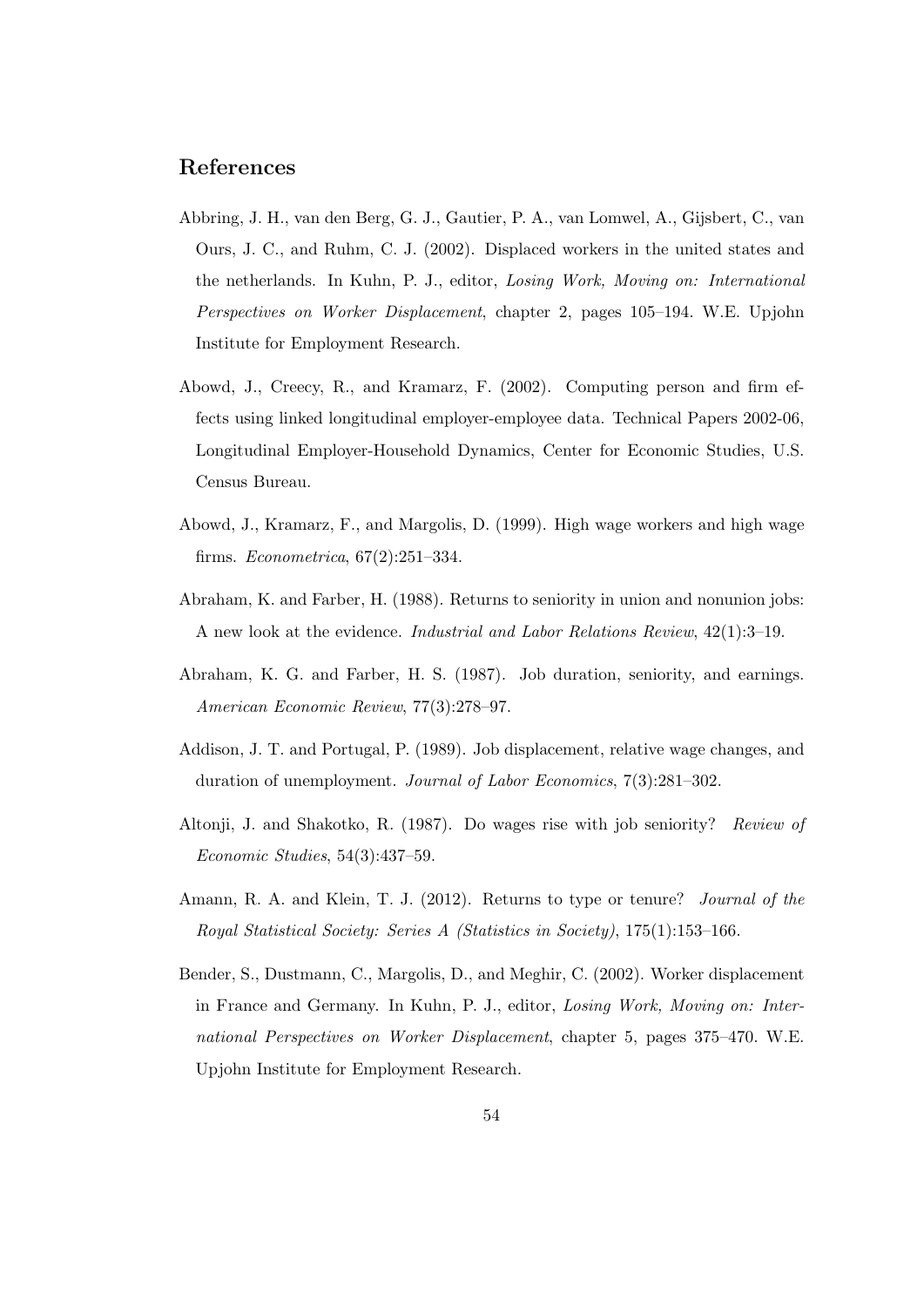- Burda, M. and Mertens, A. (2001). Estimating wage losses of displaced workers in Germany. *Labour Economics*,  $8(1):15 - 41$ .
- Calderwood, L. and Lessof, C. (2009). Enhancing longitudinal surveys by linking to administrative data. Methodology of longitudinal surveys, page 55.
- Cardoso, A. R. (2006). Wage mobility: Do institutions make a difference? A replication study comparing Portugal and the UK. Labour Economics, 13(3):387–404.
- Cardoso, A. R. and Portugal, P. (2005). Contractual wages and the wage cushion under different bargaining settings. Journal of Labor Economics, 23(4):875–874.
- Carrington, W. J. (1993). Wage losses for displaced workers: Is it really the firm that matters? The Journal of Human Resources, 28(3):435–462.
- Chan, S. and Stevens, A. H. (2001). Job loss and employment patterns of older workers. Journal of Labor Economics, 19(2):484–521.
- Couch, K. (2001). Earnings losses and unemployment of displaced workers in Germany. Industrial and Labor Relations Review, 54(3):559–572.
- Couch, K. and Placzek, D. (2010). Earnings losses of displaced workers revisited. American Economic Review, 100(1):572–89.
- Dustmann, C. and Meghir, C. (2005). Wages, experience and seniority. Review of Economic Studies, 72(1):77–108.
- Fallick, B. (1996). A review of the recent empirical literature on displaced workers. Industrial and Labor Relations Review, 50(1):5–16.
- Farber, H. (1993). The incidence and costs of job loss: 1982-91. Brookings Papers on Economic Activity: Microeconomics, 1(1993-1):73–132.
- Farber, H. (1997). The changing face of job loss in the united states, 1981-1995. Brookings Papers on Economic Activity: Microeconomics, 28(1997-1):55–142.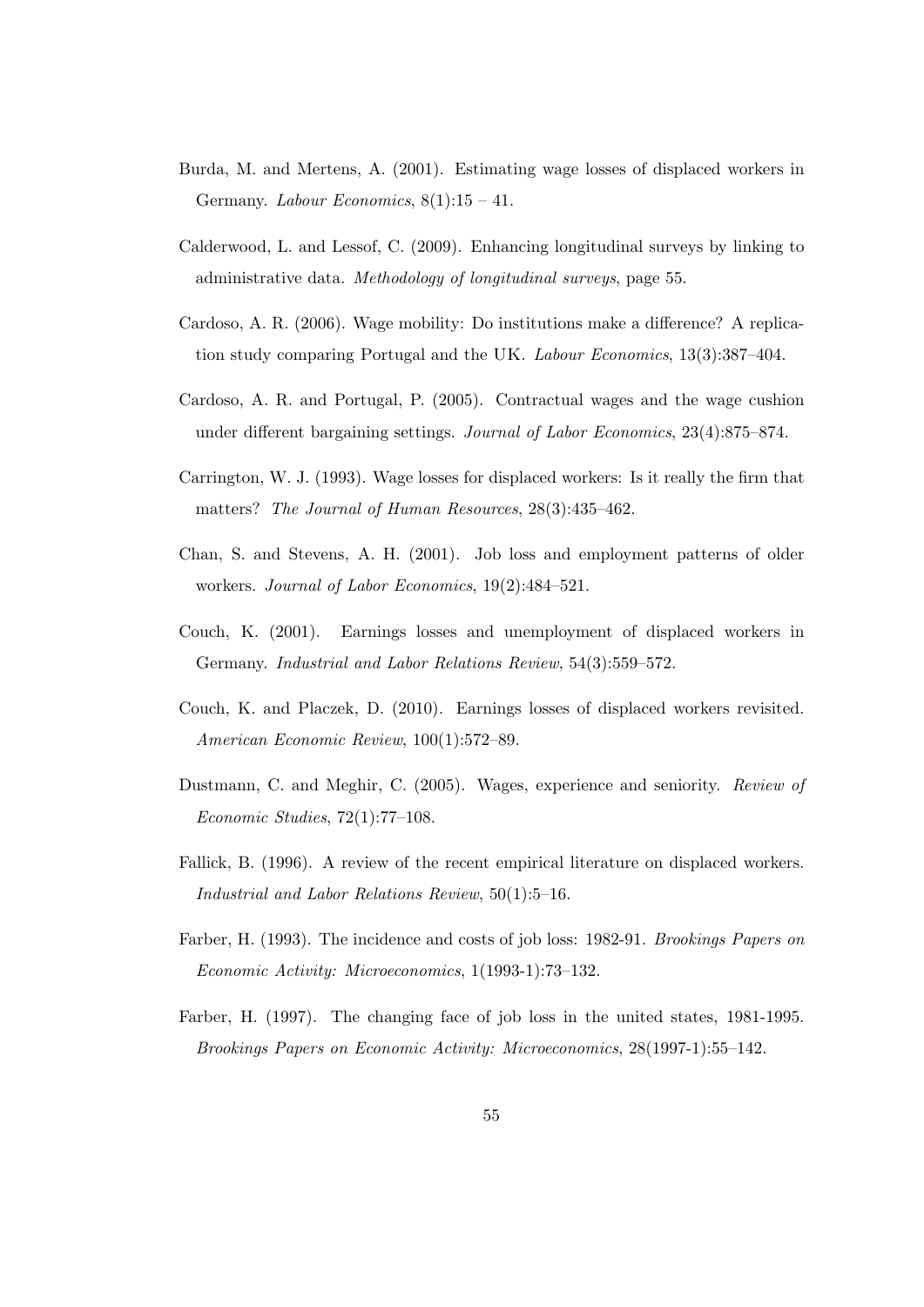- Farber, H. (2005). What do we know about job loss in the United States? Evidence from the displaced workers survey, 1984-2004. In Economic Perspectives 29(2), pages 13–28.
- Farber, H. (2011). Job loss in the great recession: Historical perspective from the displaced workers survey, 1984-2010. Working Paper 17040, National Bureau of Economic Research.
- Gathmann, C. and Schönberg, U. (2010). How general is human capital? a task-based approach. Journal of Labor Economics, 28(1):pp. 1–49.
- Gelbach, J. (2010). When Do Covariates Matter? And Which Ones, and How Much? SSRN eLibrary.
- Gregory, M. and Jukes, R. (2001). Unemployment and subsequent earnings: Estimating scarring among british men 1984-94. The Economic Journal, 111(475):607–625.
- Guimarães, P. and Portugal, P. (2010). A simple feasible procedure to fit models with high-dimensional fixed effects. *Stata Journal*, 10(4):628–649.
- Hamermesh, D. S. (1989). What do we know about worker displacement in the U.S. Industrial Relations, 12(1):51–59.
- Hartog, J., Pereira, P., and Vieira, J. (2002). Bargaining Regimes and wages in Portugal. Portuguese Economic Journal, 1(3):237–268.
- Heckman, J. J. and Robb, R. J. (1985). Alternative methods for evaluating the impact of interventions : An overview. Journal of Econometrics, 30(1-2):239–267.
- Hijzen, A., Upward, R., and Wright, P. (2010). The income losses of displaced workers. Journal of Human Resources, 45(1):243–269.
- Jacobson, L., LaLonde, R. J., and Sullivan, D. (1993). Earnings losses of displaced workers. American Economic Review, 83(4):685–709.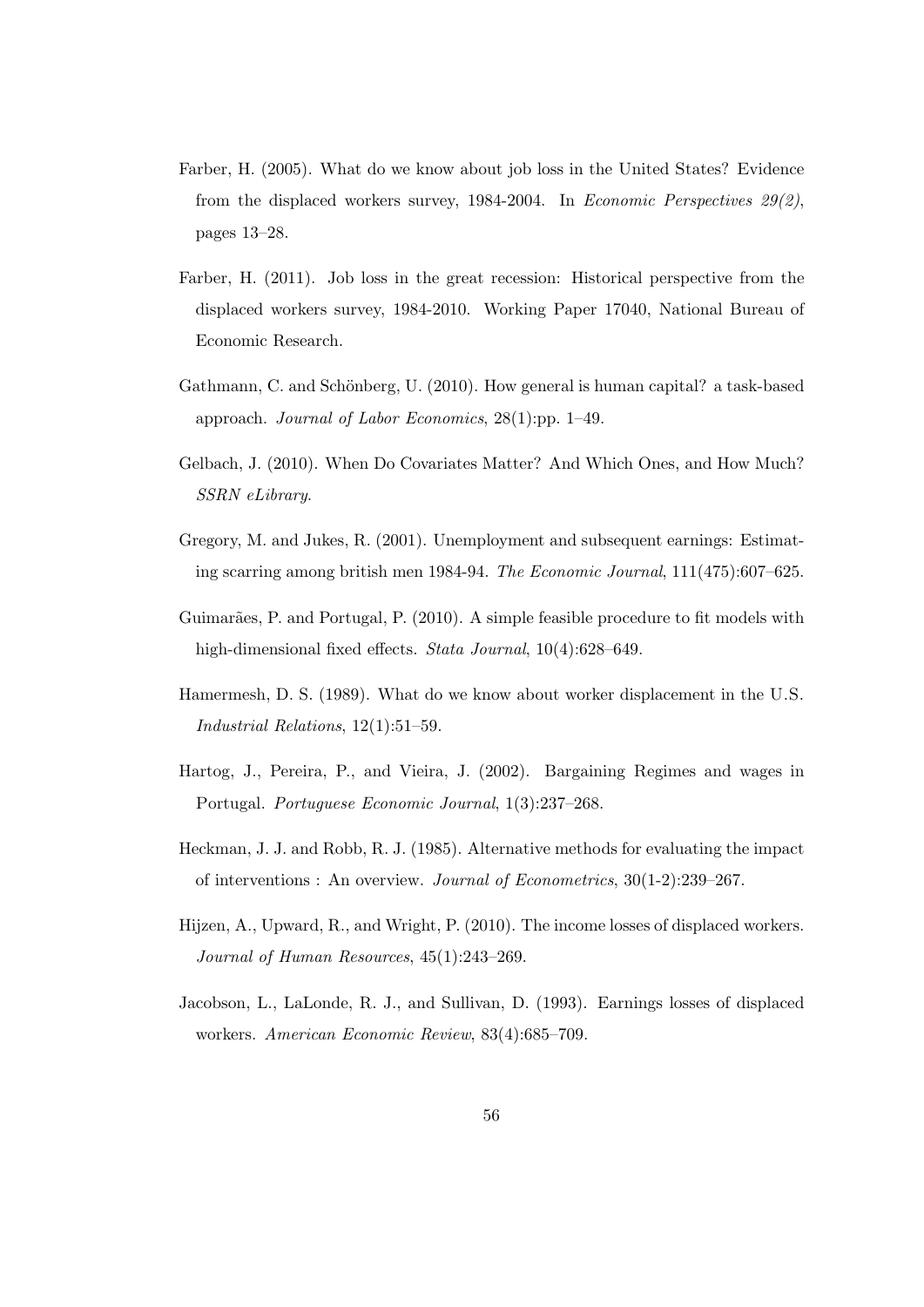- Kletzer, L. (1989). Returns to seniority after permanent job loss. The American Economic Review, 79(3):536–543.
- Kletzer, L. (1998). Job displacement. *Journal of Economic Perspectives*, 12(1):115– 36.
- Kletzer, L. and Fairlie, R. (2003). The long-term costs of job displacement for young adult workers. Industrial and Labor Relations Review, 56(4):682–698.
- Kodrzycki, Y. (2007). Using unexpected recalls to examine the long-term earnings effects of job displacement. Technical report.
- Kruse, D. (1988). International trade and the labor market experience of displaced workers. Industrial and Labor Relations Review, 41(3):402–417.
- Kuhn, P. J., editor (2002). Losing Work, Moving On: International Perspectives on Worker Displacement. Books from Upjohn Press. W.E. Upjohn Institute for Employment Research.
- Lefranc, A. (2003). Labor market dynamics and wage losses of displaced workers in France and the United States. William Davidson Institute Working Papers Series 2003-614, William Davidson Institute at the University of Michigan.
- Lehmann, H., Philips, K., and Wadsworth, J. (2005). The incidence and cost of job loss in a transition economy: displaced workers in Estonia, 1989 to 1999. Journal of Comparative Economics, 33(1):59 – 87.
- Mroz, T. A. and Savage, T. H. (2006). The long-term effects of youth unemployment. Journal of Human Resources, 41(2).
- Neal, D. (1995). Industry-specific human capital: Evidence from displaced workers. Journal of Labor Economics, 13(4):653–677.
- OECD (2001). OECD economic surveys: Portugal 2001.